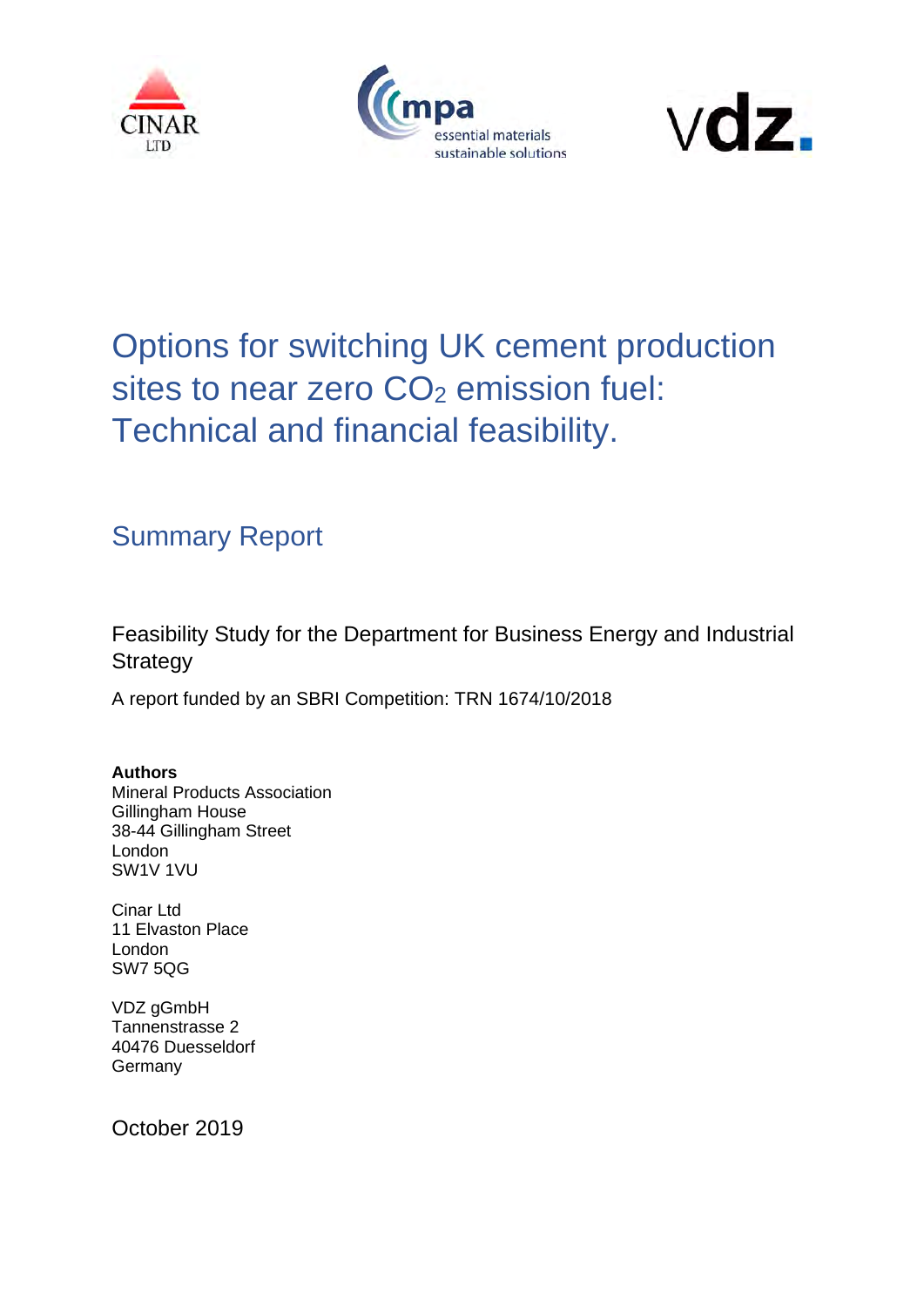# **Table of Contents**

| 1.           |    |                                                                    |    |
|--------------|----|--------------------------------------------------------------------|----|
| 2.           |    |                                                                    |    |
| i.           |    |                                                                    |    |
|              | a. |                                                                    |    |
|              | b. |                                                                    |    |
|              | c. |                                                                    |    |
|              | d. |                                                                    |    |
| ii.          |    | Fuel Switching Versus Other Decarbonisation Options 16             |    |
|              | a. |                                                                    |    |
|              | b. |                                                                    |    |
|              | C. |                                                                    |    |
| iii.         |    |                                                                    |    |
|              | a. |                                                                    |    |
|              | b. |                                                                    |    |
|              | c. |                                                                    |    |
| iv.          |    | Opportunities for Zero Carbon Fuel Cement Production  19           |    |
|              | a. | Candidate Energy Sources for Net Zero Carbon Combustion  19        |    |
|              | b. |                                                                    |    |
|              | C. |                                                                    |    |
|              | d. |                                                                    |    |
| 3.           |    |                                                                    |    |
| 4.           |    |                                                                    |    |
| $\mathbf{L}$ |    | Mineral Products Association (MPA), Project Coordinator.           | 22 |
| ii.          |    |                                                                    |    |
| iii.         |    | VDZ gGmbH - Research Institute German Cement Works Association  23 |    |
| 5.           |    |                                                                    |    |
| i.           |    |                                                                    |    |
|              | a. |                                                                    |    |
|              | b. |                                                                    |    |
|              | C. |                                                                    |    |
| ii.          |    |                                                                    |    |
|              | a. |                                                                    |    |
|              | b. |                                                                    |    |
| 6.           |    |                                                                    |    |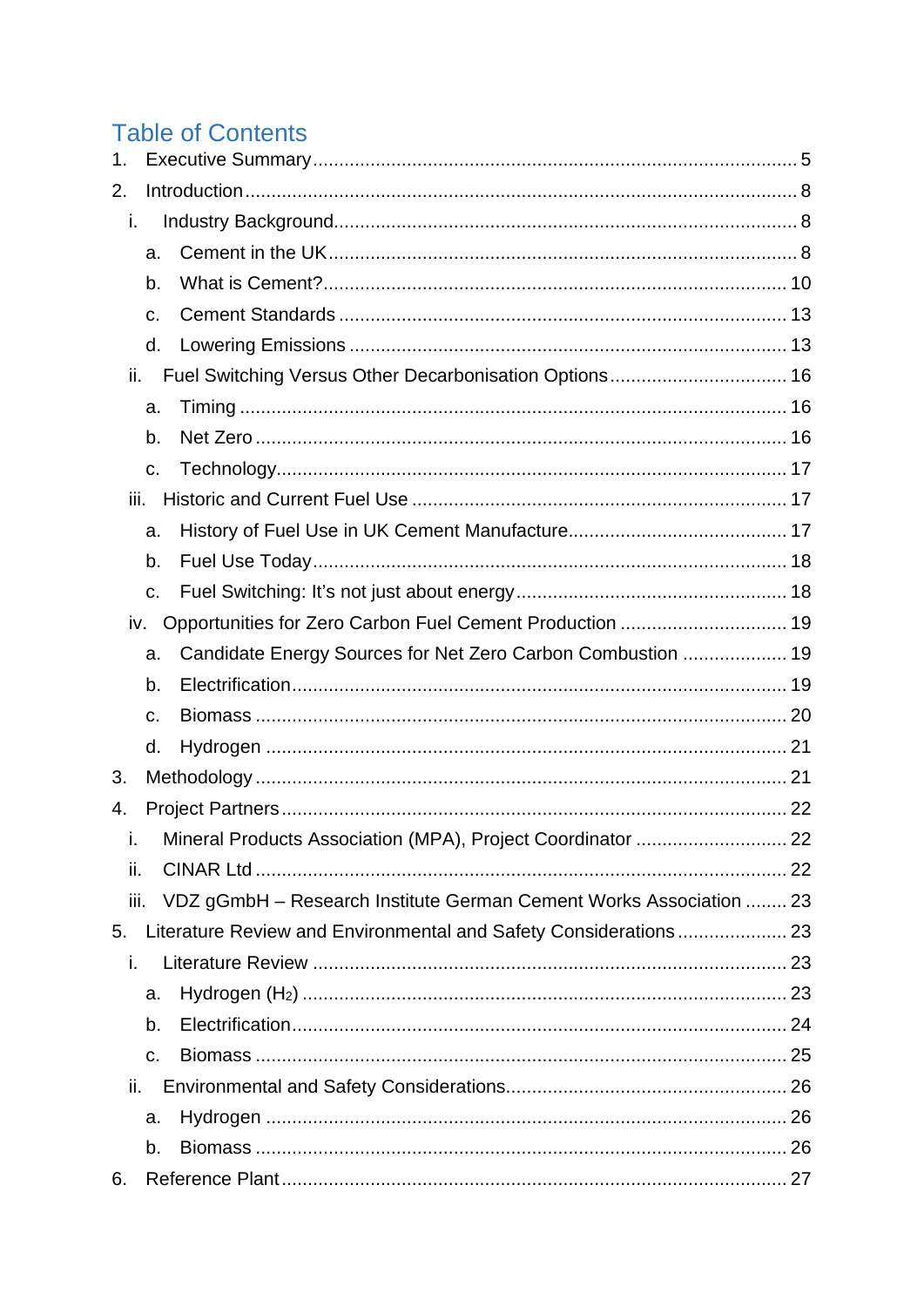| i.   |  |
|------|--|
| ii.  |  |
| iii. |  |
| 7.   |  |
| i.   |  |
| ii.  |  |
| iii. |  |
| iv.  |  |
| 8.   |  |
| 9.   |  |
| i.   |  |
| ii.  |  |
| a.   |  |
| b.   |  |
| 10.  |  |
| i.   |  |
| ii.  |  |
| 11.  |  |
| 12.  |  |
| 13.  |  |
| i.   |  |
| a.   |  |
| b.   |  |
| ii.  |  |
| 14.  |  |
| 15.  |  |
| i.   |  |
| ii.  |  |
| iii. |  |
|      |  |
| iv.  |  |
| 16.  |  |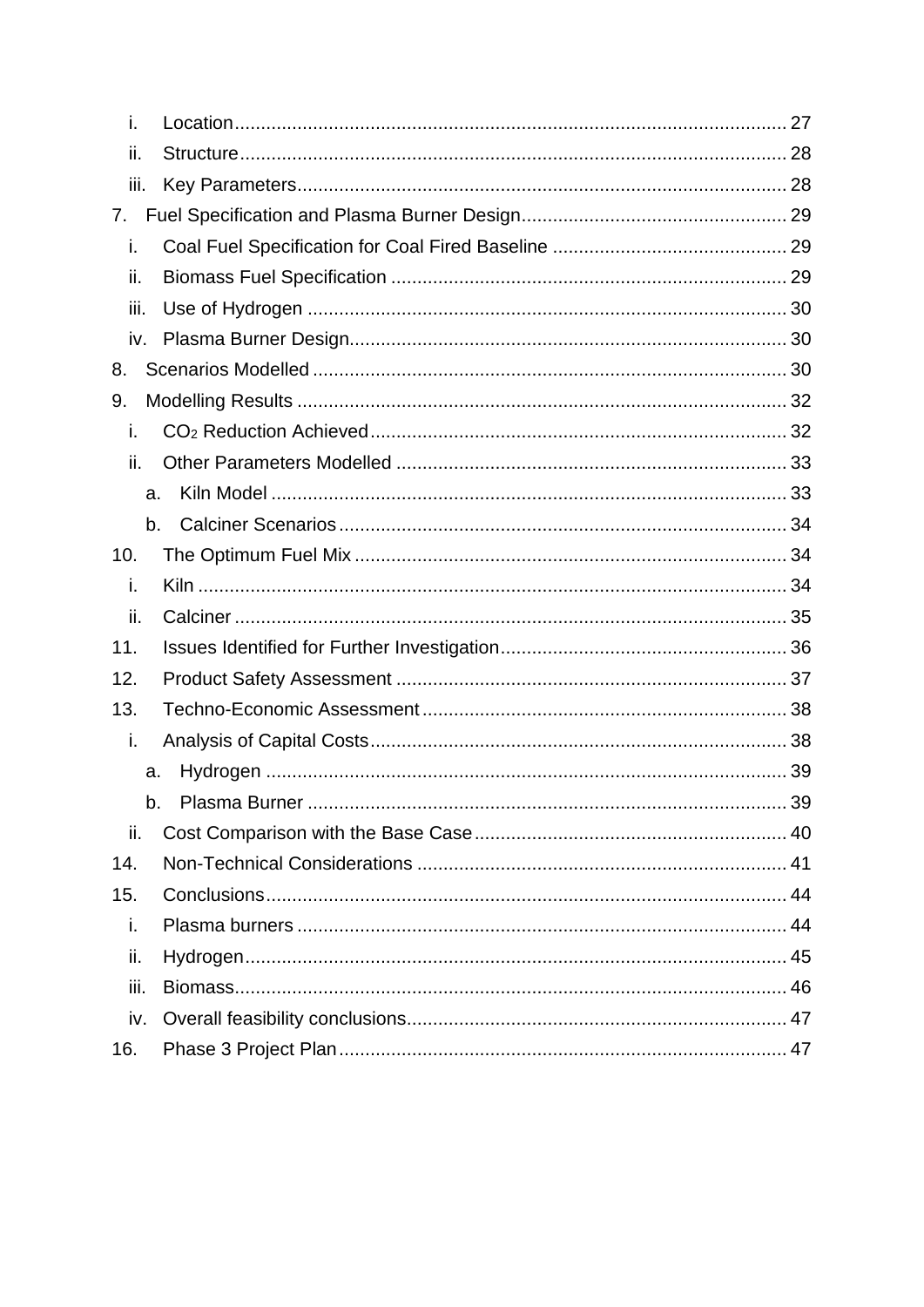# Table of Figures

| Figure 1.1: Scenarios modelled and compared to 100% coal fired baseline5         |  |
|----------------------------------------------------------------------------------|--|
|                                                                                  |  |
|                                                                                  |  |
| Figure 2.3: MPA Cement Member Kiln, Grinding and Grinding and Blending Sites. 10 |  |
| Figure 2.4: Cement manufacturing process [source: "Technology Roadmap: Low-      |  |
| Carbon transition in the Cement Industry", International Energy Agency, Cement   |  |
|                                                                                  |  |
| Figure 2.5: Reduction in Absolute and Relative Emissions from UK Cement          |  |
|                                                                                  |  |
| Figure 2.6: Waste Derived Fuel use in UK cement manufacture 1998-2018 18         |  |
| Figure 2.7: Projection to 2035 of UK Electricity Generation by Source  20        |  |
|                                                                                  |  |
| Figure 8.1: Scenarios modelled and compared to 100% coal fired baseline 31       |  |
|                                                                                  |  |

# Table of Tables

| Table 1.1: Calculation of the total cost of clinker considering the application of          |    |
|---------------------------------------------------------------------------------------------|----|
|                                                                                             |    |
|                                                                                             |    |
| Table 2.1: Cement manufacturing in more detail [source: "Technology Roadmap:                |    |
| Low-Carbon transition in the Cement Industry", International Energy Agency,                 |    |
|                                                                                             | 11 |
| Table 2.2: UK Involvement in decarbonisation research and development 15                    |    |
|                                                                                             |    |
|                                                                                             |    |
|                                                                                             |    |
|                                                                                             |    |
|                                                                                             |    |
| Table 12.1: Comparison of input materials compositions (raw meal +ash) and moduli           |    |
|                                                                                             |    |
| Table 13.1: Estimation of capital costs for fuel switching to hydrogen  39                  |    |
| Table 13.2: Estimated calculation of the plasma torch system 39                             |    |
| Table 13.3: Estimated calculation of the capital costs directly related to the plasma       |    |
| torch system                                                                                | 40 |
| Table 13.4: Estimated calculation of the operational costs directly related to the          |    |
|                                                                                             | 40 |
| Table 13.5: Calculation of the total cost of clinker considering the application of         |    |
|                                                                                             | 40 |
| Table 13.6: Cost of possible CO <sub>2</sub> -savings with strong hydrogen price dependency |    |
|                                                                                             | 41 |
| Table 14.1: Non-technical considerations for net zero fuel mix deployment 41                |    |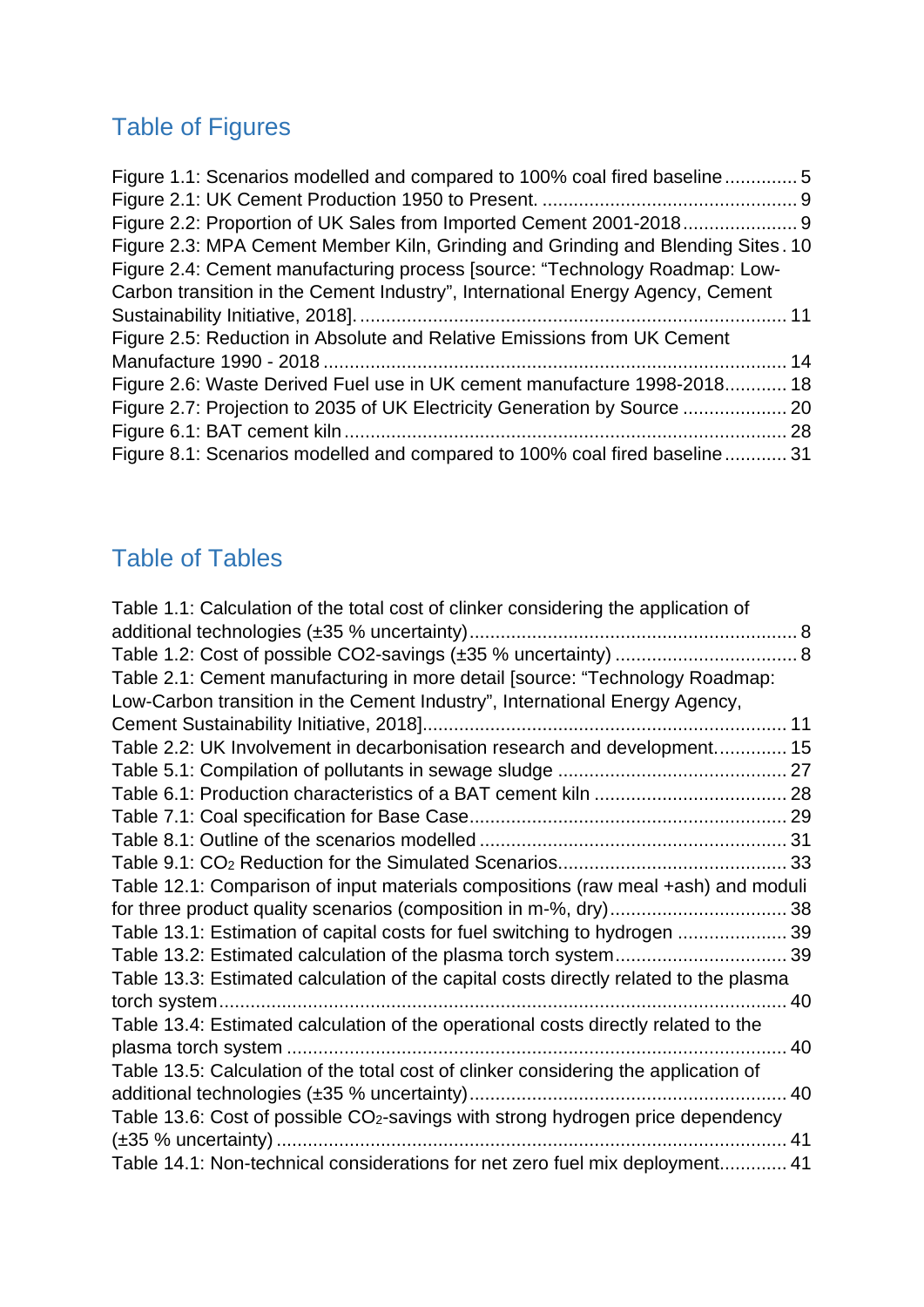# <span id="page-4-0"></span>1. Executive Summary

Mineral Interactive Computation Fluid Dynamic (MI-CFD) modelling shows that net zero fuel switching holds considerable promise for the environmental performance of cement manufacture, but technical limitations exist that require further work and investigation through physical demonstrations.

The methodology used in this study has allowed for the iterative development of preliminary optimum fuel switching scenarios. Previous empirical evidence and experience of MI-CFD in the cement sector provides a high degree of confidence in the modelling results. The benefits to this feasibility study in using MI-CFD is that the results provide robust evidence for the development of Phase 3 demonstration projects.

Against a base case of 100% coal fuelled cement plant, this study has modelled a fuel mix of 70% of the thermal input from biomass, 20% from hydrogen and 10% from plasma (electrification), across one scenario for the kiln and three different scenarios for the calciner (see [Figure 1.1\)](#page-4-1).



#### <span id="page-4-1"></span>Figure 1.1: Scenarios modelled and compared to 100% coal fired baseline

Using a mix of 50% hydrogen and 50% biomass in the kiln and 83.3% biomass with 16.7% plasma in the Calciner leads to total elimination of all fossil fuel  $CO<sub>2</sub>$ , leaving only process  $CO<sub>2</sub>$  from the breakdown of raw materials and  $CO<sub>2</sub>$  from biomass fuels (considered to be CO2 neutral). To put this into context, if this fuel switching was deployed at all cement plants in the UK, the annual  $CO<sub>2</sub>$  saving would amount to over 2 million tonnes (excluding biomass emissions), equivalent to the  $CO<sub>2</sub>$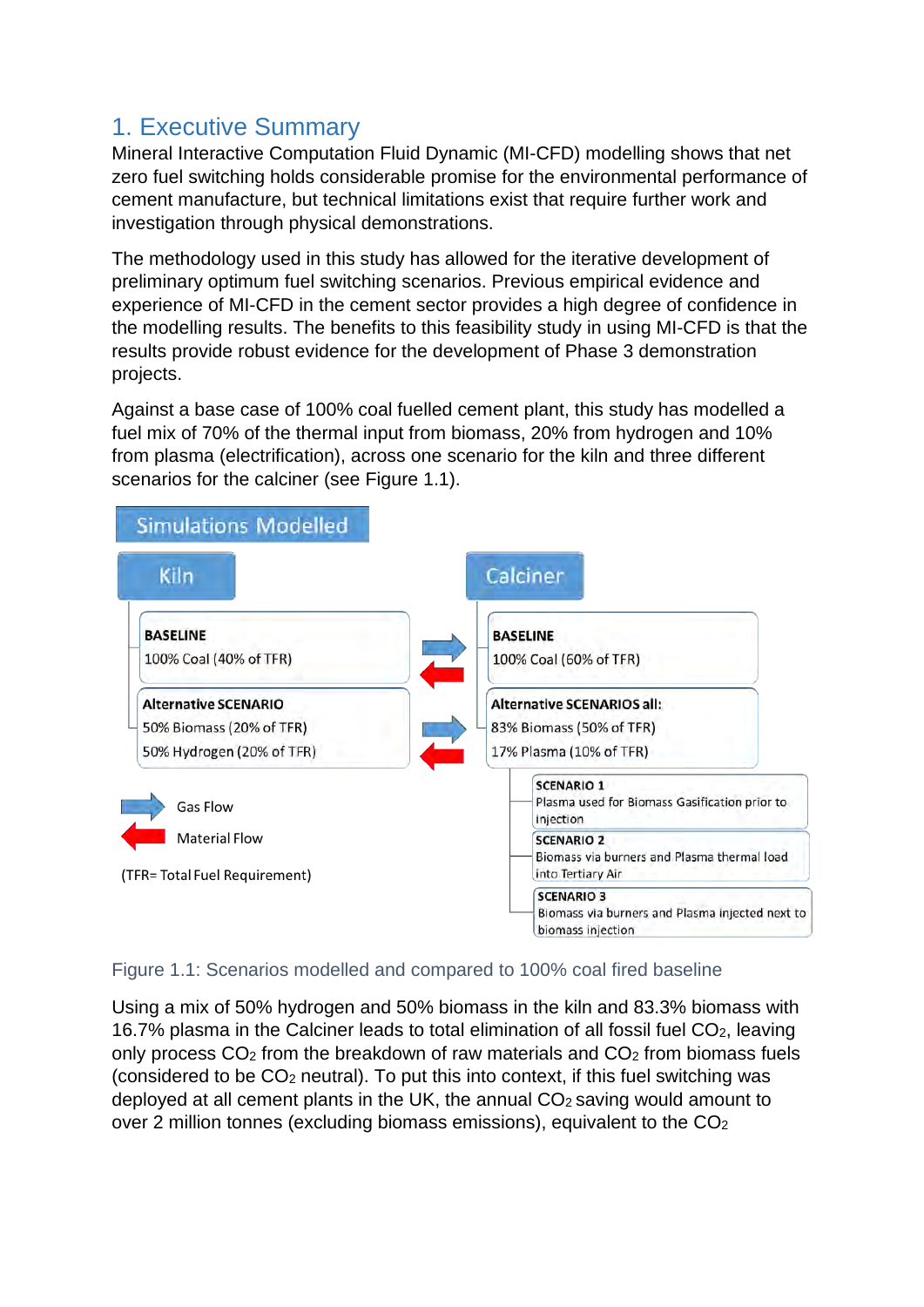<span id="page-5-1"></span>emissions from 266,000 households<sup>[1](#page-5-0)</sup>. This suggests that when used in combination with carbon capture of the raw material  $CO<sub>2</sub>$  a net zero emitting cement kiln could be envisaged. It also suggests that where carbon capture is deployed on the raw material 'process  $CO<sub>2</sub>$ ' and the combustion  $CO<sub>2</sub>$ , that a 'net negative' cement plant could be envisaged.

This fuel switching option, if deployed across all UK cement manufacturing sites at current cement production levels, would require over 1.2 million tonnes of biomass fuel (compared to 68k tonnes of 100% biomass fuels used in 2018). The key issues with biomass centre around securing long term sustainable supplies. Currently, the cement sector relies on waste biomass and part biomass fuels. The intention would be to source as much biomass from these waste sources as possible before considering the use of virgin biomass. Use of virgin biomass would introduce new issues around sustainability that the UK cement sector have not had to deal with to date in using only waste sources, which are inherently more sustainable having already been through at least one previous use before being utilised.

The results indicate that the elimination of fossil fuel  $CO<sub>2</sub>$  should be possible with no negative impact on clinker quality, kiln stability or build-up issues but some further work through demonstration is required to verify the modelling and to address the following:

- That the kiln burner can be optimised such that the higher flame temperature can be controlled to match that achieved using coal where the flame is confined to the centre of the kiln without touching the walls, in order to protect the refractory kiln lining. A demonstration would enable testing of burner design and location aimed at reducing the higher temperature regions and associated NOx emissions.
- Ensure that biomass fuel design is such that larger chips do not fall into the bed and negatively affect clinker quality. A specific fuel specification may be required for biomass fuel supplied to the main burner.
- Hot spots observed in the modelling near the calciner walls need to be minimised. The location of plasma injection in relation to the hot meal and biomass inlets needs to be investigated further. The correct positioning will improve the heat absorption via the calcination process in the near burner regions and reduce the hot spots observed.

Each issue identified above, can first be addressed through plant-specific modelling during the next phase of the project. The initial plant specific Baseline and Alternative simulation will then be expanded with optimisation by variations in the operating parameters (i.e. hydrogen injection velocity, rates of axial air, biomass injection location, meal inlet modification etc). Once the optimum parameters are selected it will be implemented through the physical demonstration which, in addition, will also provide the opportunities for various measurements to be collected and used to provide further assessment of modelling parameters and address

<span id="page-5-0"></span><sup>&</sup>lt;sup>1</sup> Based on CCC analysis for the 5<sup>th</sup> carbon budget of CO<sub>2</sub> emissions for the average UK household (8.1 tonnes of CO2 per year in 2014), [https://www.theccc.org.uk/wp-content/uploads/2016/07/5CB-](https://www.theccc.org.uk/wp-content/uploads/2016/07/5CB-Infographic-FINAL-.pdf)[Infographic-FINAL-.pdf](https://www.theccc.org.uk/wp-content/uploads/2016/07/5CB-Infographic-FINAL-.pdf)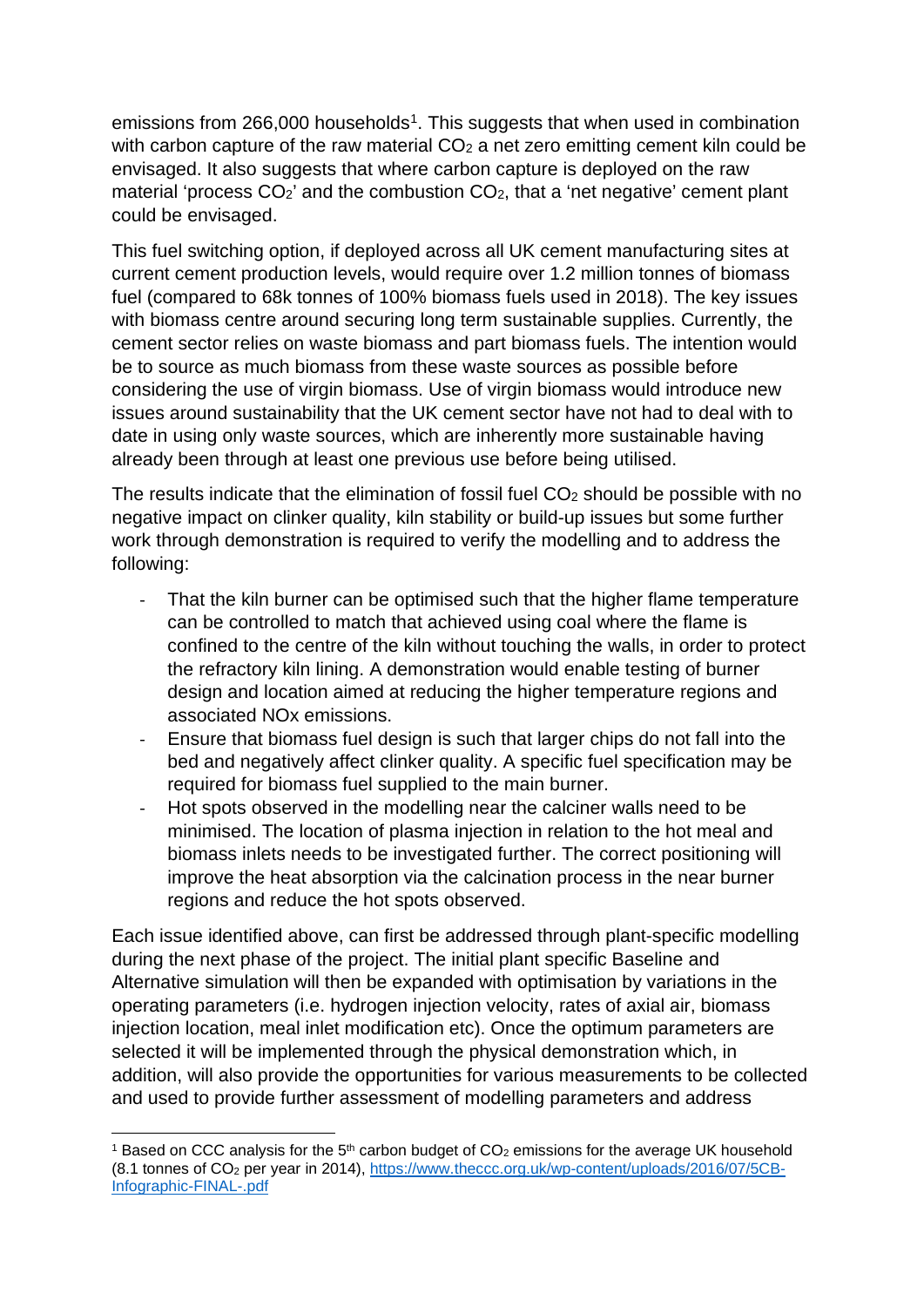specific issues. Finally, further optimisation via modelling can take place (thus avoiding more expensive physical tests/experiments) to eliminate any remaining issues.

If these issues could be addressed and overcome through the demonstration project, fuel switching would become a key part of the transition to net zero cement production:

- **Timing:** Both fuel switching and CCUS will require innovative technology updates to realise. However, cement manufacturers have considerable experience with fuel switching and some of the technologies that can aid this are currently available. Fuel switching could therefore be implemented in the near future. CCUS technology has the potential to be far more disruptive to the cement manufacturing process and is reliant on there being either options for utilising the captured  $CO<sub>2</sub>$  or the infrastructure to enable it to be transported for storage.
- **Net Zero:** In legislating for the UK to meet a target of net zero by 2050, every option for decarbonisation needs to be explored. Fuel switching might reduce the need for expensive CCUS by limiting it to the capture of process emissions only. However, if used to capture biomass  $CO<sub>2</sub>$  emissions, cement manufacture could become net negative and help to offset other harder to decarbonise sectors of the economy.
- **Technology:** Some CCUS technologies, such as the Calix technology that is being trialled in the LEILAC project or the calcium looping technology being trialled under CEMPCAP (see [Table 2.2\)](#page-14-0), may only capture process emissions. Therefore fuel switching will still be required to reach deep levels of decarbonisation. It is also possible that for some sites, CCUS is not an option because there isn't space on site for capture plant, planning permission for capture plant is unlikely to be granted or the logistics of transporting CO2 from the site are incredibly difficult. The only way to lower emissions from these sites at all, may therefore be fuel switching.

A financial comparison to business as usual shows that net zero fuel switching costs are considerable and currently prohibitive under operating conditions today (see [Table 1.1](#page-7-3) and [Table 1.2](#page-7-4) below). However, this feasibility study gives plants the technical information to progress to the next stage of research and development. Eventual deployment of net zero fuel cement manufacture would be a world first innovation.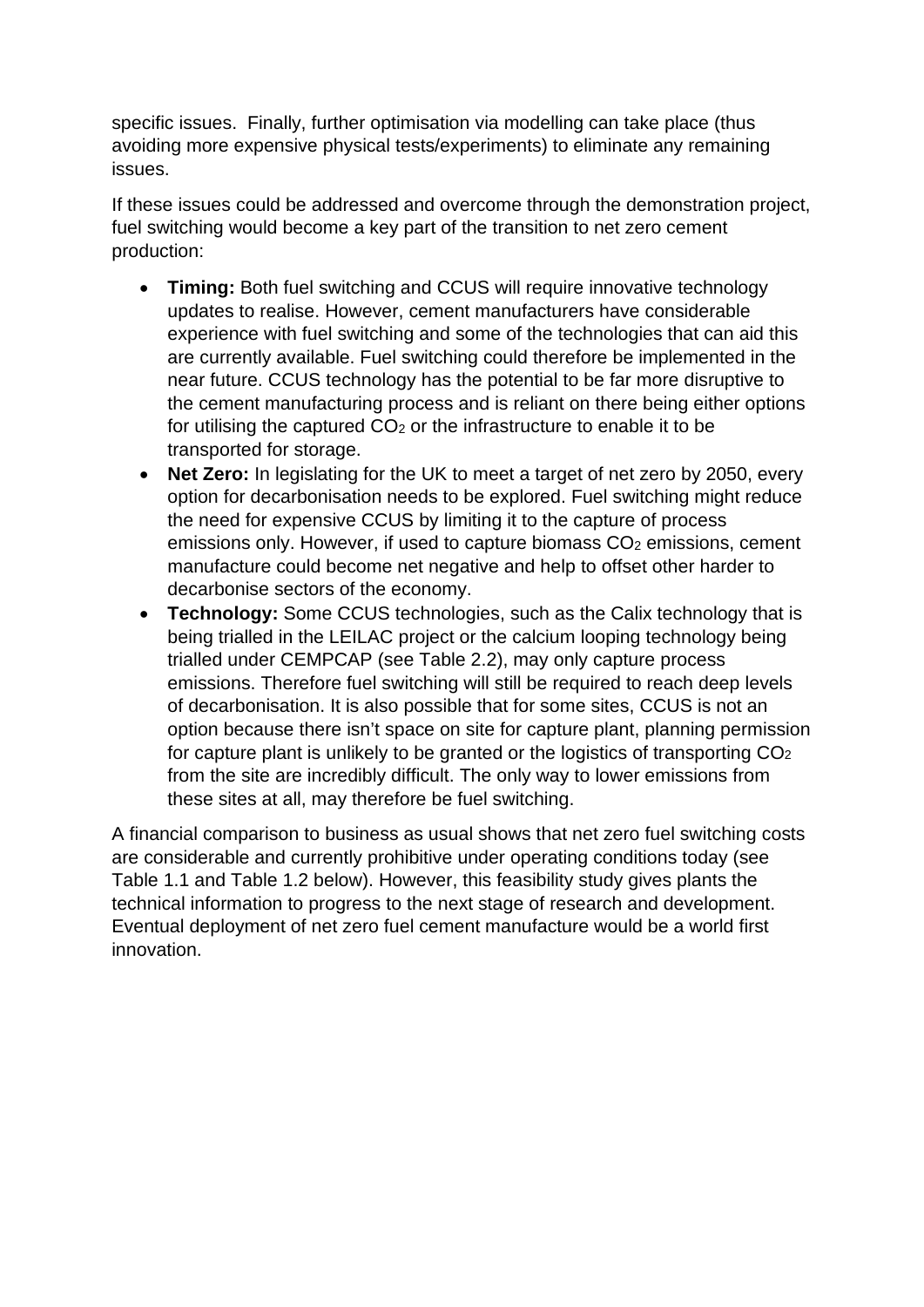<span id="page-7-3"></span>Table 1.1: Calculation of the total cost of clinker considering the application of additional technologies (±35 % uncertainty)

| Additional cost of clinker due to fuel switch |                              |  |  |
|-----------------------------------------------|------------------------------|--|--|
| Additional CAPEX Hydrogen                     | $0.105$ €/tclinker           |  |  |
| <b>Additional CAPEX Plasma</b>                | $2.209$ €/tclinker           |  |  |
| <b>Additional Fixed OPEX</b>                  | 0.10 €/ $t_{\text{clinker}}$ |  |  |
| <b>Additional Variable OPEX</b>               | 19.33 €/t <sub>clinker</sub> |  |  |
| Total cost of clinker for fuel switch         | 21.74 €tclinker              |  |  |

<span id="page-7-4"></span>Table 1.2: Cost of possible CO2-savings (±35 % uncertainty)

| Price of CO <sub>2</sub> per ton of produced clinker |                               |  |  |
|------------------------------------------------------|-------------------------------|--|--|
| Total cost of clinker with additional technologies   | 21.74 €/ $t_{\text{clinker}}$ |  |  |
| $CO2$ savings                                        | 310 kgco2/t clinker           |  |  |
| Cost of CO <sub>2</sub> savings                      | 70.1 $f_{\text{tco2}}$        |  |  |

This feasibility study concludes with a programme of work to address the gaps in technical and techno-economic knowledge.

**Acknowledgements:** The authors would like to acknowledge the considerable 'in kind' contributions made to this project by Breedon, Cemex UK, Hanson, Tarmac and Aggregate Industries

# <span id="page-7-0"></span>2. Introduction

#### <span id="page-7-1"></span>i. Industry Background

a. Cement in the UK

<span id="page-7-2"></span>Cement is the essential ingredient in concrete, which is the world's second most consumed substance after water. Portland cement was first patented in Britain by a bricklayer, Joseph Aspdin, from Leeds in 1824 and to this day is one of the society's most useful materials; no modern school, house, road, hospital or bridge could be built without it.

The cement industry contributes nearly a billion pounds annually to the UK economy. The UK has 11 manufacturing and two grinding and blending plants and produces around ten million tonnes of Portland cement a year, representing about 78% of the cement sold in the UK. An additional cement kiln produces specialist Calcium Aluminate cement, much of which is exported. Cement production was hit heavily by the 2008 recession and in 2009 production dropped to the lowest recorded since 1950 [\(Figure 2.1\)](#page-8-0). Imports of cement to the UK have historically made up around 10% of the market. However, since 2006 imports have steadily increased and now make up 22% of the cement sales in the UK [\(Figure 2.2\)](#page-8-1).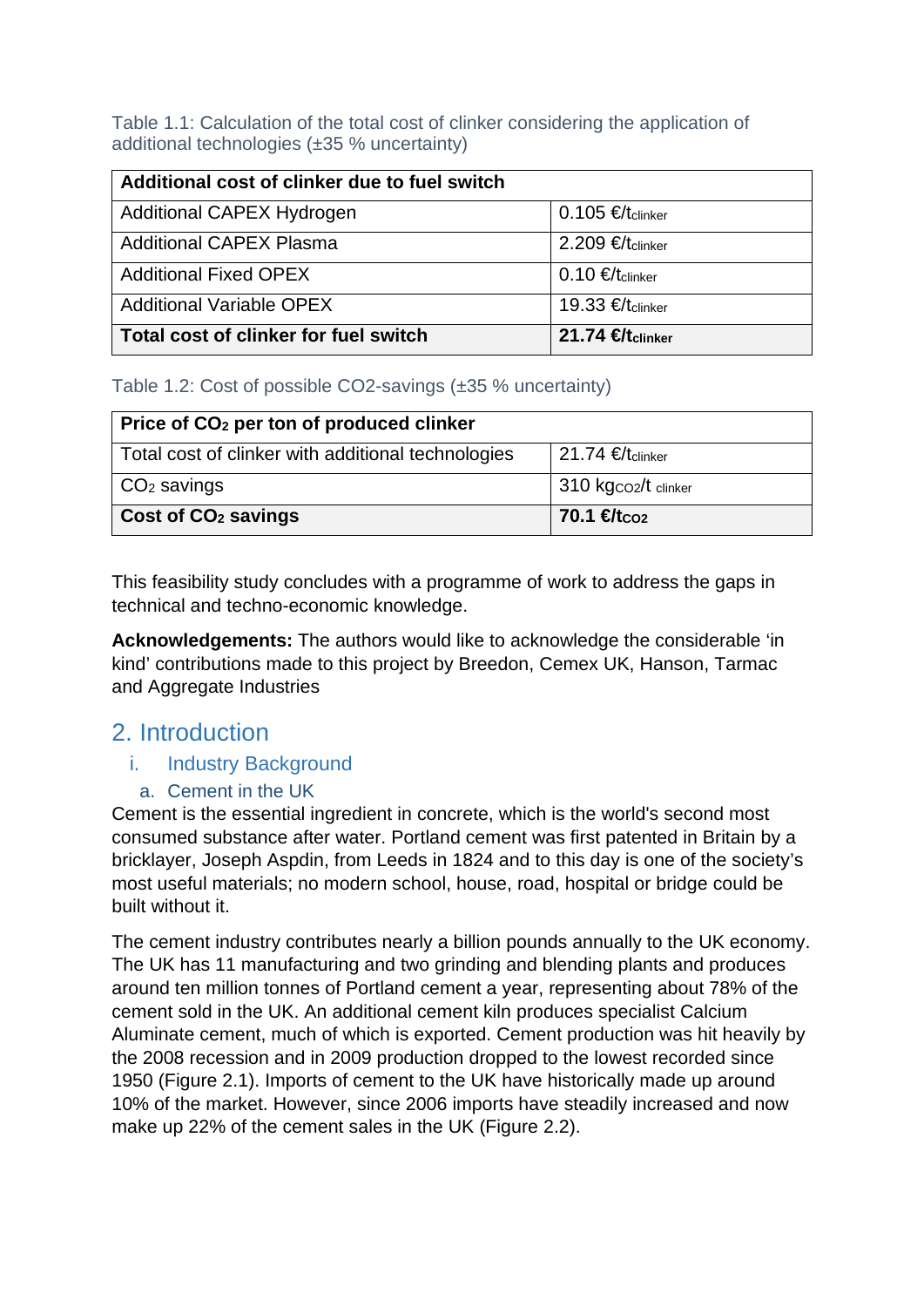

<span id="page-8-0"></span>Figure 2.1: UK Cement Production 1950 to Present.



<span id="page-8-1"></span>Figure 2.2: Proportion of UK Sales from Imported Cement 2001-2018

The entire UK Portland cement production capacity is operated by five major UK manufacturers, namely: CEMEX UK, Hanson Cement, Breedon Cement (A Breedon Group company), Lafarge Cement (a member of LafargeHolcim) and Tarmac (a CRH Company) [\(Figure 2.3\)](#page-9-1).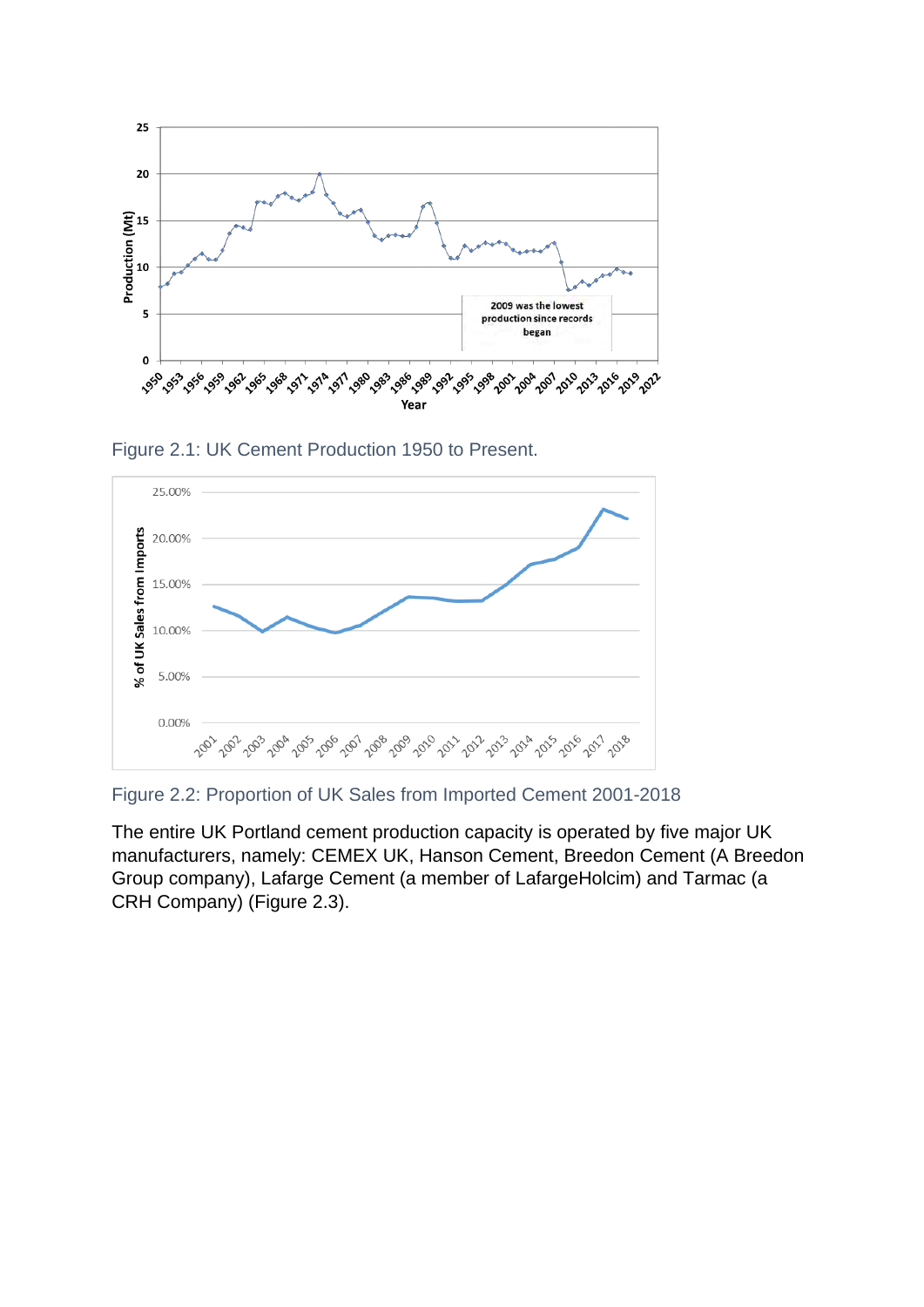

<span id="page-9-1"></span>Figure 2.3: MPA Cement Member Kiln, Grinding and Grinding and Blending Sites

#### b. What is Cement?

<span id="page-9-0"></span>Cement is a man-made powder that, when mixed with water and aggregates, produces concrete. The cement-making process [\(Figure 2.4\)](#page-10-0) can be summarised in 3 basic steps (more detailed information is available in [Table 2.1\)](#page-10-1):

- 1. Raw material preparation
- 2. Clinker production in a kiln at a temperatures of  $1,450^{\circ}$ C
- 3. The grinding of clinker with other minerals to produce cement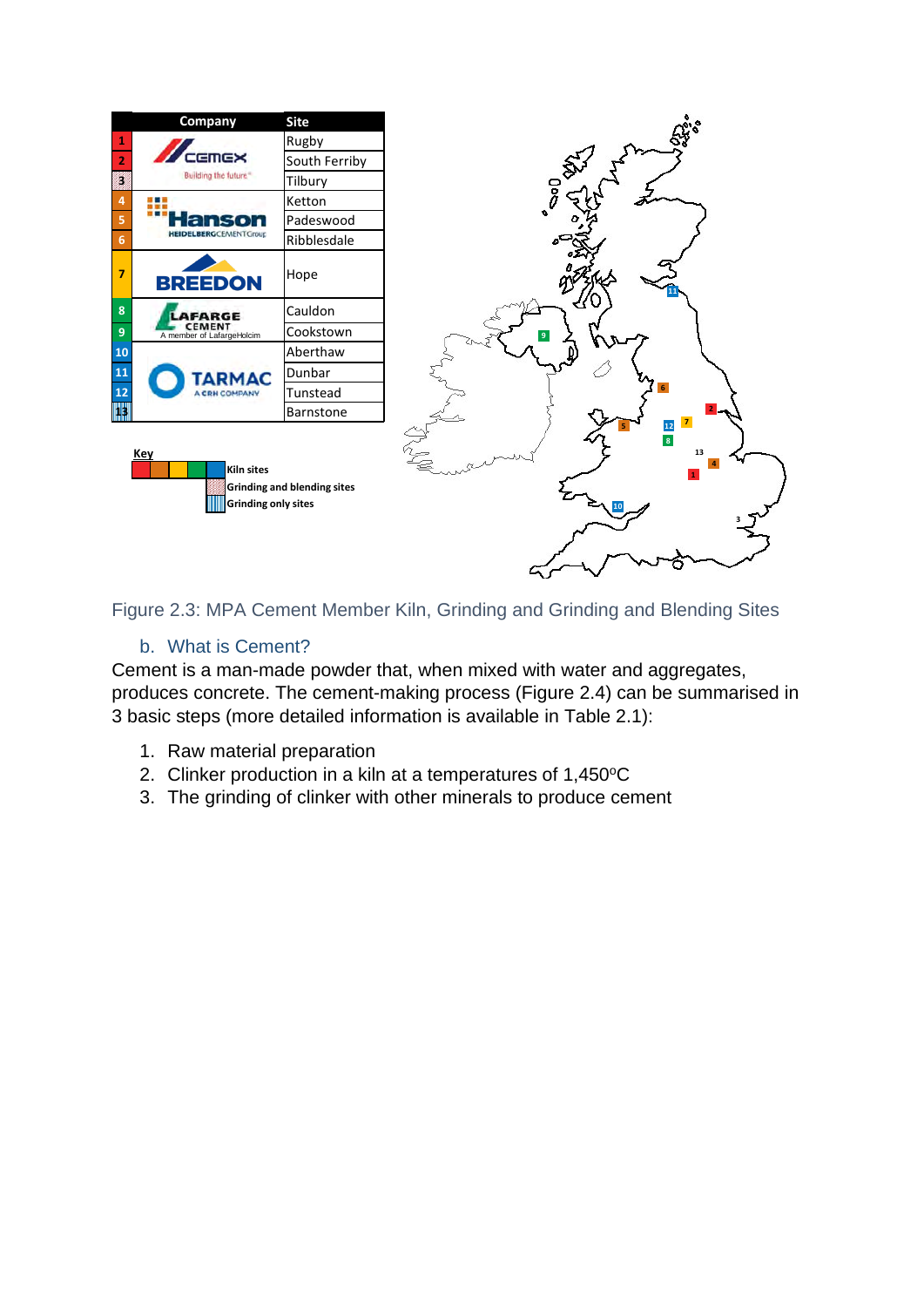

<span id="page-10-0"></span>Figure 2.4: Cement manufacturing process [source: "Technology Roadmap: Low-Carbon transition in the Cement Industry", International Energy Agency, Cement Sustainability Initiative, 2018].

<span id="page-10-1"></span>Table 2.1: Cement manufacturing in more detail [source: "Technology Roadmap: Low-Carbon transition in the Cement Industry", International Energy Agency, Cement Sustainability Initiative, 2018].

- 1. **Quarrying Raw Materials:** Naturally occurring calcareous deposits, such as limestone, marl or chalk, provide calcium carbonate, which is a key ingredient for cement. They are extracted by heavy duty machines from quarries, which are often located close to the cement plant. Small amounts of other materials, such as iron ore, bauxite, shale, clay or sand, may also be excavated from deposits to provide the extra iron oxide, alumina and silica needed in the chemical composition of the raw mix to meet the process and product performance requirements.
- 2. **Crushing:** The quarried materials are crushed, typically to less than 10 centimetres in size, and are transported to the cement plant.
- 3. **Preparing Raw Meal:** Raw materials are mixed to achieve the required chemical composition in a process called "prehomogenisation". The crushed material is then milled to produce a fine powder called "raw meal". The chemistry of the raw materials and raw meal is monitored and controlled, to ensure consistent and high quality of cement.
- 4. **Preheating and co-processing:** A preheater is a series of vertical cyclones through which the raw meal is passed. During this process, the raw meal comes into contact with swirling hot kiln exhaust gases moving in the opposite direction. Thermal energy is recovered from the hot flue gases in these cyclones, and the raw meal is preheated before it enters the kiln. The chemical reactions therefore occur quickly and efficiently. Depending on the raw material moisture content, a kiln may have up to six stages of cyclones with increasing heat recovery at each stage. The raw meal temperature is raised to over 900°C.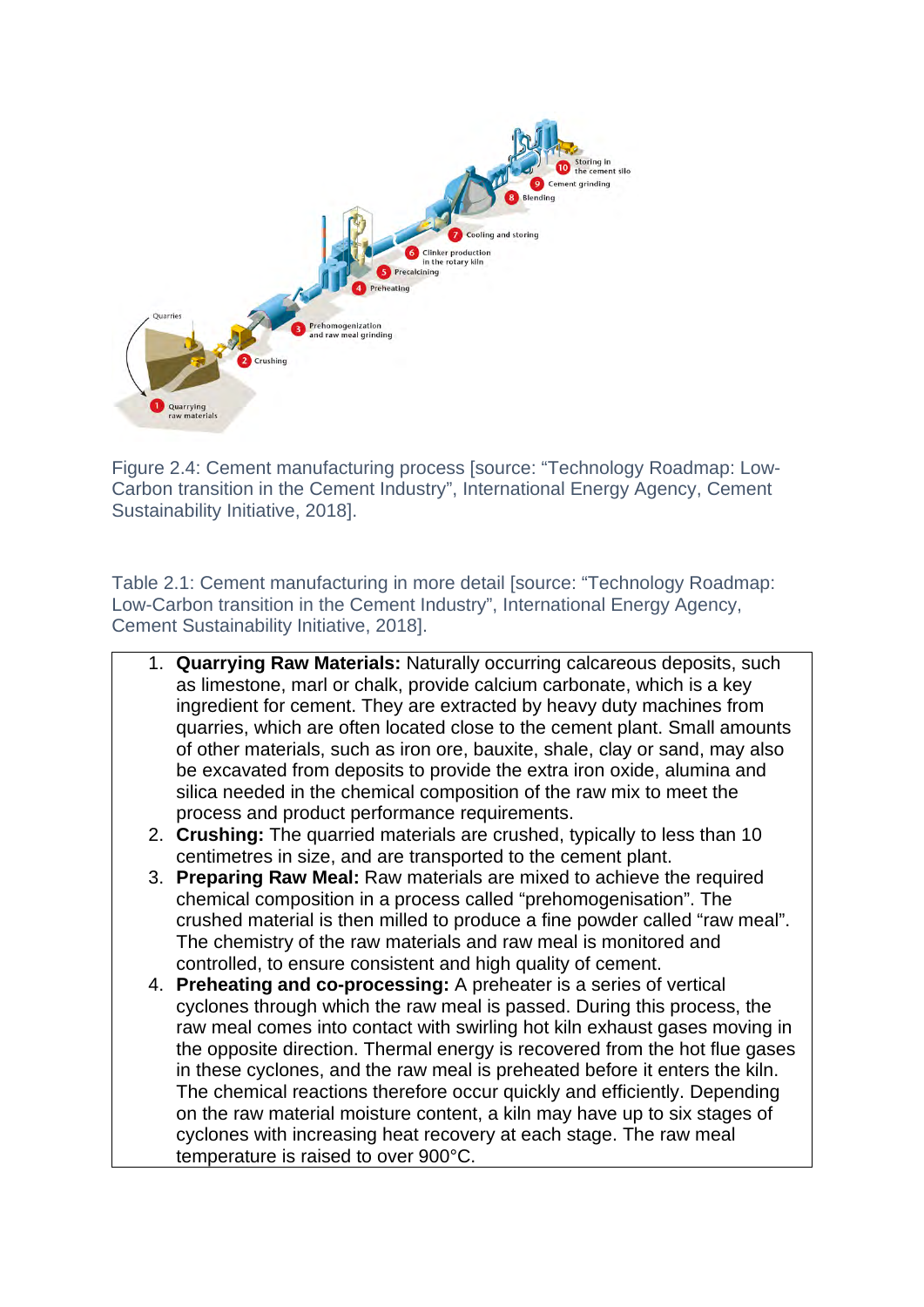Cement production can co‑process wastes and by‑products generated from other industries and municipalities, as materials for the raw mix or as fuels for pyro-processing. Wastes and by‑products vary widely in nature and moisture composition. They may need sorting, shredding and drying before feeding into the cement kiln.

- 5. **Precalcining:** Calcination is the decomposition of limestone into lime. It takes place in a "precalciner" in most processes. This is a combustion chamber at the bottom of the preheater above the kiln and is partly in the kiln. Here, the chemical decomposition of limestone into lime and CO<sub>2</sub> typically emits 60‑70% of the total CO2 emissions. Fuel combustion generates the rest of the carbon emissions. Approximately 65% of all fuel is burnt in this step of the process, in plants with precalciner technology.
- 6. **Producing Clinker in the Rotary Kiln:** The precalcined meal then enters the kiln. Fuel is fired directly into the kiln to reach temperatures of up to 1 450°C. As the kiln rotates (about three to five times per minute), the material slides and falls through progressively hotter zones towards the flame. The intense heat causes chemical and physical reactions that partially melt the meal into clinker. The reactions in the kiln include completion of the calcination of limestone that has not taken place in the precalciner and emission of CO2 from other CO2 combined minerals. The CO2 released from the raw materials during production is referred to as "process CO2 emissions".
- 7. **Cooling and Storing:** Hot clinker from the kiln is cooled from over 1 000°C to 100°C rapidly on a grate cooler, which blows incoming combustion air onto the clinker. The air blowers use electricity and heated blown air circulation to improve thermal efficiency. A typical cement plant will have clinker storage between clinker production and the cement grinding process. Clinker may be loaded onto transportation, and can then be traded or further processed into cement.
- 8. **Blending:** Clinker is mixed with other mineral components to make cement. All cement types contain around 4‑5% gypsum to control the setting time of the cement. Slag, fly ash, limestone or other materials can be interground or blended to replace part of the clinker. This produces blended cement.
- 9. **Cement grinding:** The cooled clinker and gypsum mixture is ground into a grey powder, known as Portland cement (PC), or ground with other mineral components to make blended cement. Ball mills have traditionally been used for grinding, although roller presses and vertical mills are often used in modern plants due to their greater energy efficiency.

Over time UK cement producers have invested heavily in upgrading kilns to improve energy efficiency. Historically cement was produced using a wet process whereby raw materials were fed into the kiln in the form of a slurry. This required considerable energy to drive off moisture before the sintering process could begin. Today in the UK there are no longer any wet process kilns but two main types of kiln remain; semi-dry (3 sites) and dry (8 sites). Within this there are variations in terms of whether or not the kiln has a pre-calciner and if so how many stages it has and whether or not there is a pre-heater and the number of stages it has. Unlike the historic wet process kilns, modern cement manufacture utilises waste gases to preheat raw materials and improve energy efficiency.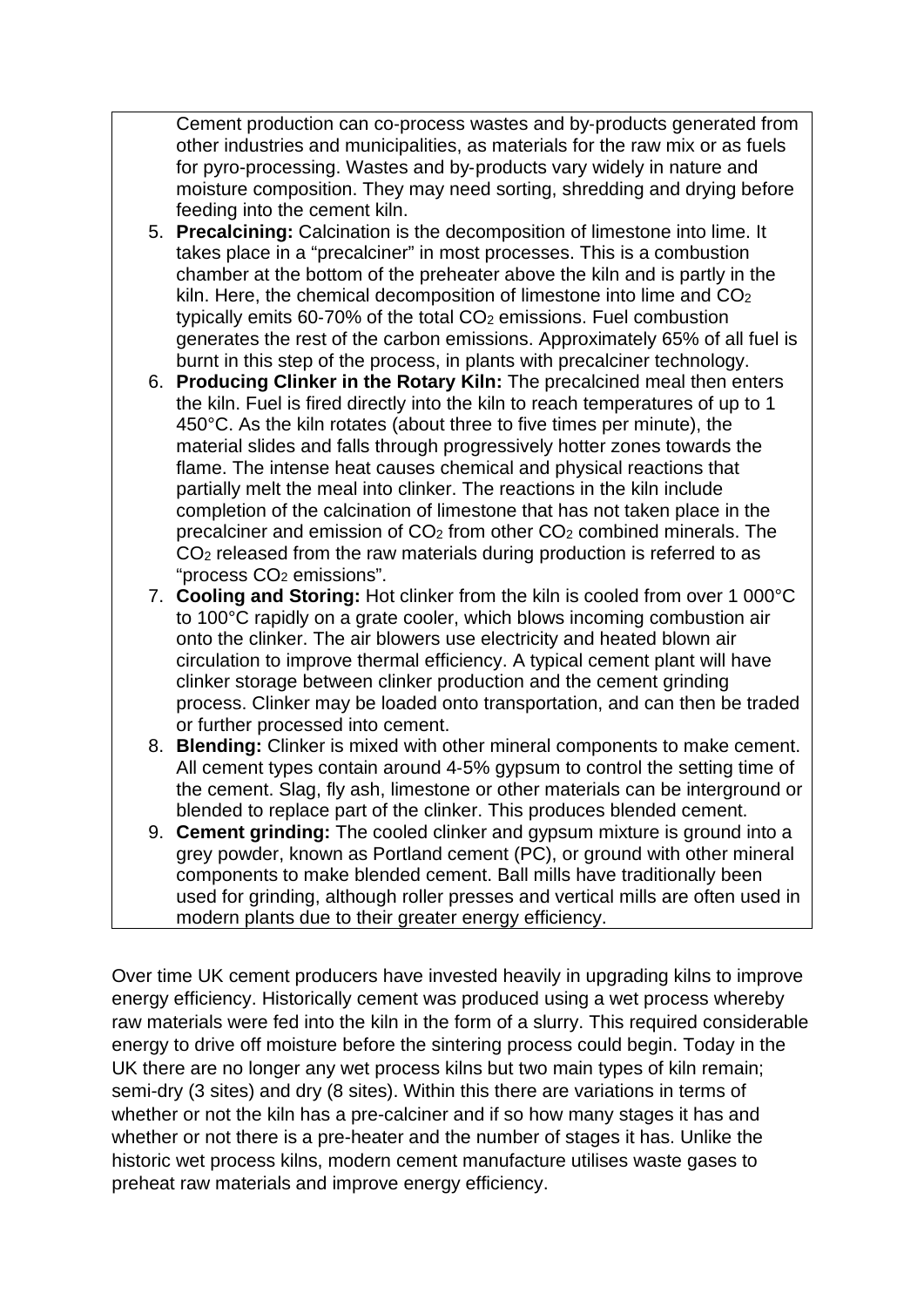#### c. Cement Standards

<span id="page-12-0"></span>All cements produced in the EU have to meet standard EN 197-1 "Cement: Composition, specifications and conformity criteria for common cements". This standard exists to ensure that cement produced across Europe is harmonised and of the correct quality for use in construction to ensure all homes, buildings and infrastructure are safe and durable.

The standard sets out 27 different cement types that can be produced. These are broadly categorised as CEM I, CEM II, CEM III, CEM IV and CEM V with the categorisation depending on the type of constituents they contain. Different cement types have different properties and therefore suit different applications. They also have different CO<sub>[2](#page-12-2)</sub> profiles<sup>2</sup>.

#### d. Lowering Emissions

<span id="page-12-1"></span>The manufacture of cement is an energy and CO<sub>2</sub> intensive process with around 70% of total emissions arising from the chemical decomposition of limestone (process emissions) and only 30% from the combustion of fuels. The split varies from plant to plant and country to country largely based on the CO2 intensity of the local fuel mix. Considerable progress has already been made in reducing emissions in UK cement manufacture [\(Figure 2.5\)](#page-13-0) through investment in newer more efficient plant and fuel switching to biomass fuels. In 2018 a wide range of waste biomass and part biomass fuels contributed 17% to the total thermal input.

<span id="page-12-2"></span> $2$  More information is available in an MPA Factsheet, "Factsheet 18, Embodied CO<sub>2</sub>e emissions of UK cement, additions and cementitious material", 2019 update, [https://cement.mineralproducts.org/documents/Factsheet\\_18.pdf](https://cement.mineralproducts.org/documents/Factsheet_18.pdf)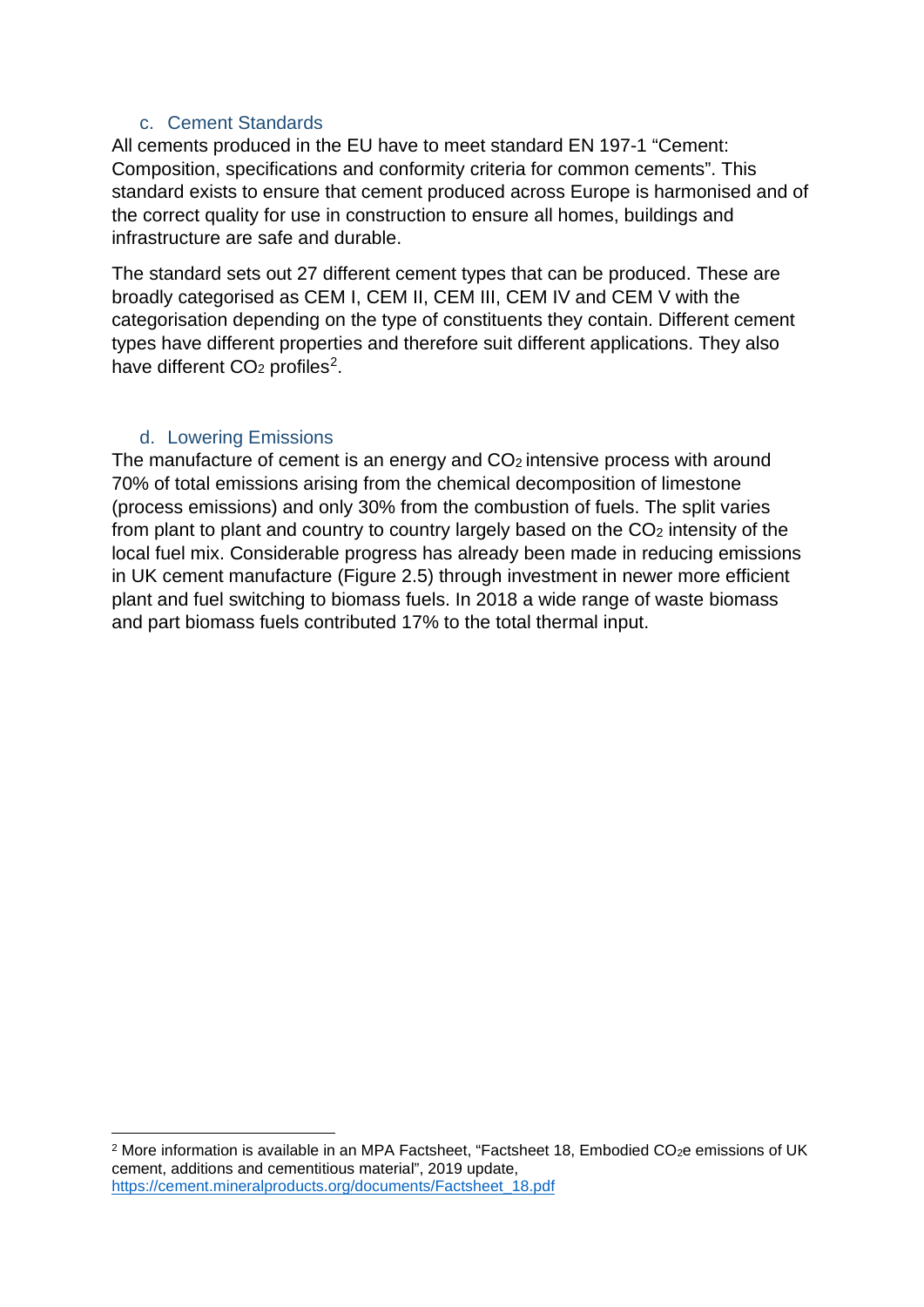

<span id="page-13-0"></span>Figure 2.5: Reduction in Absolute and Relative Emissions from UK Cement Manufacture 1990 - 2018

In 201[3](#page-13-1) the Mineral Products Association (MPA)<sup>3</sup> published a roadmap setting out how emissions could be reduced by 80% compared to 1990<sup>[4](#page-13-2)</sup> and the conditions under which that may be achieved. It concluded that in addition to incremental energy efficiency, there are three key technologies to decarbonising cement manufacture:

- 1. Use of greater cementitious additions in the product
- 2. Fuel switching to low carbon fuels (e.g. biomass).
- 3. Carbon Capture and Utilisation/Storage (CCUS)

This conclusion was validated in the UK Government cement roadmap<sup>[5](#page-13-3)</sup> that was published in 2015, which MPA was also involved in producing.

<span id="page-13-2"></span>

<span id="page-13-1"></span><sup>&</sup>lt;sup>3</sup> The Mineral Products Association is the trade association for the aggregates, asphalt, cement, concrete, dimension stone, lime, mortar and silica sand industries.<br>
<sup>4</sup> MPA Cement Greenhouse Gas Reduction Strategy, 2013,<br>
https://cement.mineralproducts.org/documents/MPA Cement 2050 Strategy.pdf

<span id="page-13-3"></span> $\frac{1}{5}$  "Industrial Decarbonisation and Energy Efficiency Roadmaps to 2050; Cement", March 2015, Department for Energy and Climate Change and Department for Business, Innovation and Skills (now a combined Department for Energy and Industrial Strategy),

[https://assets.publishing.service.gov.uk/government/uploads/system/uploads/attachment\\_data/file/41](https://assets.publishing.service.gov.uk/government/uploads/system/uploads/attachment_data/file/416674/Cement_Report.pdf) [6674/Cement\\_Report.pdf](https://assets.publishing.service.gov.uk/government/uploads/system/uploads/attachment_data/file/416674/Cement_Report.pdf)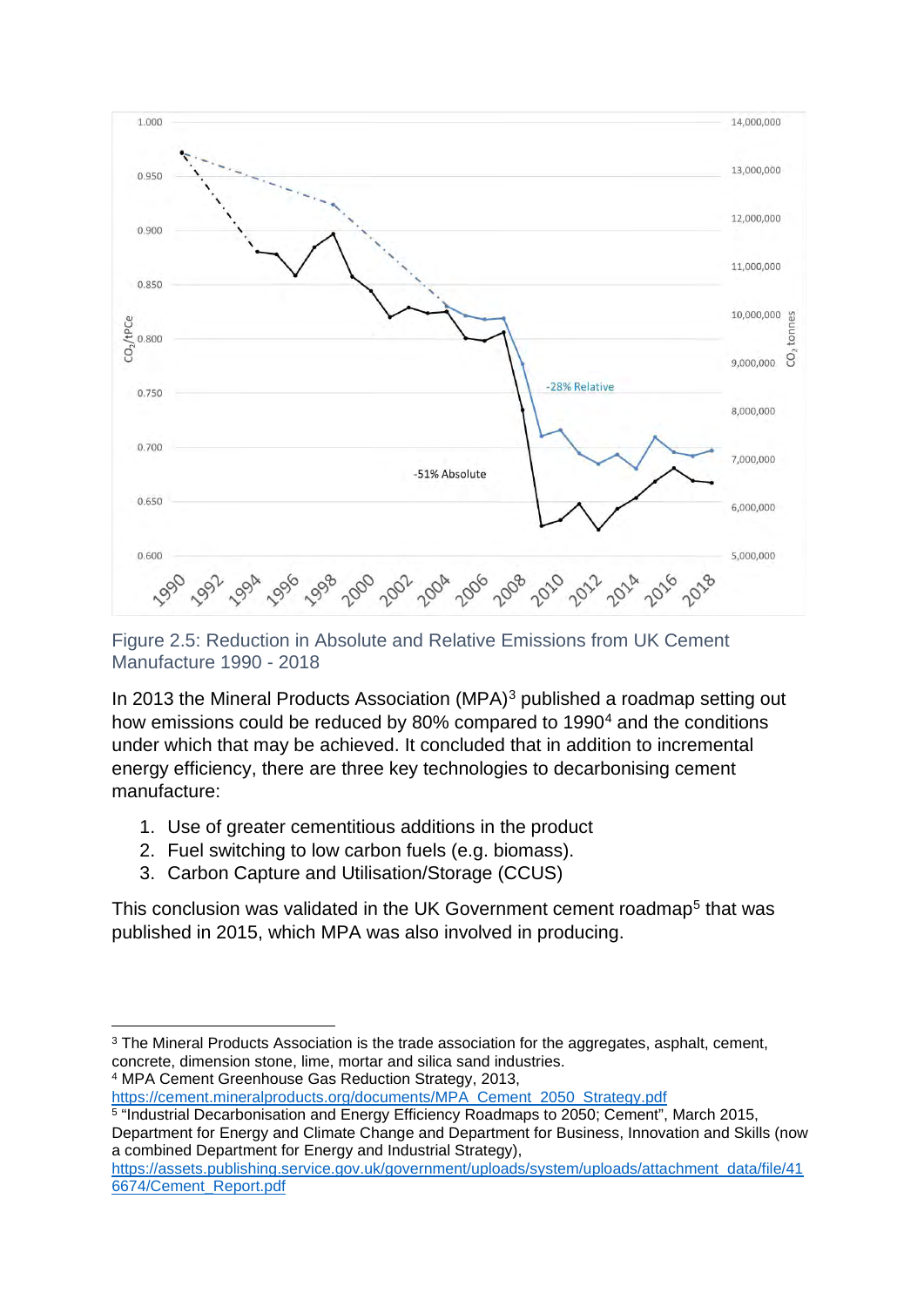As the roadmaps outline there are a range of technologies needed to deeply decarbonise UK cement production. The cement industry are involved in further developing these technologies as set out in [Table 2.2.](#page-14-0)

<span id="page-14-0"></span>Table 2.2: UK Involvement in decarbonisation research and development.

#### **1. Use of greater cementitious additions.**

MPA has initiated test work to demonstrate the capabilities of low carbon multicomponent cements for the UK market. The results from this work will be used to modify the concrete application standard BS8500 so that the new cements can be confidently and safely used by specifiers and engineers. The work comprises of:

- a. Design and optimise a range of new low carbon multi-component cements for the UK cement industry; These cements are based on using additions of limestone with either Ground Granulated Blast Furnace Slag (GGBS) from steel manufacture or Pulverised Fuel Ash (PFA) from coal fired power generation. The aim is to reduce reliance on high quantities of GGBS and PFA, supplies of which are reducing.
- b. Demonstrate that low carbon multi-component cements are fit for purpose in a wide range of UK applications through extensive laboratory testing followed by a full-scale demonstration in the field via an engineered concrete structure;
- c. Influence relevant industry standards and guidance documents so that low carbon multi-component cements can be specified in practice;
- d. Provide the shared evidence base for rapid deployment of low carbon multicomponent cements in the UK market by communicating the results to all UK cement manufacturers;
- e. Execute a communication plan for the UK construction industry on the benefits of specifying low carbon multi-component cements in construction projects (e.g. conferences, external seminars) to ensure early uptake of these low carbon materials.

The cements produced will have  $CO<sub>2</sub>$  profiles between 39% and 41% lower than the highest clinker containing Portland cement CEM I.

#### **2. Carbon Capture and Use/Storage (CCUS)**

There is considerable work being undertaken in the European cement industry on CCUS that UK cement producers are involved in:

- a. European Cement Research Academy (ECRA) Oxyfuel project. This project started in 2007 and several phases have been completed including a literature study, a study on oxyfuel and post combustion technology and laboratory scale/ small scale research. Two candidate sites have been identified for demonstration of the technology, but project costs are estimated to be around €90 million. Industry has pledged a considerable sum but further funding is required before the demonstration can be built. The constraints of EU funding programmes appear to be the most significant limiting factor.
- b. Norcem Brevik cement plant in Norway. This Government supported €11.7 million project that started in 2013 is testing four post-combustion capture technologies: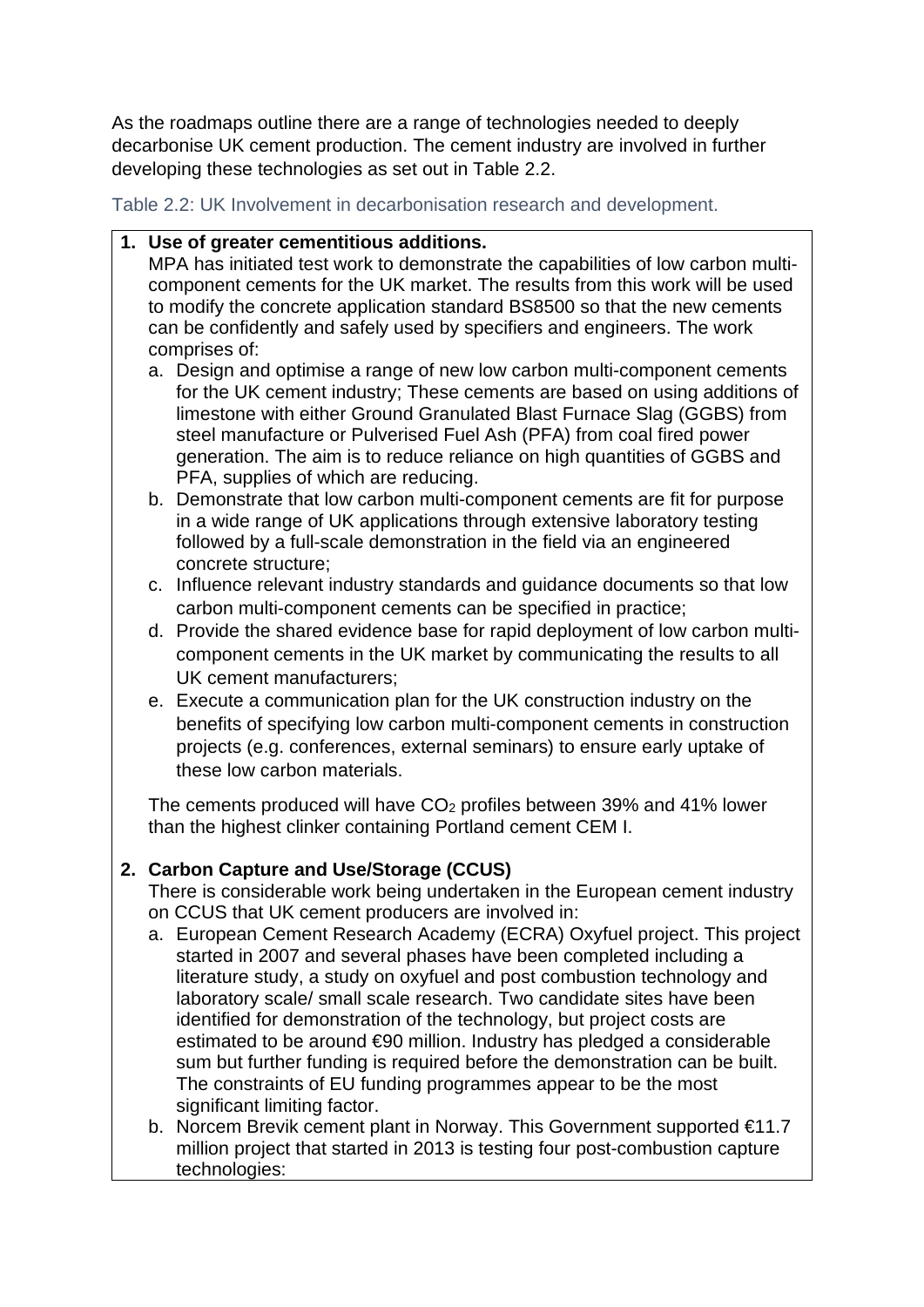- Amine technology (liquid)
- Amine technology (solid)
- Membrane technology
- Calcium looping
- c. LEILAC (Low Emissions Intensity Lime and Cement): This project started in 2016 and is due to run to the end of 2020. It is funded by consortium partners and Horizon 2020. The aim is to develop and test a pilot plant using Calix technology, a Direct Separation Reactor. This type of kiln reengineers current calciners so that the raw meal is indirectly heated via a special steel vessel. It enables pure  $CO<sub>2</sub>$  process emissions to be captured with the combustion exhaust gases kept separate.
- d. CEMCAP (CO2 capture from cement production) is investigating four different CO<sub>2</sub> capture technologies and their integration into a cement plant:
	- Oxyfuel
	- Chilled ammonia process
	- Membrane-assisted liquefaction
	- Calcium looping
- e. SCARLET (Scale up of Calcium Looping Technology) was a three year research project that ran from 2014 to 2017 and was funded by the EU 7th Framework programme. The aim was to obtain reliable information and tools for the scale-up of the Calcium Carbonate Looping process.

### <span id="page-15-0"></span>ii. Fuel Switching Versus Other Decarbonisation Options

A key challenge for cement manufacture is that fuel switching alone will not result in full decarbonisation because process emissions will remain. CCUS is a major part of the answer but CCUS is not yet proven at the industrial scale in cement production and unlikely to be cost effectively deployed for several years, if not decades. It also relies on there being a national transport and storage infrastructure that in the UK currently doesn't exist. There are therefore a number of reasons why fuel switching is advantageous to consider now, whether or not CCUS is deployed at scale later on.

#### a. Timing

<span id="page-15-1"></span>Both fuel switching and CCUS will require innovative technology updates to realise. However, cement manufacturers have considerable experience with fuel switching and some of the technologies that can aid this are currently available, albeit they may not yet have been trialled in cement production. It may also be possible to implement these technologies in a phased way that can help spread the capital cost. Fuel switching, at least to some extent could therefore be implemented in the near future with the support of the right policy framework. CCUS technology has the potential to be far more disruptive to the cement manufacturing process and is reliant on there being either options for utilising the captured CO<sub>2</sub> or the infrastructure to enable it to be transported for storage.

#### b. Net Zero

<span id="page-15-2"></span>In legislating for the UK to meet a target of net zero by 2050, every option for decarbonisation needs to be explored. There is nothing to prevent sites fuel switching first and then deploying CCUS at a later date. The advantage is that in capturing biomass CO2 emissions, cement manufacture could become net negative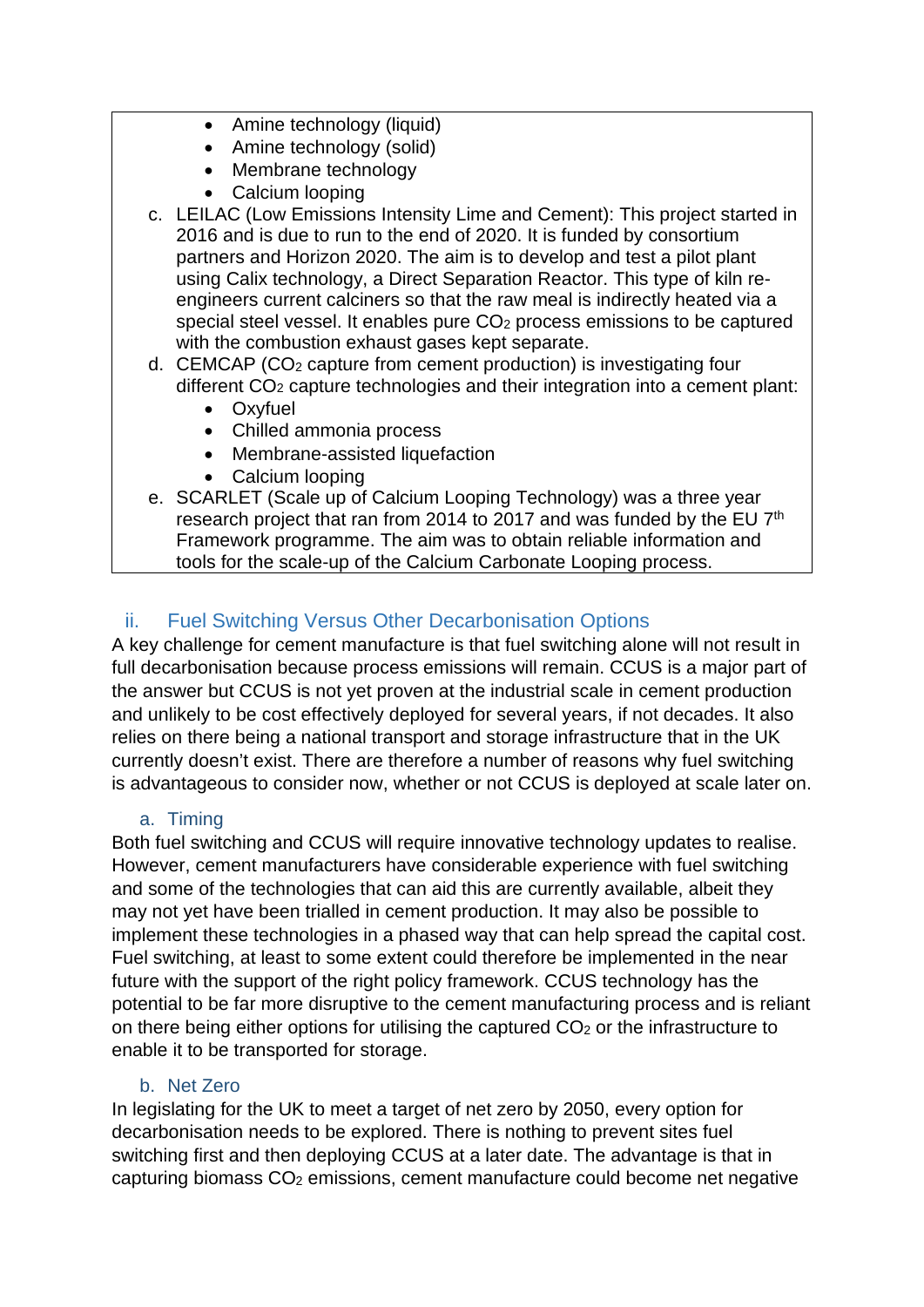and help to offset other harder to decarbonise sectors of the economy. However, this could be costly and the correct policy support to enable this would need to be in place.

#### c. Technology

<span id="page-16-0"></span>Some CCUS technologies, such as the Calix technology that is being trialled in the LEILAC project or the calcium looping technology being trialled under CEMPCAP (see [Table 2.2\)](#page-14-0), may only capture process emissions. Therefore, fuel switching will still be required in combination with these technologies to reach deep levels of decarbonisation. It is also possible that for some sites, CCUS is not an option because there isn't space on site for capture plant, planning permission for capture plant is unlikely to be granted or the logistics of transporting  $CO<sub>2</sub>$  from the site are incredibly difficult. The only way to lower emissions from these sites may therefore be fuel switching.

#### <span id="page-16-2"></span><span id="page-16-1"></span>iii. Historic and Current Fuel Use

#### a. History of Fuel Use in UK Cement Manufacture

Historically cement manufacture has relied on fossil fuels such as coal and petcoke. However, over the last two decades considerable investment has been put into fuel switching to waste derived fuels. These waste derived fuels include some that are fossil fuels (e.g. waste oils and waste solvents), some that are a mix of fossil and biomass (e.g. tyres and refuse derived fuel) and some that are biomass only (e.g. meat and bone meal and sludges). Currently UK cement manufacturers do not utilise any virgin biomass fuels, all the fuels are wastes that have gone through at least one previous use. As such, the sustainability issues that hinder the reputation of biomass burnt for electricity production before the CO<sub>2</sub> can be fully returned to carbon in tree growth, is not an issue for second use biomass.

[Figure 2.6](#page-17-2) shows how the amount and composition of waste derived fuels has changed over the period 1998 to 2018.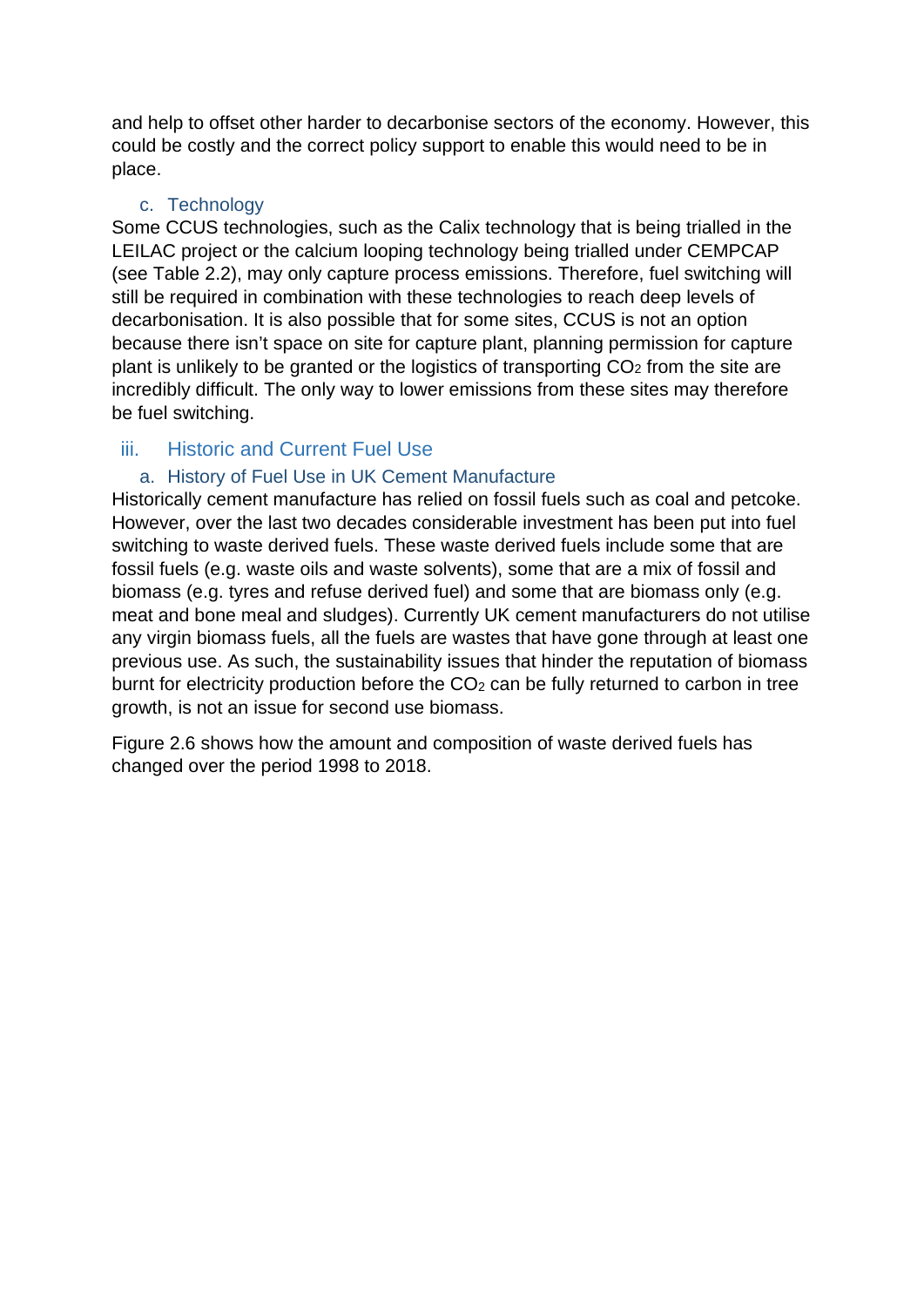

<span id="page-17-2"></span>

#### b. Fuel Use Today

<span id="page-17-0"></span>[Figure 2.6](#page-17-2) shows how the use of waste derived fuels increased considerably to almost 45% of the thermal input in 2014. The thermal input from biomass, shown in [Figure 2.6](#page-17-2) by the red line, reached a peak of 20% in 2014 but in 2016 this had reduced to 16.7%. Although it increased slightly in 2017 a reduction to 17% was seen in 2018. The main reason given by UK cement producers for this reduction is that incentives offered to other sectors are preventing them from competing on the market effectively for limited biomass resources. In particular, there has been a considerable reduction in the use of Meat and Bone Meal (MBM) by cement manufacturers since the introduction of the non-domestic RHI in 2011. In 2011 UK cement producers used 68kt of MBM, in 2016 MBM use was less than half that, at only 30kt and in 2018 usage was only 9kt.

#### c. Fuel Switching: It's not just about energy

<span id="page-17-1"></span>Unlike other combustion processes, such as power generation, incineration and biomass boilers, the ash from fossil and waste derived fuel forms part of the mineral content of the cement and is not a waste residue. Some waste derived fuels, such as tyres, contain additional mineral and metal content which is required in the cement manufacturing process and their use can therefore offset some small amounts of virgin raw materials. Thus, cement manufacturing recycles the mineral content of wastes with energy recovery as a co-benefit of that recycling, known as 'coprocessing'. As a result of waste used as raw material and ash from co-processed waste derived fuel, on average UK produced cement has a recycled content of around 10%.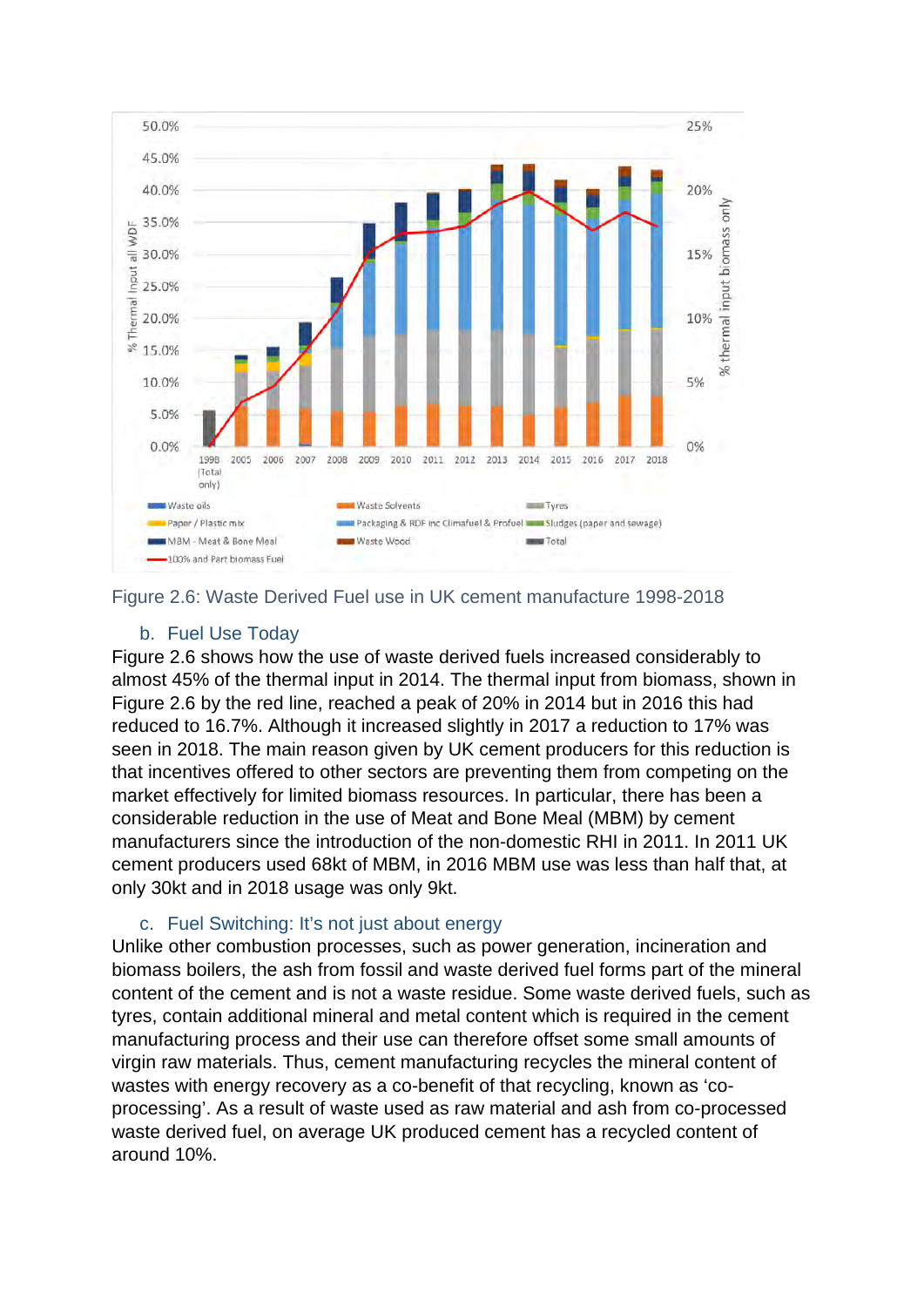Co-processing does mean that any fuels, waste or otherwise that are used, must meet a certain specification to ensure there is no detrimental impact on the cement product or the environment. More information on the specification is available in the MPA Cement Waste Code of Practice<sup>6</sup>.

#### <span id="page-18-0"></span>iv. Opportunities for Zero Carbon Fuel Cement Production

#### <span id="page-18-1"></span>a. Candidate Energy Sources for Net Zero Carbon Combustion

Currently 17% of the thermal input to UK cement manufacture comes from (waste) biomass fuels. It is clear from this that if the sector is to move to net zero carbon combustion that secure sources of biomass or reliance on new untested fuels and/or technologies are required.

The assumptions made in this study are:

- 1. Waste derived fuels from non-biomass sources carry a carbon emission factor even though they have already been put to use in society i.e. as packaging, lubricants or solvents.
- 2. Waste derived fuels from biomass sources e.g. paper, processed sewage pellets, meat and bone meal carry a zero carbon factor.
- 3. Waste derived fuels with a biomass and non-biomass fraction e.g. tyres, carry a carbon factor proportional to the non-biomass fraction.

This section briefly explores the possibilities associated with candidate energy sources that could contribute to a net zero combustion emission kiln.

#### b. Electrification

<span id="page-18-2"></span>The UK ambition is emissions from the power sector to be close to zero by 2050. Power sector emissions have fallen 49% since 1990 through, largely subsidised, switching from coal to gas and renewable power. The UK Government intention, as set out in the Clean Growth Strategy, is to phase out unabated coal generation by 2025, deliver new nuclear capacity through the building of Hinkley Point C and continue to invest to reduce the cost of renewables (see [Figure 2.7\)](#page-19-1).

<span id="page-18-3"></span><sup>6</sup> "MPA Code of Practice for the use of Waste Materials in Cement and Dolomitic Lime Manufacture", MPA Cement, 2014,

[https://cement.mineralproducts.org/documents/2014\\_10\\_01\\_Waste\\_code\\_of\\_practice\\_plus\\_annexes.](https://cement.mineralproducts.org/documents/2014_10_01_Waste_code_of_practice_plus_annexes.pdf) [pdf](https://cement.mineralproducts.org/documents/2014_10_01_Waste_code_of_practice_plus_annexes.pdf)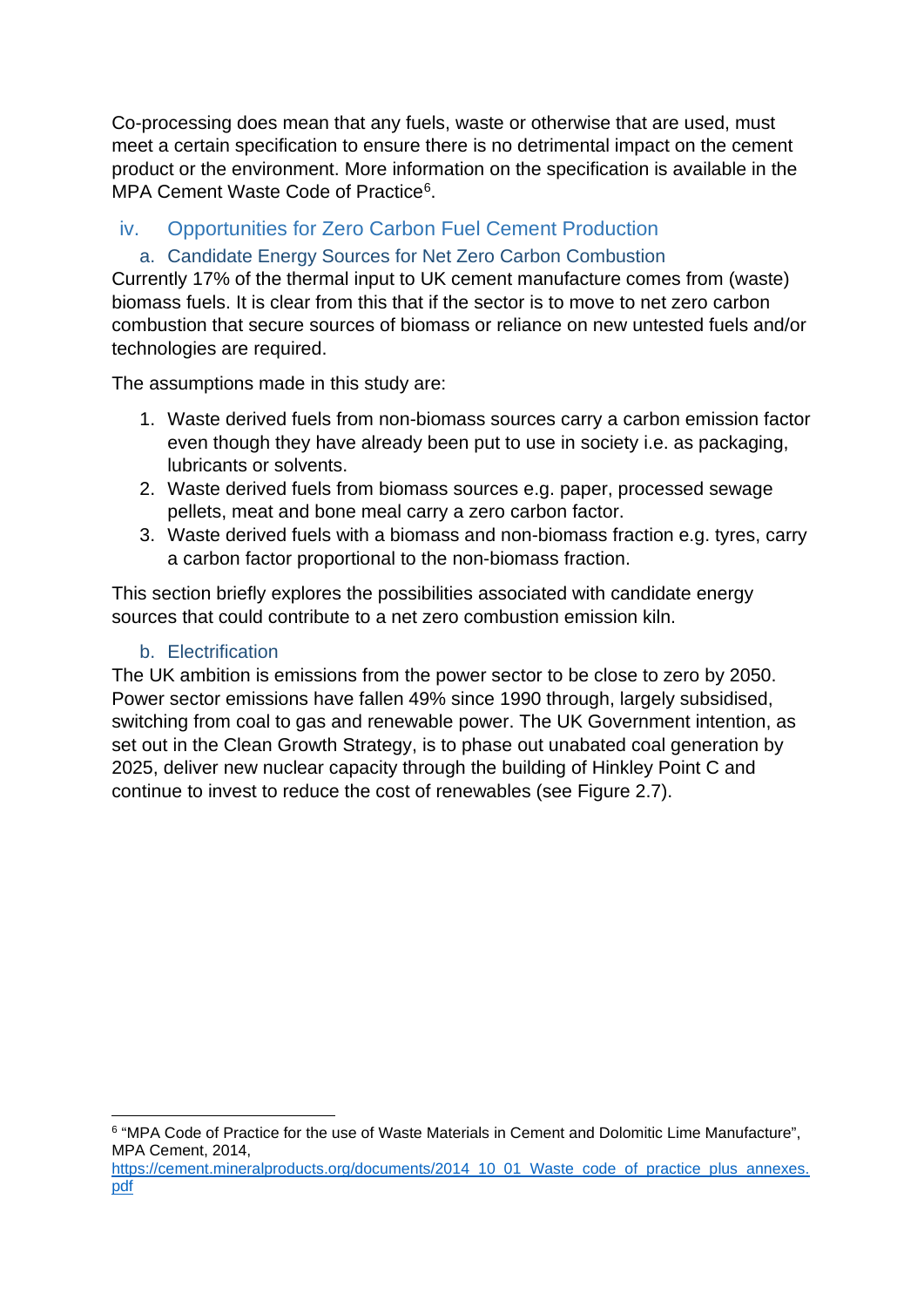

#### <span id="page-19-1"></span>Figure 2.[7](#page-19-2): Projection to 2035 of UK Electricity Generation by Source<sup>7</sup>

Electrification could therefore provide a good opportunity to move to zero carbon combustion if the technologies and secure supplies are available to enable this.

#### c. Biomass

<span id="page-19-0"></span>As noted above, waste biomass already makes up 17% of the thermal input into UK kilns. Higher levels of waste derived fuel use have been possible (even 100% for short periods) but significantly higher use of biomass has not yet been tested.

The advantage of using biomass fuels are that emissions from their use attract a carbon price of  $\epsilon_0$ /tCO<sub>2</sub> in schemes such as the EU Emissions Trading System.

The key issues with biomass centre around securing long term sustainable supplies. Currently, the cement sector relies on waste biomass and part biomass fuels. Increasing use of biomass may require the use of virgin biomass. This introduces new issues around sustainability that the UK cement sector have not had to deal with to date in using only waste sources, which are inherently more sustainable having already been through at least one previous use before being utilised.

Reports such as the CCC report on biomass $8$  recognise that biomass resources are limited and there are many different activities and sectors competing for these resources including power generation, heating of buildings and industry (for energy and as a raw material for some sectors). The growing of biomass for fuel must compete with farming applications including land use for crop production. However, the report highlighted that the best use of biomass is where it "maximises the removal and minimises the release of carbon into the atmosphere". This could be

<span id="page-19-2"></span><sup>7</sup> Source: BEIS 2018 Updated Energy and Emissions Projections, Annex J Total electricity generation by source, [https://www.gov.uk/government/publications/updated-energy-and-emissions-projections-](https://www.gov.uk/government/publications/updated-energy-and-emissions-projections-2018)

<span id="page-19-3"></span><sup>2018&</sup>lt;br><sup>8</sup> CCC, "Biomass in a Low Carbon Economy", 2018, [https://www.theccc.org.uk/publication/biomass-in](https://www.theccc.org.uk/publication/biomass-in-a-low-carbon-economy/)[a-low-carbon-economy/](https://www.theccc.org.uk/publication/biomass-in-a-low-carbon-economy/)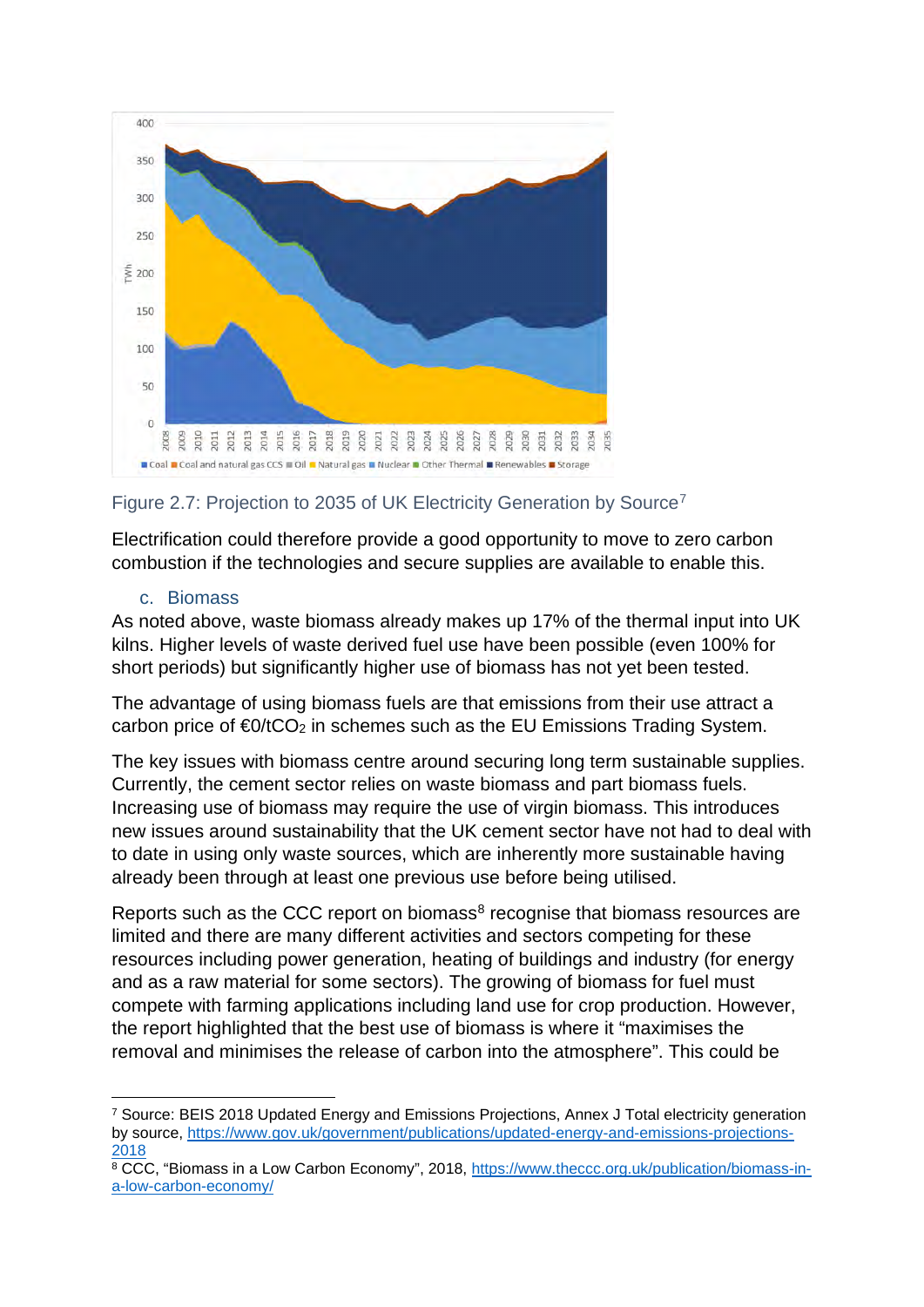achieved using biomass in cement manufacture with the addition of IBECCUS (Industrial Bioenergy Carbon Capture and Utilisation/Storage). Furthermore, the use of biomass in cement manufacture ensures that its mineral content is also recycled into the cement product (co-processing).

There are also technical constraints to using high levels of biomass including their lower calorific value, high moisture content, trace elements and chlorine content, which could disrupt the manufacturing process.

#### d. Hydrogen

<span id="page-20-0"></span>The use of hydrogen has risen up the agenda in the UK considerably in recent years and there are a number of workstreams going on both privately and with Government funding looking at whether the natural gas network could be used to support hydrogen, what the implications are at different levels of hydrogen use and what changes might be required to appliances to enable its use.

If large volumes of hydrogen can be produced using low carbon methods (e.g. using renewable electricity or using CCUS) it may be an option for cement manufacturers. However, it has never been tested so it is unknown how it might impact on cement manufacturing process.

Although hydrogen wouldn't contribute any mineral or metal content to cement manufacture, if it could be used in combination with biomass fuels the fuel mix could be optimised.

### <span id="page-20-1"></span>3. Methodology

In undertaking this feasibility study, the following steps have been taken:

- 1. Literature has been reviewed and analysed for any information on fuel switching in the cement industry or use of novel combustion techniques that might be of relevance to this study and help define the most appropriate technologies for the sector and their relative importance/share of fuel switching (see section [5\)](#page-22-1).
- 2. A reference plant has been outlined. This will be used as a reference for comparison of results of the fuel switching scenarios. The plant is not exactly representative of a specific UK cement plant but the intention is that it closely resembles as many plants as possible to ensure the results from the feasibility study are broadly applicable to any UK cement plant with only minor adjustments required in any future work (see section [6\)](#page-26-0).
- 3. Biomass fuel specification and fuel mix was determined based on what is known today about how these fuels interact in the kiln and their availability. The most appropriate design for a plasma burner was determined (see section [7\)](#page-28-0).
- 4. A number of scenarios were defined to test the feasibility and implications for the product and its production, of reaching a zero carbon or near zero carbon fuel cement plant (see section [8\)](#page-29-2).
- 5. Mineral Interactive Computational Fluid Dynamics (MI-CFD) was used to model the different scenarios and for each one establish a detailed insight of the kiln operation for temperatures, NOx, CO, gas species and clinker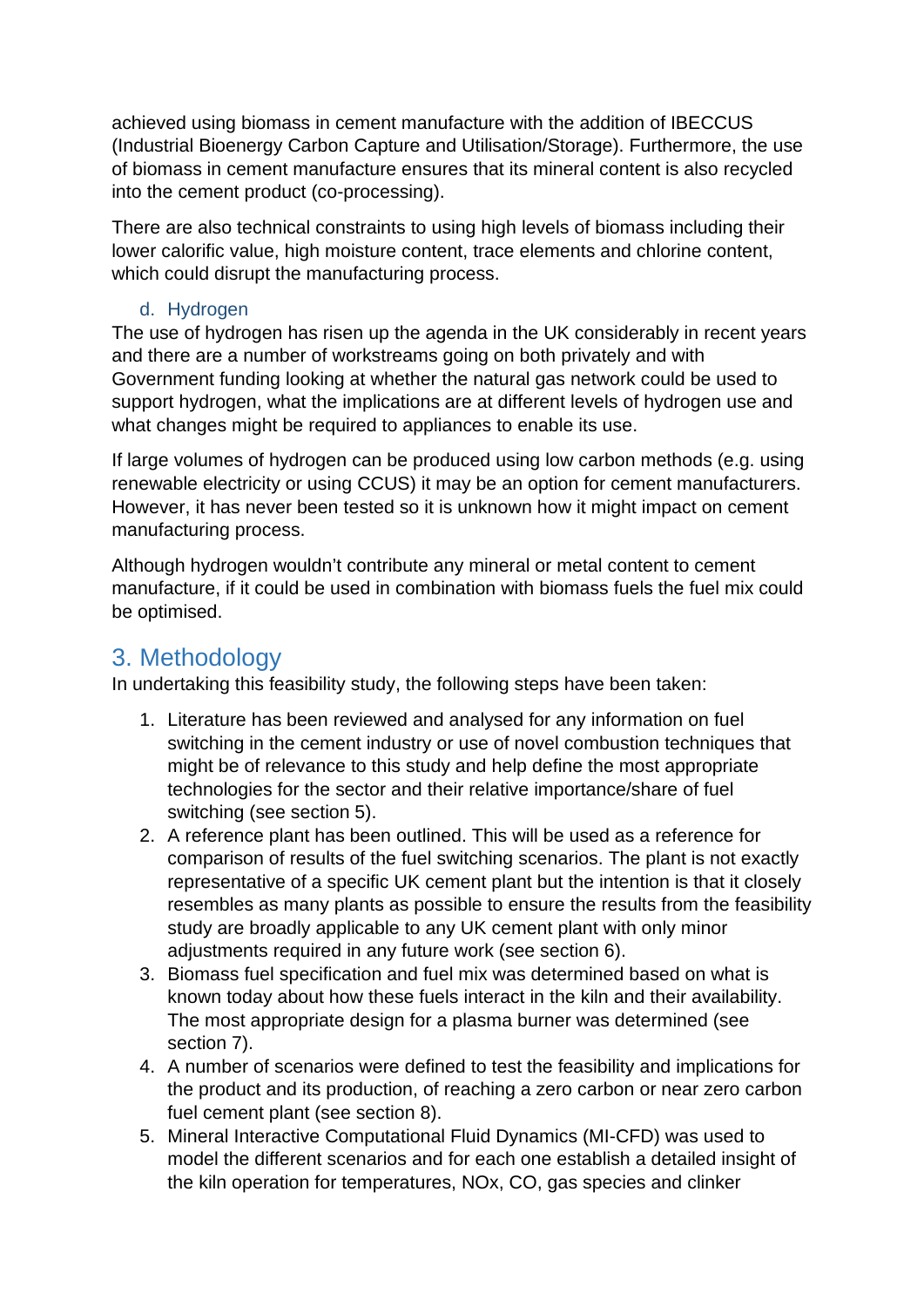composition compared to operation of the reference plant. This was followed by kiln optimisation simulations, to identify the required improvements and assess the risks and limitations for a kiln operating under 100% carbon neutral combustion conditions. Note that in reality there was an iterative process between step 3 and step 4 to determine the most appropriate fuel mix/operating conditions and then optimise these (see section [9\)](#page-31-0).

6. An optimal fuel mix option was drawn from the MI-CFD modelling and assessed for the impact it would have on clinker quality and techno-economic considerations (see sections [10,](#page-33-1) [11](#page-35-0) and [13\)](#page-37-0). This optimal fuel mix is used to determine the stages of further experimental investigation and demonstration.

# <span id="page-21-0"></span>4. Project Partners

### <span id="page-21-1"></span>i. Mineral Products Association (MPA), Project Coordinator

The Mineral Products Association (MPA) is an association of member companies dedicated to working together to better serve the industry's needs and aspirations. The MPA represent the interests of all UK cement manufacturers by providing guidance and support on decarbonisation policy, sustainability, health and safety, as well as industry legislation and liaison with government.

One of the key roles of MPA within this project was to project manage the study, contribute with technical and commercial oversight using its network of members, provide UK specific data, interpret results, summarise the outcomes and to communicate the results to UK cement manufacturers and the concrete supply chain. The widespread dissemination of the results will help ensure all manufacturers have access to the information to inform any decision making on fuel switching.

#### <span id="page-21-2"></span>ii. CINAR Ltd

CINAR Ltd was incorporated in 1988, since then it has 30 years of combustion engineering and academic experience in solving industrial problems using physical and mathematical modelling techniques.

For Cement and lime industries, CINAR has completed over 200 projects, dealing with various combustion, emissions and process issues. The acquisition of 2 engineers with significant cement industry experience has enabled CINAR to more readily relate and produce workable solutions for our customers with a unique tool PKD-MI-CFD (process knowledge driven, mineral interactive computational fluid dynamics). CINAR has become the only company worldwide, which is able to offer AFR, Process, Emissions and Clinker Quality assessments to add value to our normal MI-CFD work.

The unique MI-CFD has been used to resolve cement process combustion related issues by its ability to track and monitor the progress of combustion and its location for not only multiple fuels simultaneously, but for as many size fractions of any fuel as is needed to resolve the associated combustion issue, at the same time as interacting with kiln and calciner feed.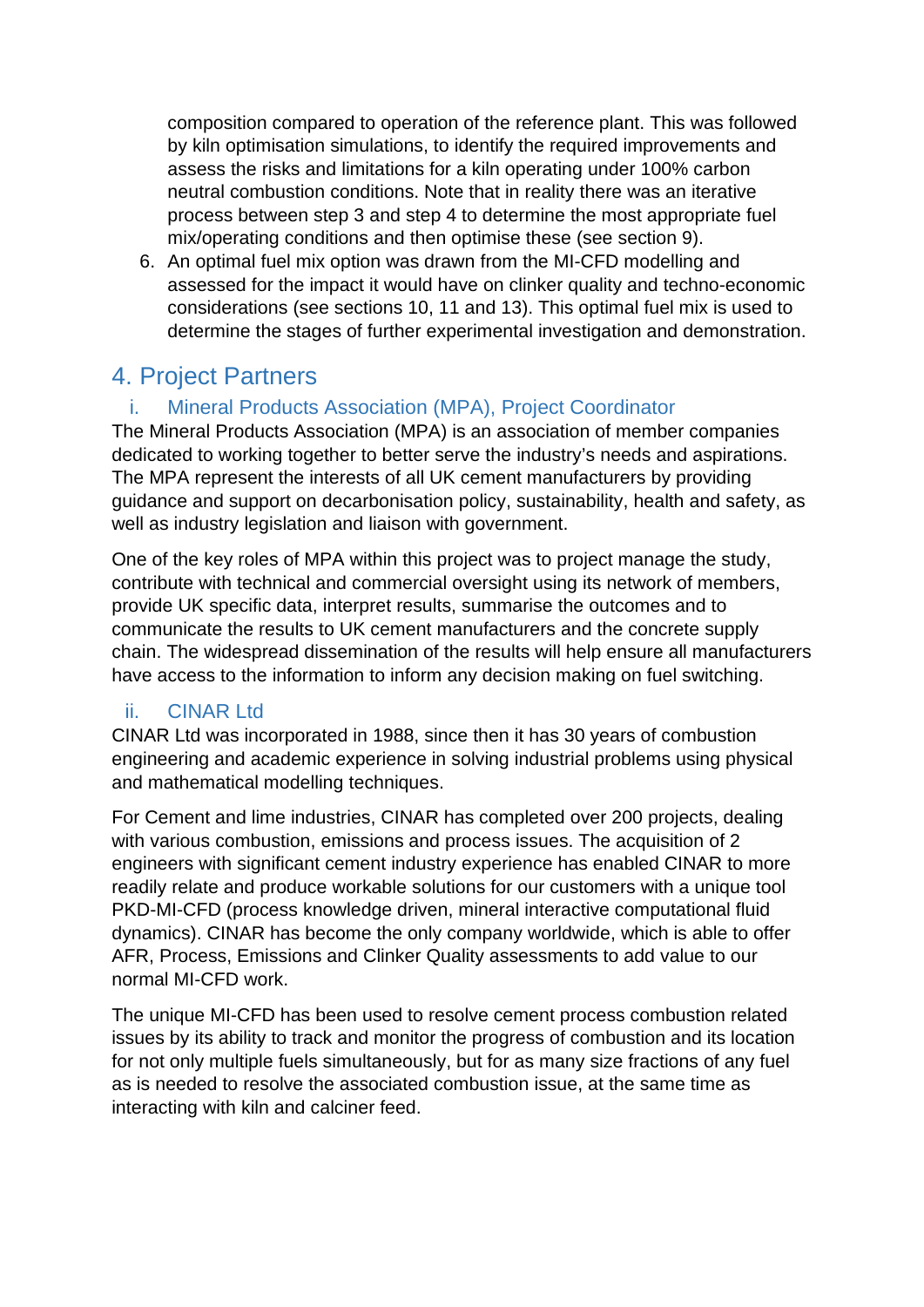#### <span id="page-22-0"></span>iii. VDZ gGmbH – Research Institute German Cement Works Association

For over 140 years the German Cement Works Association (Verein Deutscher Zementwerke – VDZ gGmbH) has been contributing with its research both to competitive and environmentally compatible cement production, to the development of high-quality concrete constructions as well as cost-effective cement production. With its Research Institute of the Cement Industry, VDZ is a renowned and internationally acknowledged scientific institution, which is characterised by its services for cement producers worldwide. Among VDZ's customers are leading cement companies in many parts of the world. Recent projects focus on energy saving, fuel substitution, kiln optimisation, increasing grinding efficiency, environmental performance and finally quality improvement of clinker and cement. VDZ can offer its services along the value chain of cement and concrete production, from the raw materials to concrete and even the recycling of concrete structures.

VDZ operates its Research Institute of the Cement Industry (Forschungsinstitut der Zementindustrie) in Düsseldorf, a facility with 180 employees; more than 60 of them are academics. With its five departments Cement Chemistry, Concrete Technology, Environment and Plant Technology, Environment Measuring and Quality Assurance, the Research Institute covers all aspects of cement production and application.

VDZ is a founding member of the European Cement Research Academy (ECRA) founded in 2003 as a platform on which the European cement industry supports, organises and undertakes research activities within the context of the production of cement and its application in concrete. By creating and disseminating knowledge from research findings, ECRA's aim is to facilitate and accelerate innovation to guide the cement industry in the 21st century. ECRA understands itself as part of a network which comprises various research facilities such as universities, federal institutes and the research centres of cement companies or equipment suppliers.

# <span id="page-22-1"></span>5. Literature Review and Environmental and Safety **Considerations**

#### <span id="page-22-2"></span>i. Literature Review

This section provides a high level summary of the key points.

#### a. Hydrogen  $(H<sub>2</sub>)$

<span id="page-22-3"></span>The nature of hydrogen and natural gas combustion is quite similar. Methane (CH4, natural gas) is the closest carbonaceous fuel to hydrogen as it has fewer bonds compared to the other fossil fuels. The main differences are the radiation properties of a hydrogen flame and the flame size, which is smaller in hydrogen combustion.

Nevertheless, the burning process and the heat formation are still different when the hydrogen is combusted. Technically, due to its highly flammable characteristics, safety precautions must be taken to avoid dangers that may arise from hydrogen usage. Dilution with other gases may be a solution.

Steam dilution will be effective for  $NO<sub>x</sub>$  reduction in the process. Additionally, it lowers the reactivity of hydrogen, and the relatively low steam content may prevent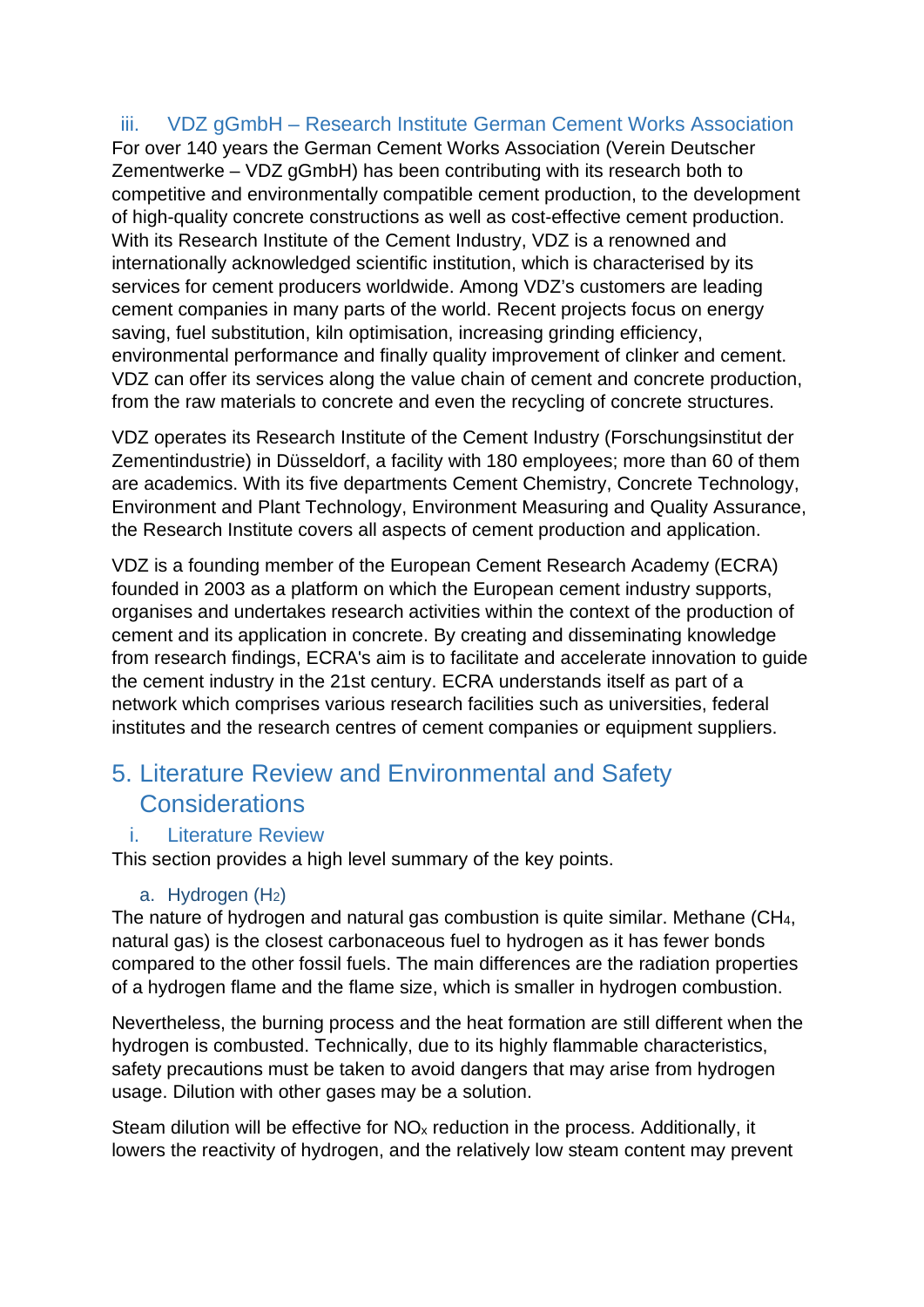light-back (flame flash-back). The combination of steam injection and hydrogen can provide efficient combustion[9.](#page-23-1)

 $NO<sub>x</sub>$  formation can be another limitation as the temperature will be very high in a clinker kiln, when it is fired with hydrogen fuel. Even though hydrogen allows for cleaner combustion,  $NO<sub>x</sub>$  emissions will probably increase. The newly designed Toyota burner could be considered for use in a rotary kiln<sup>[10,](#page-23-2)11</sup>.

One other aspect which is still unclear is the hydrogen flames low radiated heat. The low heat radiation could disturb the clinker burning process and must be thoroughly investigated. Mixing hydrogen with other materials/elements could be a solution to increase heat radiation (flame colouring). Clinker dust or calcined kiln inlet dust could be considered $12$ .

For safety reasons the chemical reactions of the hydrogen combustion demand a certain amount of activation energy to get started. The Chevron experiment also showed a temperature increase when the hydrogen is burned, mainly due to its high adiabatic flame temperature<sup>[13](#page-23-5)</sup>. For this reason it is also important to take into account the hydrogen fuels high ignition temperature. The kiln start-up will be problematic due to this, as the auto-ignition temperature of hydrogen fuel is relatively high at 585°C. This makes it difficult to ignite a hydrogen/air mixture with heat alone and without some additional ignition sources like natural gas. Such a mixture can increase the reliability and the safety of the combustion.

The change of the clinker burning process into hydrogen combustion could be possible. It certainly needs further research in order to adopt the system, modify the conventional equipment and update the process parameters.

#### b. Electrification

<span id="page-23-0"></span>Thermal plasma torches are distinguished by high temperature and enthalpy and therefore offer an attractive option for introduction in the cement industry, which has never yet trialled this technology. Their power density is especially high, as much as 100 times higher than conventional furnaces and various plasma torches have been developed with power ranging from tens of kW to several MW to fit the variety of requirements set by the steel and waste treatment industries<sup>[14](#page-23-6)</sup>.

<span id="page-23-1"></span><sup>9</sup> Sebastian,Gökea; Marc,Fürib; Gilles,Bourqueb; Bernhar,Bobuscha; Katharina,Göckelera; Oliver,Krügera; Sebastian,Schimeka; Steffen,Terhaara; Christian Oliver,Paschereita. Influence of steam dilution on the combustion of natural gas and hydrogen in premixed and rich-quench-lean combustors

<span id="page-23-2"></span><sup>&</sup>lt;sup>10</sup> Sampson, J.. "Gasworld" Toyota Motor Corporation. Available: https://www.gasworld.com/toyotadevelops-worlds-first-hydrogen-burner/2015852.article: November 2018

<span id="page-23-3"></span><sup>11</sup> Toyota Motor Company Media Site. WORLD'S FIRST GENERAL-PURPOSE INDUSTRIAL HYDROGEN BURNER. 2018

<span id="page-23-4"></span><sup>12</sup> ECRA - Europeran Cement Research Academy. Carbon Capture Technology - Options and Potentials for the Cement Industry. Düsseldorf: 2007

<span id="page-23-5"></span><sup>&</sup>lt;sup>13</sup> Cliff Lowe, Nick Brancaccio, Dan Batten, Chris Leung, Dick Waibel. Technology Assessment of Hydrogen Firing of Process Heaters. 2011

<span id="page-23-6"></span><sup>&</sup>lt;sup>14</sup> Ananthapadmanabhan, P.V.; Venkatramani, N.. Suryanarayana, C.. Thermal Plasma Processing. Non-equilibrium Processing of Materials 1999, S. 121-149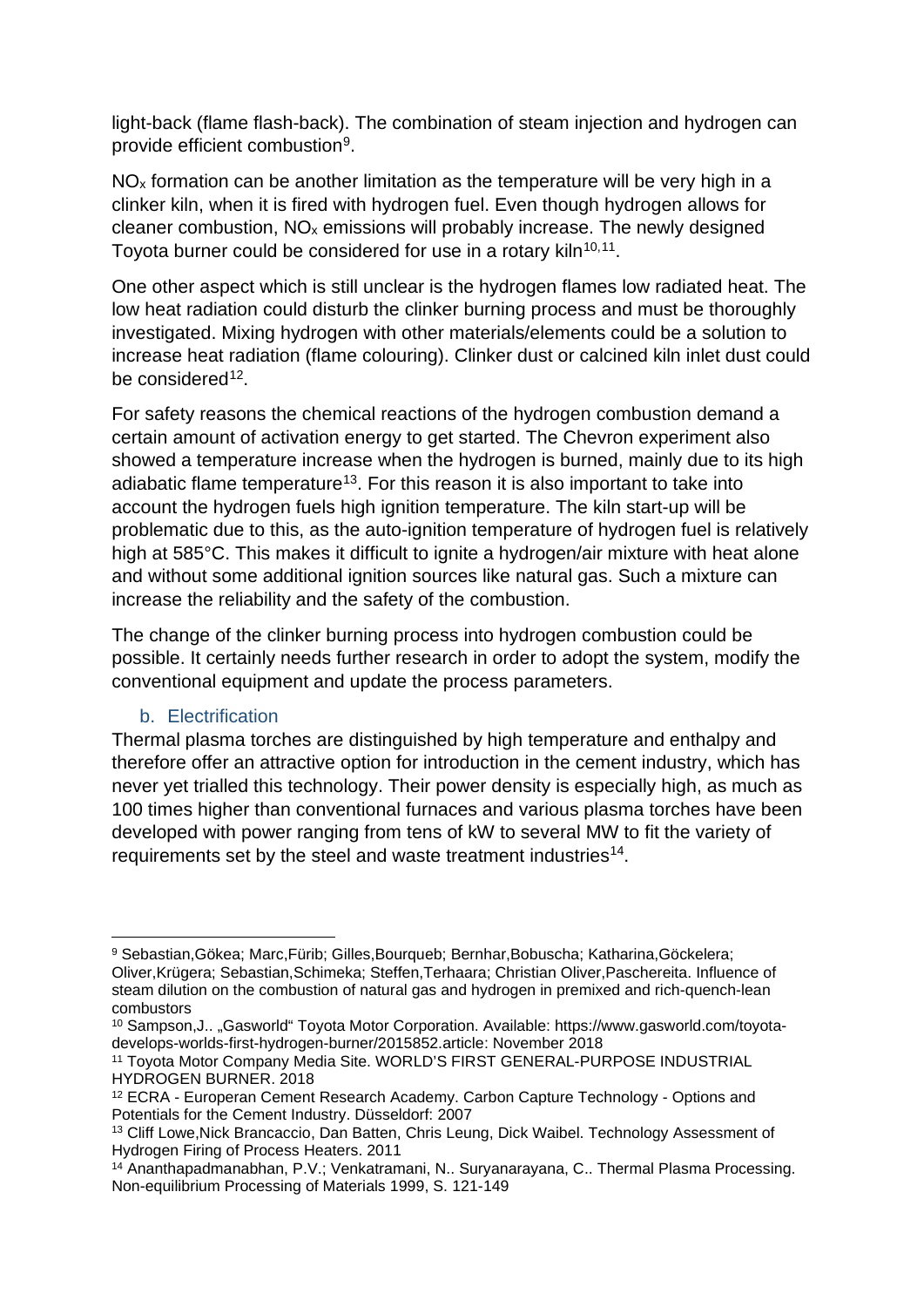Plasma technology has begun to emerge as a commercial tool in several industries such as steelmaking, precious metal recovery, and waste incineration. Research in the United States is also underway on the use of plasma torches for soil stabilisation with investigation of higher power levels with different types of soils, varying moisture content, and at different depths. Major research programmes for the study of the basic science of plasma heating and development and the implementation of models and prototypes for different applications are being conducted around the world (Australia, Canada, France, Japan, Russia, South Africa, Switzerland and United States $15<sub>15</sub>$  $15<sub>15</sub>$ .

<span id="page-24-1"></span>Plasma arc technology appears to have overcome most of the limitations associated with thermal stabilisation techniques using fossil fuels and electric heat sources. The higher temperatures, if controlled correctly, as well as greater flexibility and "simplicity" of the plasma torch potentially make it a more attractive option in the cement industry than the conventional torch using fossil fuels. This is especially the case in the light of CO2 reduction incentives. The plasma torch potentially offers two to three times the heating value of fossil fuels<sup>15</sup>.

A study that has been conducted within the framework of the "CemZero" project has concluded that electrification of the production process using the plasma burning technique, is technically feasible but needs to be verified in larger scale tests. In addition, the production cost in an electrified process is expected to be double that of today's technology but could remain competitive when compared to other options aimed at radical emission reduction<sup>16</sup>.

The future potential of a wider application of plasma techniques in industry depends on improvement of the characteristics of plasma torches. The biggest challenge to overcome is extension of the lifetime of the anode and cathode. The wearing of these electrodes is influenced by the thermal stress. Further research will focus on increasing the lifespan of the electrodes, as well as increasing the continuous service of plasma torches to many hundreds and even thousands of hours and upgrading thermal efficiency. In addition, the application of working gases of different chemical composition can be studied, taking into account the specific features of clinker production.

#### c. Biomass

<span id="page-24-0"></span>Biomass based fuels have been used in the European cement industry for many years and their usage, in combination with conventional fuels or other alternative fuels, can be considered state of the art, availability and economic viability provided.

The most widely used, sewage sludge and meat and bone meal is considered 100% (or close to 100%) CO2-neutral. Other alternative fuels such as industrial or domestic wastes contain varying proportions of biogenic material from 10% to 50%. While high shares of up to 100% alternative fuels covering the thermal energy demand can be achieved during normal cement plant operation, a usage of 70% to possibly more

<span id="page-24-3"></span><span id="page-24-2"></span><sup>15</sup> Purdue ECT Team. Plasma Arc Torch Technology Stabilization and Ground Improvement. 2007 <sup>16</sup> Wilhelmsson, Bodil; Kollberg, Claes; Larsson, Johan; Eriksson, Jan; Eriksson, Magnus. A feasibility study evaluating ways to reach sustainable cement production via the use of electricity. CemZero 2018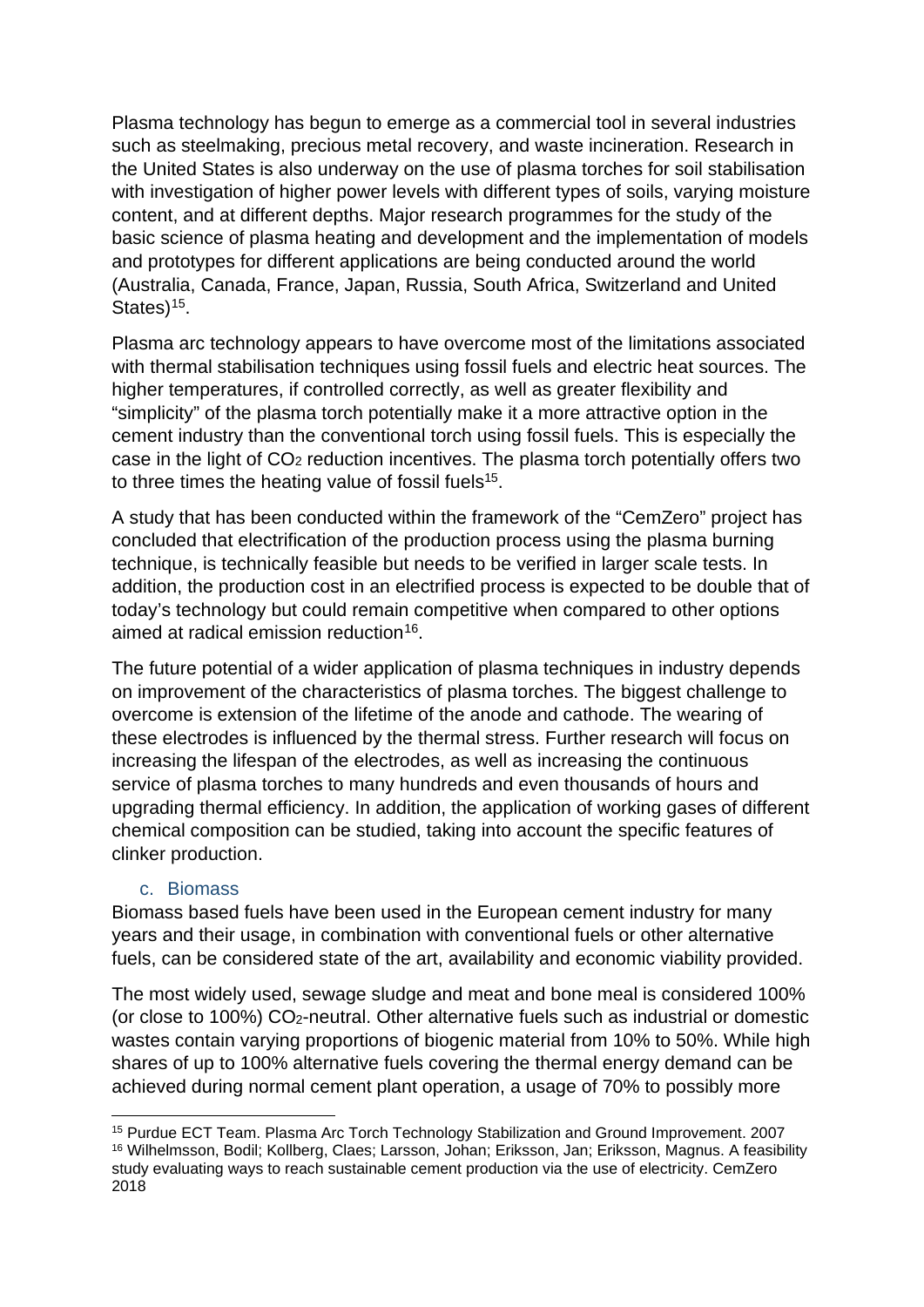than 80% of pure biomass fuels needs further investigation. According to the experience of the cement industry, a replacement of conventional and other alternative fuels may be achieved if the necessary thermal input can be met. This may be facilitated by the application of oxygen enrichment (see below).

In addition to their fuel properties, the ash contents of the fuels contribute to the formation of the clinker phases. Therefore, as with the utilisation of all fuels, biomass fuels have the added value of acting as an alternative raw material.

#### *1) Oxygen Enrichment*

Clinker burning in an oxygen enriched environment has been investigated since the 1960s. It brings certain advantages to the production process. In the context of fuel usage, it enables the burning of alternative fuels with lower calorific values enabling a better fuel devolatilisation, ignition and burn-out. Furthermore, production increases and/or reductions of thermal energy demand due to reduced flue gas losses have been observed. However, due to the higher flame temperature as well as the presence of high oxygen content, there is the possibility of an increased NOx formation in the main burner.

Regarding the replacement of the current fuel mix utilised in the UK's cement industry, oxygen enrichment may facilitate the usage of a higher share of low calorific biomass fuels.

#### <span id="page-25-0"></span>ii. Environmental and Safety Considerations

#### a. Hydrogen

<span id="page-25-1"></span>The hazards associated with hydrogen are similar to those associated with other fuels, and they differ where physical characteristics differ. If applied correctly, hydrogen may provide clean energy for industrial uses. However, as a combustible gas, precautions must be taken in its application. The safe storage and transportation of hydrogen as well as risks relating to hydrogen leakage have all been considered.

The key environmental consideration associated with the use of hydrogen is the formation of Nitrogen oxides (NOx). The high gas temperatures demanded by the production process of up to 2,000°C at the main burner result in the formation of nitrogen oxides by the reaction of nitrogen and oxygen contained in the combustion air (thermal  $NO_x$ ) as well as nitrogenous compounds with oxygen (fuel  $NO_x$ ). The burning of hydrogen as a fuel would not result in any fuel  $NO<sub>x</sub>$  but thermal  $NO<sub>x</sub>$  could be an issue. In the last decades, the cement industry has introduced measures to reduce  $NO<sub>x</sub>$  emissions by primary and secondary abatement measures. It is anticipated that the same techniques should be applicable with the proposed fuel switch.

#### b. Biomass

<span id="page-25-2"></span>Biomass, especially sewage sludge can contain a variety of harmful substances. The main pollutants and some examples of the respective sources are provided in [Table](#page-26-2)  [5.1.](#page-26-2)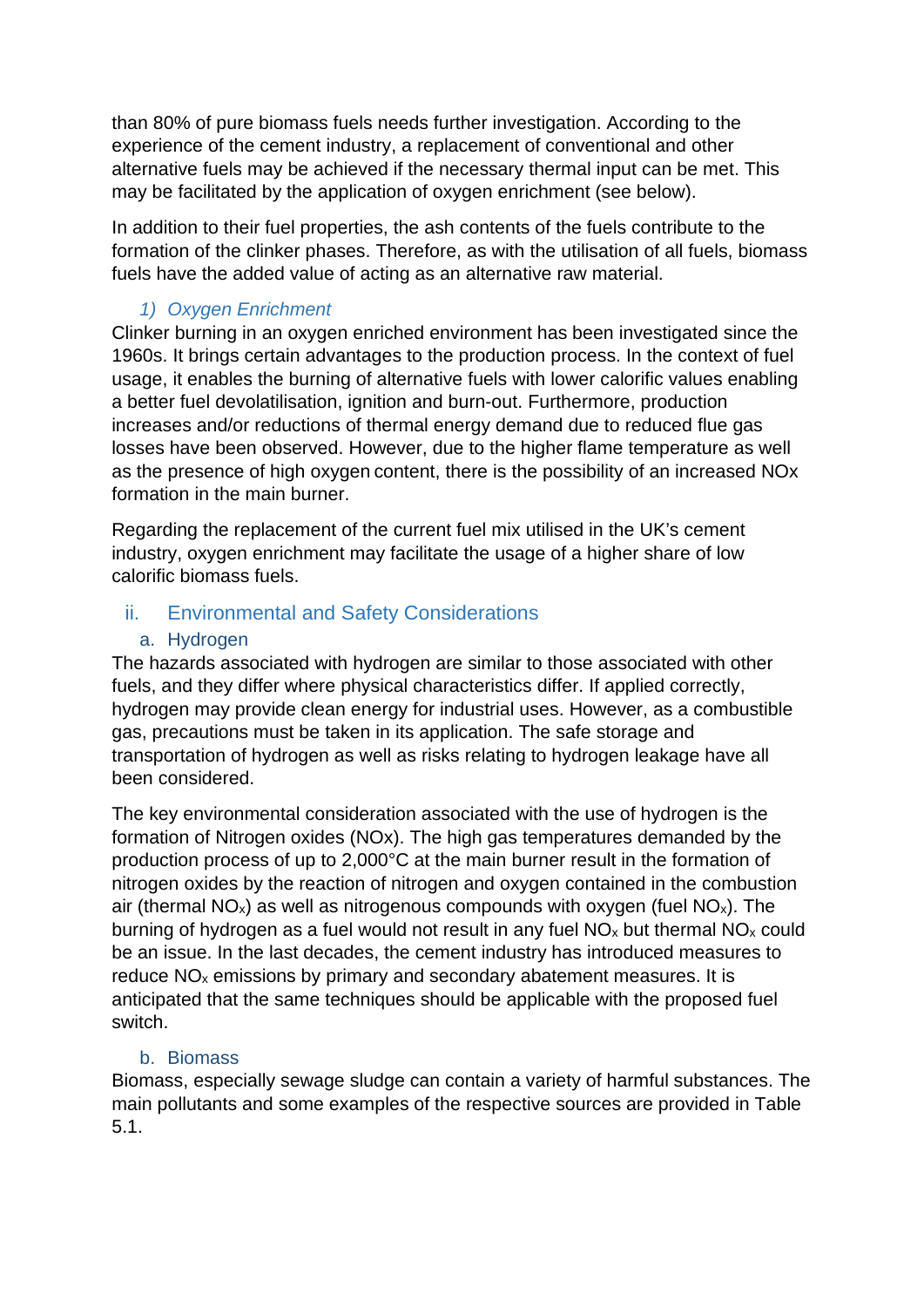| <b>Pollutant</b>                     | <b>From domestic</b><br><b>use</b>                                                     | <b>From combined</b><br>sewage systems                                                  | <b>From industrial</b><br>discharges |
|--------------------------------------|----------------------------------------------------------------------------------------|-----------------------------------------------------------------------------------------|--------------------------------------|
| Pathogens                            | Human metabolism                                                                       | Animal faeces                                                                           | Meat industry                        |
| Environmentally<br>relevant elements | Pb from paints<br>Cu from pipe<br>corrosion                                            | Pb, Cd, Zn from<br>rain water drainage<br>Zn, Cu from roof<br>corrosion<br>Pb from oils | Various                              |
| Persistent<br>organic pollutants     | Paints, solvents,<br>pharmaceuticals,<br>timber treatment,<br>cosmetics,<br>detergents | Oil, pesticides, tar,<br>road de-icing, rain,<br>combustion                             | Various                              |

#### <span id="page-26-2"></span>Table 5.1: Compilation of pollutants in sewage sludge

Mercury can also increase with the use of biomass compared to traditional fuels such as coal. However, the increase in mercury contained in fuel will not necessarily result in increased mercury emissions because there are ways of mitigating these emissions including through careful selection of raw materials and the application of an effective dust removal system when raw mills are not operating.

Risks associated with collection and transport of sewage sludge have been considered. It must be noted that the UK cement industry has been using these waste biomass fuels for a number of years and has systems and processes in place to manage the associated risks.

# <span id="page-26-0"></span>6. Reference Plant

To enable the feasibility study modelling, a reference plant was defined. Assumptions were made around typical plant and equipment dimensions, using a reference plant. The described reference plant has been developed by VDZ in order to simulate BAT technology for cement kilns. To enable comparison of results with other decarbonisation technologies it was decided to keep the reference plant similar to one used for carbon capture studies, e.g. by ECRA (European Cement Research Academy) in order to develop a design for an Oxyfuel cement kiln and to investigate its impact on the clinker burning process. This enables the results from this study to be compared with results from other decarbonisation projects across Europe. This might enable future modelling of fuel switching combined with CCUS, for example.

#### <span id="page-26-1"></span>i. Location

The reference cement kiln is assumed to be situated inland, with the following ambient conditions:

- Air temperature: 15°C
- Air pressure: 1.013 bar
- Relative humidity: 60%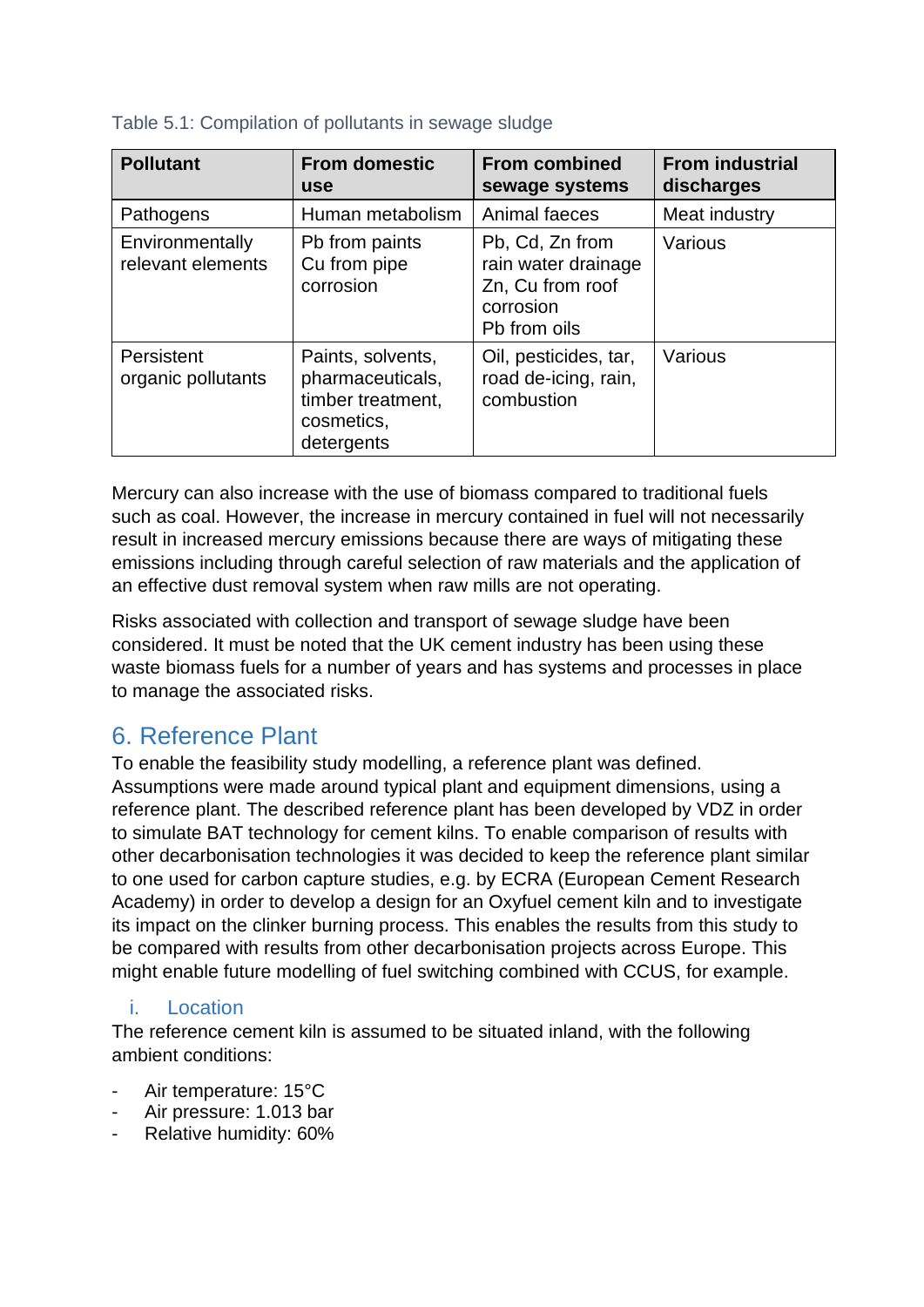#### <span id="page-27-0"></span>ii. Structure

The reference plant relies on the Best Available Technique (BAT) standard as defined in the European BREF-Document (Best Available Technique Reference) for the manufacture of cement<sup>[17](#page-27-4)</sup>. The plant structure for the reference case, based on a dry kiln process, consists of a five stage cyclone preheater, calciner (also called precalciner) with tertiary air duct, rotary kiln and grate cooler, as illustrated in [Figure](#page-27-2)  [6.1.](#page-27-2) This process model has been built by VDZ (in this document referred to as the VDZ process model).



<span id="page-27-2"></span>Figure 6.1: BAT cement kiln

#### <span id="page-27-1"></span>iii. Key Parameters

The BAT cement kiln has a clinker capacity of 3,000 tonnes per day (t/d) (raw mea[l/clinker factor 1.6\), which is a representative size for a European cement kiln](#page-27-3)  (see

[Table 6.1\)](#page-27-3). In the reference kiln a bypass is excluded since this is not required in an ideal kiln. This corresponds to a yearly clinker production of 1 Mt (equivalent to a run time of >330 days per year) or a cement production of 1.18 Mt per year (clinker/cement factor 0.850 for UK).

#### <span id="page-27-3"></span>Table 6.1: Production characteristics of a BAT cement kiln

| <b>Parameter</b>    | <b>Value</b>                         |
|---------------------|--------------------------------------|
| Production capacity | $\vert$ 1 Mtclk/y (3,000 tclinker/d) |

<span id="page-27-4"></span><sup>17</sup> European Commission (Ed.); Schorcht,Frauke; Kourti,Ioanna; Scalet,Bianca Maria; Roudier,Serge; Delgado Sancho,Luis. Best Available Techniques (BAT) Reference Document for the Production of Cement, Lime and Magnesium Oxide. Luxembourg: Publications Office of the European Union 2013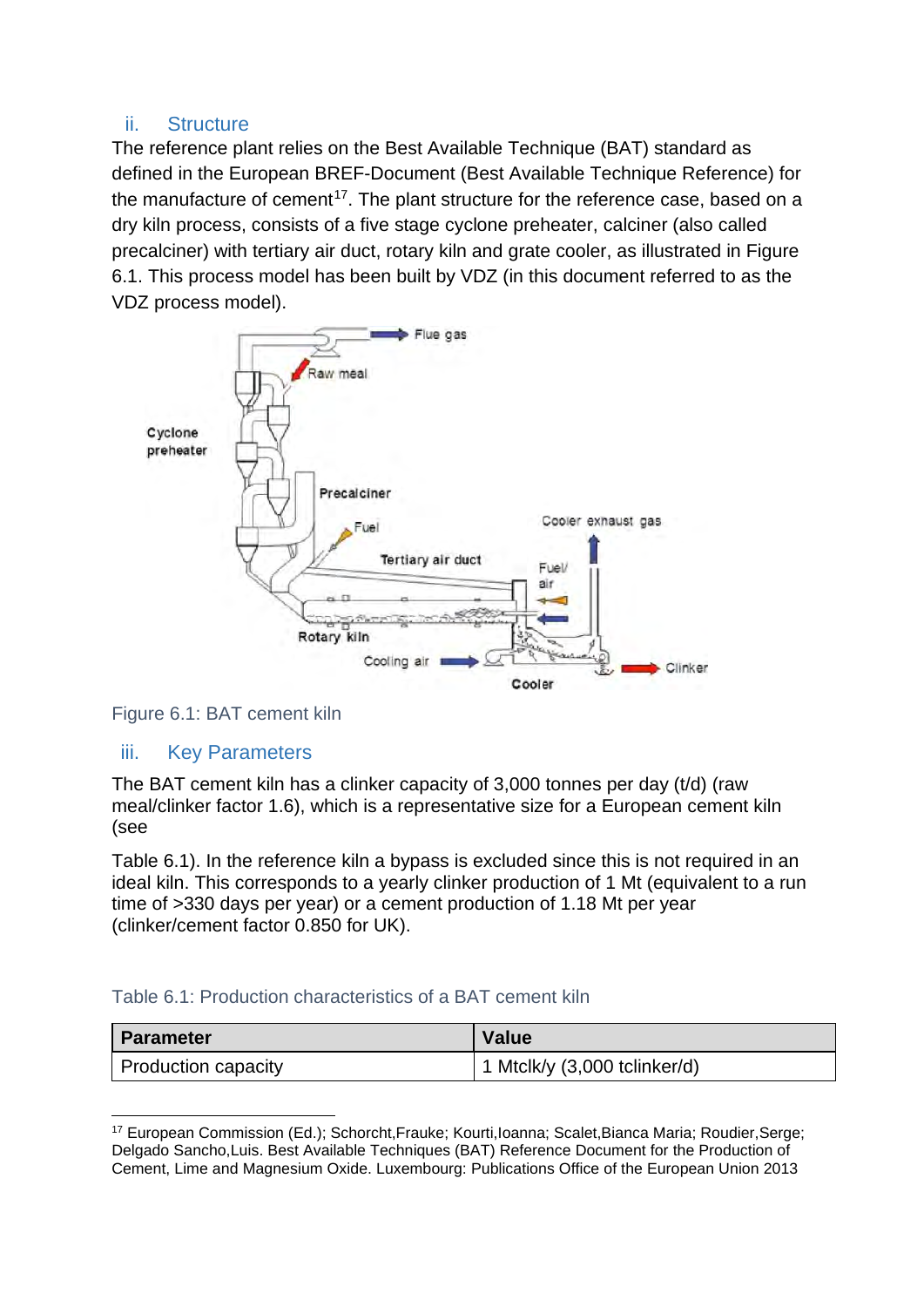| <b>Parameter</b>                   | <b>Value</b>       |  |
|------------------------------------|--------------------|--|
| Cement production                  | 1.18 Mtcement/y    |  |
| Raw meal/clinker factor            | 1.6                |  |
| Fuel applied                       | 100% coal          |  |
| Specific CO <sub>2</sub> emissions | 850 kgCO2/tclinker |  |
| Specific total electricity demand  | 97 kWh/tcement     |  |
| Kiln expected run time             | $>330$ days        |  |

# <span id="page-28-0"></span>7. Fuel Specification and Plasma Burner Design

### <span id="page-28-1"></span>i. Coal Fuel Specification for Coal Fired Baseline

The reference plant is assumed to run on 100% coal. [Table 7.1](#page-28-3) shows the specification used for coal.

<span id="page-28-3"></span>Table 7.1: Coal specification for Base Case

| <b>Proximate</b><br><b>Analysis</b> | <b>As Fired</b> |
|-------------------------------------|-----------------|
| <b>Volatiles</b>                    | 38.00           |
| <b>Fixed C</b>                      | 45.00           |
| <b>Moisture</b>                     | 0.50            |
| Ash                                 | 16.50           |
| <b>TOTAL</b>                        | 100.00          |
| C                                   | 69.00           |
| H                                   | 4.00            |
| S                                   | 0.50            |
| N                                   | 0.48            |
| O                                   | 7.30            |
| <b>Moisture</b>                     | 0.50            |
| Ash                                 | 16.50           |
| <b>TOTAL</b>                        | 100.00          |
| <b>Net Calorific</b>                | 27.15           |
| Value (MJ/kg)                       |                 |
| Density (kg/m3)                     | 1200            |

#### <span id="page-28-2"></span>ii. Biomass Fuel Specification

In view of the experience of the cement industry and availability of biomass, the firing of wood chips, Meat and Bone Meal (MBM) and dried pulverised sewage sludge (PSP) in the kiln and the calciner is the probably the most realistic future use of biomass in the sector. Hence, for this feasibility study, only these biomass-based fuels are considered for demonstrating the net zero carbon fuel utilisation in cement kilns.

With limited biomass availability, it may not be possible to run the kiln and calciner with biomass alone and additional energy input from other non-fossil fuel sources will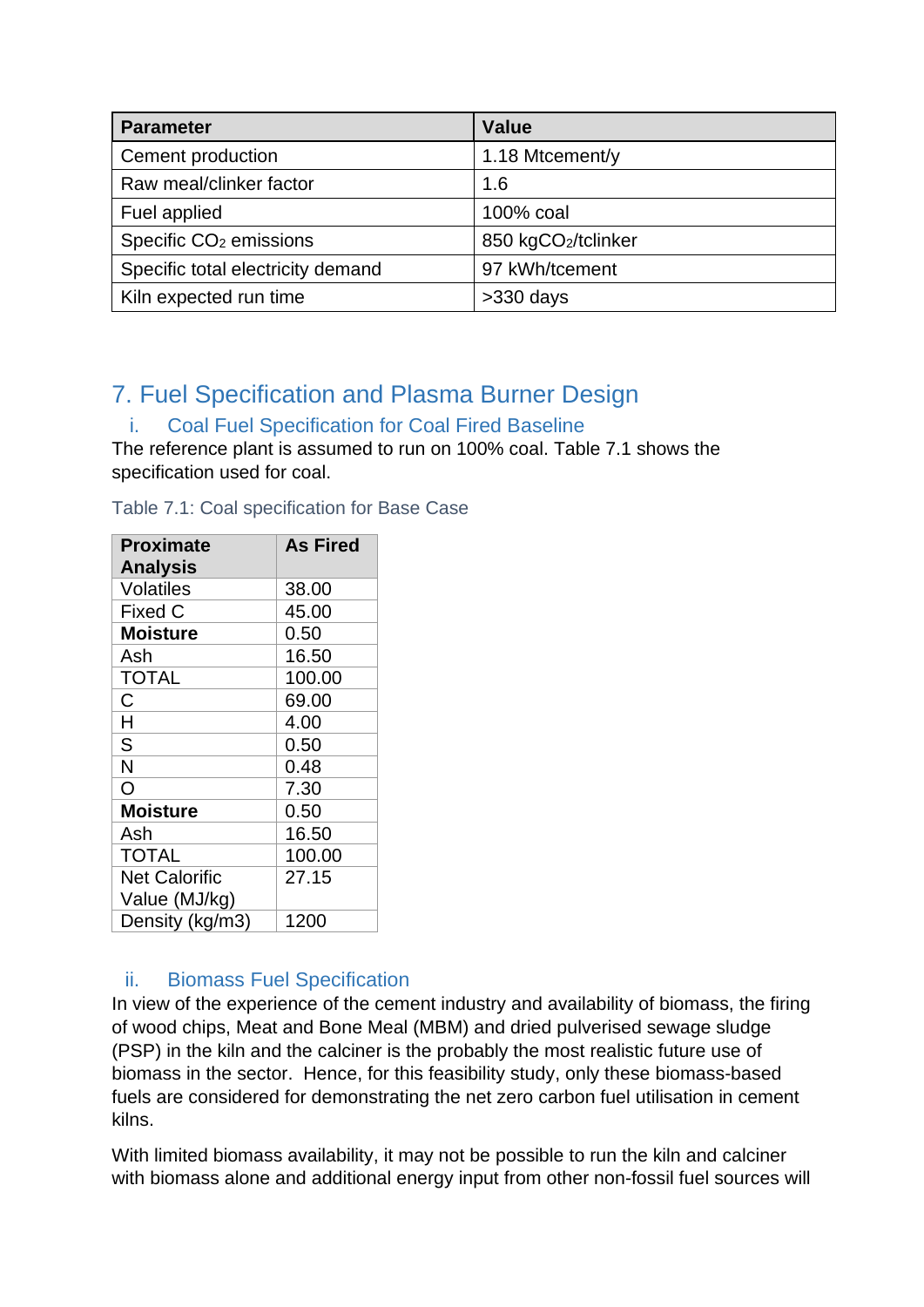be required. The other sources identified for thermal input are hydrogen as a fuel and heat input from plasma burners.

#### <span id="page-29-0"></span>iii. Use of Hydrogen

Hydrogen can be commercially produced using electrolysis whereas its by-product, 'oxygen' can be used to combust separated hydrogen as well as biomass.

The use of pure oxygen, produced from an electrolyser, can replace a large amount of nitrogen from air as an oxidant. This will substantially reduce the volume of combustion products, thereby compensating for use of low CV biomass which would increase the volume of combustion gases drawn by the ID (induced draft) fan. Hence, it will be possible to maintain the clinker production rate which is mainly controlled by ID fan capacity – drawing gases (by volume) from clinker cooler to preheater tower.

#### <span id="page-29-1"></span>iv. Plasma Burner Design

Field experience shows that the generation of 'hot' plasma, produces heat which is adequate for sintering or ash fusing for waste treatment or production of clinker in small scale experiments. Once developed for the cement kiln/calciner, the plasma burner has the advantage of being an independent heat source not affected by oxidising conditions (i.e. typical flow stratification problems observed in the kiln/calciner where fuel and oxidant remain unmixed for an extended duration) and characteristics of biomass fuels. Under these conditions, the production of tars and other undesirable compounds of the syngas, produced from partial oxidation of solid fuels, are eliminated.

After carefully considering all options and the technical barriers for plasma generation for cement manufacture, it was decided to base the plasma burner design on simple and small-scale plasma burners, i.e. those which are in operation to ignite low-grade coals in power stations. The power rating of these plasma burners varies between 50-200 kW. In particular, for the feasibility study, a well-tested industrial scale 200 kW rated plasma burner was selected, as recommended by Dr. Alexandr Ustimenko, – who at present heads the R&D plasma test facility at the Institute of Combustion Problems, Almaty, Kazakhstan.

# <span id="page-29-2"></span>8. Scenarios Modelled

The overall fuel mix tested across the kiln (40% of thermal energy) and calciner (60% of the thermal energy) was 70% (of the thermal input) from biomass, 20% hydrogen and 10% plasma. A single scenario was modelled for the kiln and this was combined with three different scenarios modelled for the calciner (see [Figure 8.1](#page-30-0) and [Table 8.1](#page-30-1) for details of the scenarios).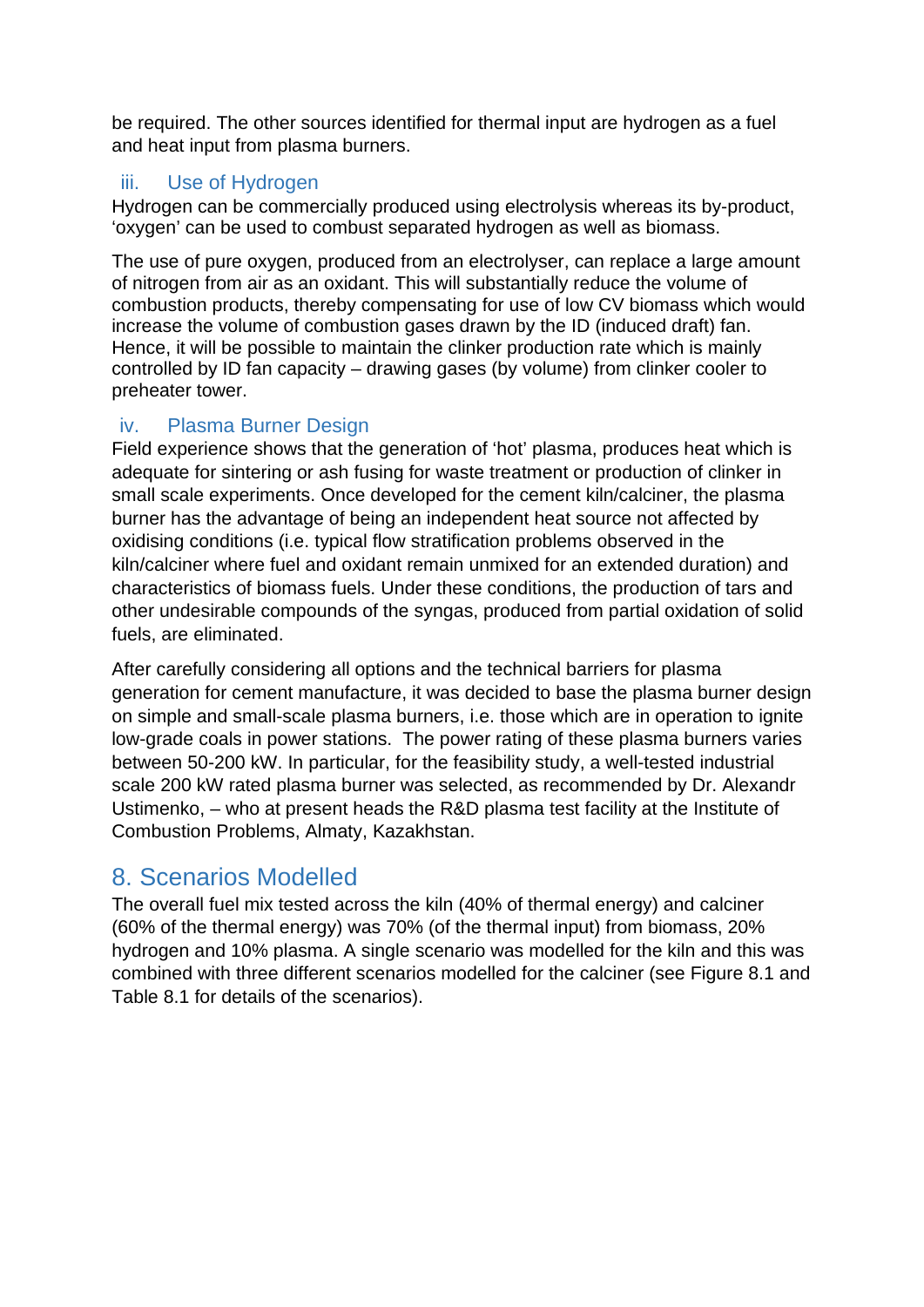

#### <span id="page-30-0"></span>Figure 8.1: Scenarios modelled and compared to 100% coal fired baseline

| <b>Kiln</b>                                           | <b>Fuel Mix</b>                    | <b>Calciner</b>                                                                                                   | <b>Fuel Mix</b>                      | <b>Details</b>                                                                                                                                                                                                        |
|-------------------------------------------------------|------------------------------------|-------------------------------------------------------------------------------------------------------------------|--------------------------------------|-----------------------------------------------------------------------------------------------------------------------------------------------------------------------------------------------------------------------|
| Kiln coal<br>fired<br>baseline                        | 100% coal                          | Calciner coal<br>fired baseline                                                                                   | 100% coal                            |                                                                                                                                                                                                                       |
| <b>Kiln</b><br>biomass<br>and<br>hydrogen<br>scenario | 50%<br>biomass,<br>50%<br>Hydrogen | Calciner<br>Scenario 1<br>(plasma<br>biogas)                                                                      | 83.3%<br>biomass,<br>16.7%<br>plasma | Plasma burner is used to<br>produce gas (42% CO,<br>37%H <sub>2</sub> and 21%N <sub>2</sub> ) by<br>gasification of biomass<br>which is then introduced<br>at 1000°C.                                                 |
|                                                       |                                    | Calciner<br>Scenario 2<br>(biomass<br>(B/m) burners<br>plus plasma<br>injected in<br><b>Tertiary Air</b><br>(TA)) | 83.3%<br>biomass,<br>16.7%<br>plasma | Biomass is injected via 4<br>burners and used with<br>plasma to increase the<br>enthalpy of the Tertiary<br>Air from 950°C to<br>1350°C(TA).                                                                          |
|                                                       |                                    | Calciner<br>Scenario 3<br>(B/m burners<br>and plasma<br>injected near<br>burners)                                 | 83.3%<br>biomass,<br>16.7%<br>plasma | Biomass as in scenario 2.<br>Thermal energy from<br>plasma is used to heat air<br>injected via 5 injection<br>locations next to each<br>burner plus one in the<br>riser duct. Increases the<br>temperature to 1165°C. |

<span id="page-30-1"></span>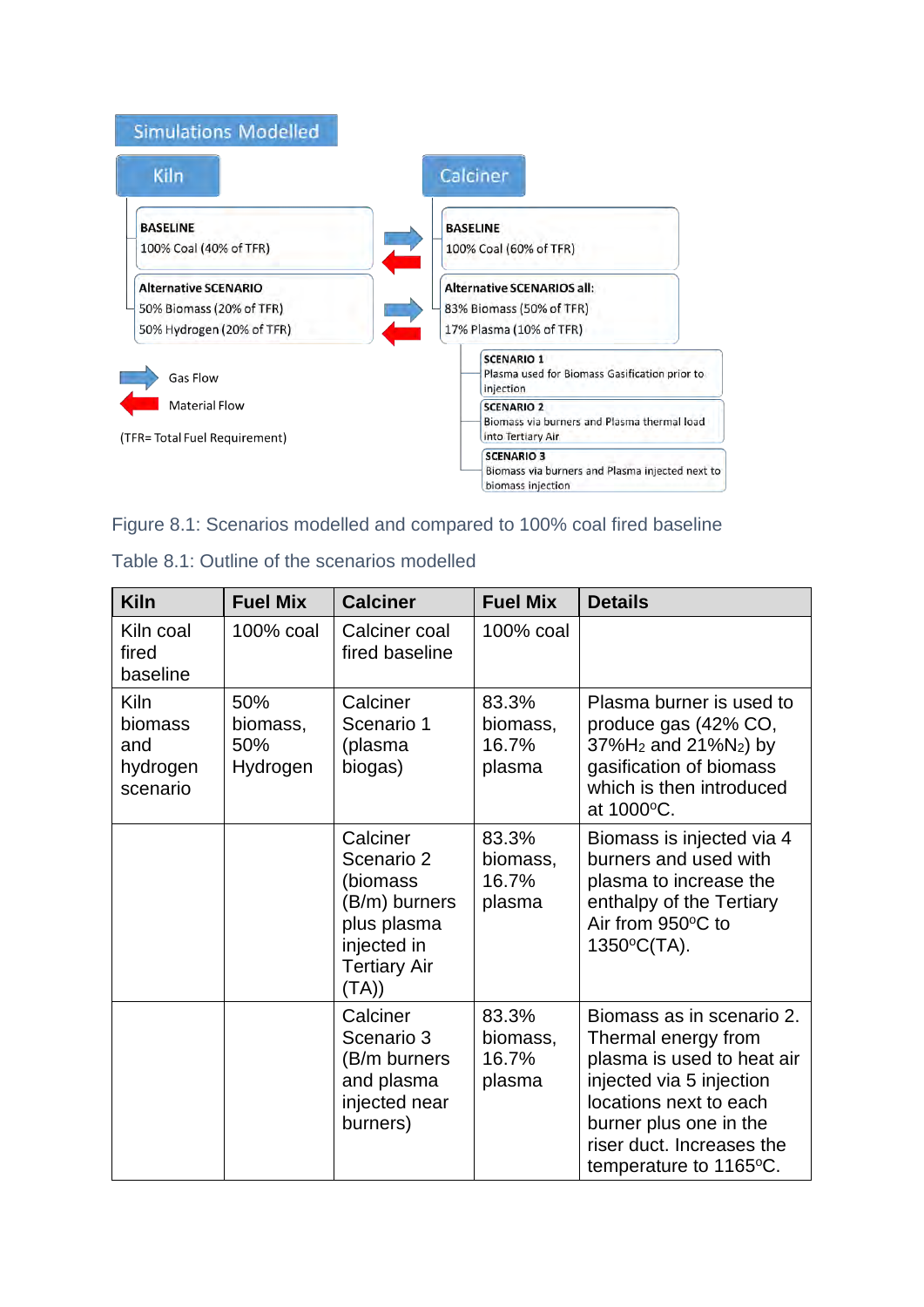These simulation scenarios were selected considering various combinations of fuels/technologies, the availability/scarcity of fuels, the level of development of each technology (as revealed through the literature review and described above) and their practical ease of implementation. As biomass is currently fired in both kilns and calciners at various rates it was selected to be used as the main fuel. As hydrogen and plasma are not yet used widely in the cement industry, it was decided not to try to use all 3 options in both kiln and calciner as this adds considerable complexity and could make isolating the results of each technology more difficult. Instead hydrogen was selected for use only in the kiln (as gas combustion is already available in many kiln main burners) and plasma was selected for use only in the calciner.

While kiln fuel can be supplied only from the main burner in a co-current flow pattern with rest of the gases, there is potential in the calciner to use a variety of injection locations. This enabled several locations to be used for biomass injection in order to increase its mixing with the available oxygen and thus increase its burnout.

Plasma energy is an unknown for cement manufacture and therefore presents a more challenging technology. As a result, it was selected to contribute a smaller fraction of the heat required in the calciner and several different options for its use were proposed. The first was the use of several small plasma burners at five locations which use gas from biomass gasification. The second alternative uses solid biomass injected via burners with the plasma energy being used to increase the enthalpy of the TA upon entering the calciner. The third alternative places plasma torches at several locations close to the biomass burners, which would introduce air with higher enthalpy in the system in the near burner regions to help improve the burnout of the injected biomass.

For each scenario the following parameters were assessed through the modelling:

- Aerodynamics
- Biomass Combustion (burnout)
- Temperature
- Oxygen, Carbon Dioxide and Water
- Process

### <span id="page-31-0"></span>9. Modelling Results

#### <span id="page-31-1"></span>i. CO<sub>2</sub> Reduction Achieved

Using a mix of 50% hydrogen and 50% biomass in the kiln and 83.3% biomass with 16.7% plasma in the Calciner leads to elimination of all fossil fuel CO2, leaving only process CO2 from the breakdown of raw materials. Furthermore, the use of hydrogen and plasma technologies reduces total CO2 (raw material CO2 plus fuel CO2 including that from biomass fuels) by around 14%.

[Table 9.1](#page-32-2) shows the CO<sub>2</sub> reductions that are possible for each of the scenarios (note that the kiln scenario is the same across all the calciner scenarios and is shown in the "kiln fuel" row of the table).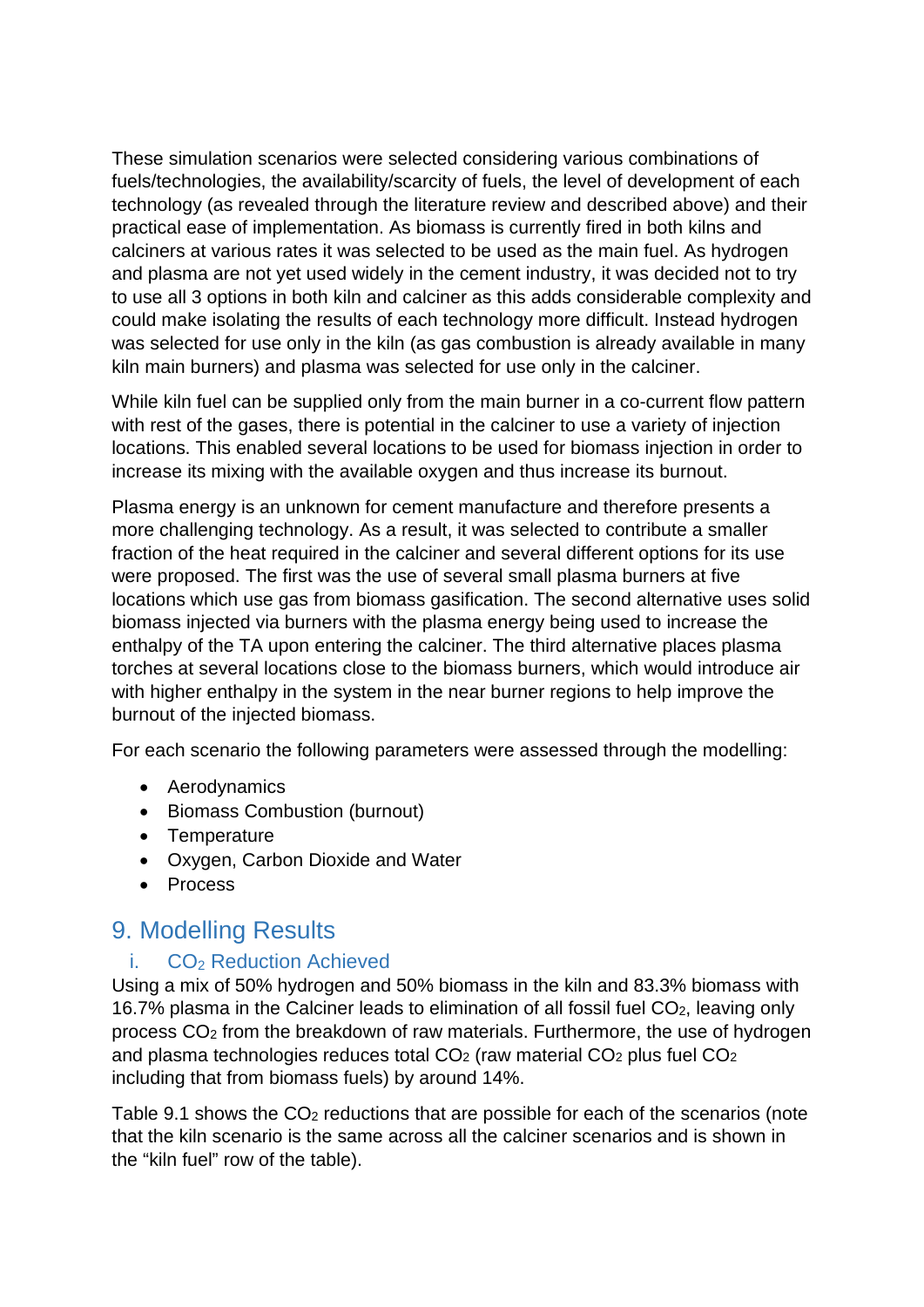| CO <sub>2</sub><br>source | Fossil CO <sub>2</sub> ,<br><b>biomass</b><br>$CO2$ or raw<br>material<br>CO <sub>2</sub><br>(process<br>emissions) | <b>Coal Fired</b><br><b>Baseline</b> | <b>Calciner</b><br><b>Scenario 1</b><br><b>Plasma</b><br>biogas | <b>Calciner</b><br><b>Scenario 2</b><br>B/m<br>burners +<br>plasma<br>injected in<br><b>TA</b> | <b>Cacliner</b><br><b>Scenario 3</b><br>B/m<br>burners +<br>Plasma air<br>near<br>burners |
|---------------------------|---------------------------------------------------------------------------------------------------------------------|--------------------------------------|-----------------------------------------------------------------|------------------------------------------------------------------------------------------------|-------------------------------------------------------------------------------------------|
|                           |                                                                                                                     | kgCO2/kg clinker                     |                                                                 |                                                                                                |                                                                                           |
| Kiln Fuel                 | Fossil                                                                                                              | 0.118                                | 0.000                                                           | 0.000                                                                                          | 0.000                                                                                     |
|                           | <b>Biomass</b>                                                                                                      | 0.000                                | 0.054                                                           | 0.054                                                                                          | 0.054                                                                                     |
| Calciner<br>Fuel          | Fossil                                                                                                              | 0.176                                | 0.000                                                           | 0.000                                                                                          | 0.000                                                                                     |
|                           | <b>Biomass</b>                                                                                                      | 0.000                                | 0.140                                                           | 0.137                                                                                          | 0.137                                                                                     |
| Raw<br><b>Material</b>    | Raw<br><b>Material</b>                                                                                              | 0.438                                | 0.438                                                           | 0.438                                                                                          | 0.438                                                                                     |
|                           | CO <sub>2</sub><br>reduction<br>on fuel and<br>raw<br>material<br>CO <sub>2</sub>                                   |                                      | 40.2%                                                           | 40.2%                                                                                          | 40.2%                                                                                     |
|                           | Total CO <sub>2</sub><br>reduction<br>(including<br>raw<br>material<br>and<br>biomass<br>$CO2$ )                    |                                      | 13.7%                                                           | 14.1%                                                                                          | 14.1%                                                                                     |
|                           | Scenario<br>fuel mix<br>CO <sub>2</sub><br>reduction<br>vs. Coal<br>fired<br>baseline                               |                                      | 100%                                                            | 100%                                                                                           | 100%                                                                                      |

#### <span id="page-32-2"></span>Table 9.1: CO2 Reduction for the Simulated Scenarios.

#### <span id="page-32-1"></span><span id="page-32-0"></span>ii. Other Parameters Modelled

#### a. Kiln Model

• **Aerodynamics:** High velocities are observed in front of the main burner, developing a stronger recirculation zone above the burner, which is observed to enhance the secondary air mixing compared to coal fired baseline.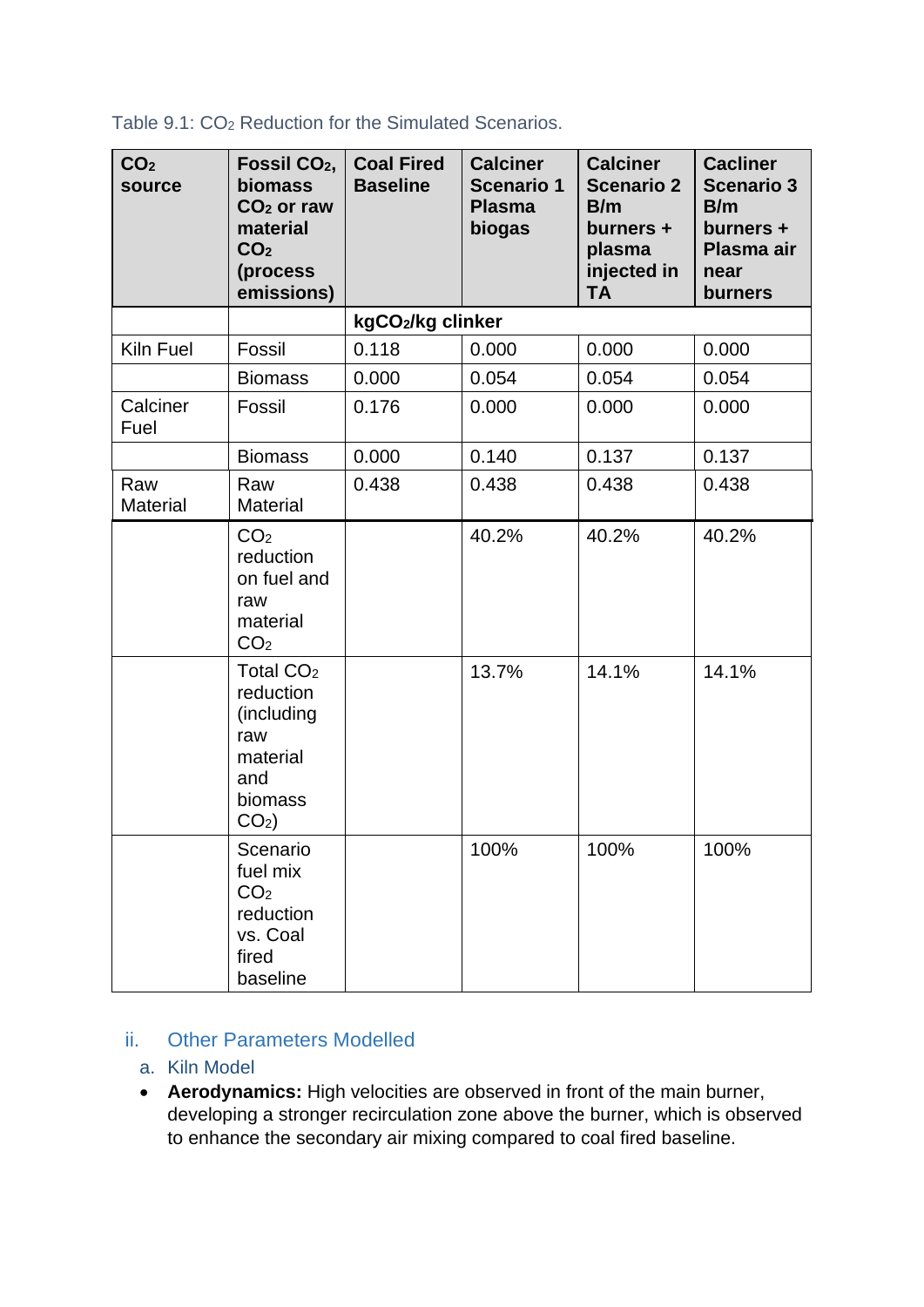- **Biomass Combustion/ Burnout:** The hydrogen burns quickly and assists the ignition of biomass which has bigger sized particles than coal micron particles.
- **Temperature:** The temperatures are increased at the front of the burner.
- **Oxygen, Carbon Dioxide and Water:** Replacing half of the fuel by hydrogen leads to reduced mass flow of CO<sub>2</sub> as expected. As the flowrate of secondary air reduced so did the exit kiln gases. The new exit composition of the kiln gases corresponds to much less CO<sub>2</sub> mass flow; 40% of CO<sub>2</sub> is reduced of the total 5.29kg/s CO2 exhaust of the coal fired baseline (or 54% of the kiln fuel generation  $CO<sub>2</sub>$ )
- **Process:** The clinker formation processes show a similar behaviour as the coal fired baseline.

#### <span id="page-33-0"></span>b. Calciner Scenarios

- **Aerodynamics:** The decrease of kiln gases results in lower kiln riser velocities. (This is not seen as a significant problem as the kiln riser could be modified in order to maintain the required magnitude of the velocities).
- **Biomass Combustion/ Burnout:** Scenario 3 with Biomass via burners and plasma injected air, although 99% burnout was achieved had lower calcination level.
- **Temperature:** There would be necessary optimisation of the locations of the plasma (thermal input) to be introduced near the meal inlets. In such a way the heat would be absorbed for the endothermic reactions and would create conditions very similar to those of Base Scenario conditions.
- **Oxygen, Carbon Dioxide and Water:** The heat provided from the plasma increases the thermal load without adding any  $CO<sub>2</sub>$  in the system. Scenario 2 with Biomass via burners and plasma in TA where solid biomass was fired, lead to a reduction of 15% of the total  $CO<sub>2</sub>$  emitted from the Calciner or a 22% of the Calciner fuel CO<sub>2</sub> generation.
- **Process:** The NOx has significantly increased due to the higher nitrogen content in biomass fuels compared to coal.

# <span id="page-33-1"></span>10. The Optimum Fuel Mix

The modelling results show that a fuel mix of 70% biomass, 20% hydrogen and 10% plasma can successfully eliminate fossil fuel CO<sub>2</sub> emissions from cement manufacture. The optimum configuration for this fuel mix is described below for the kiln and calciner.

#### <span id="page-33-2"></span>i. Kiln

In the optimal case scenario it is assumed that 40% of the overall thermal energy is supplied from the main burner (and 60% from the calciner). The modelling of kiln fuel switching shows that a fuel mix of 50% biomass and 50% hydrogen is realistic and applicable using biomass fuels of wood, meat and bone meal (MBM), and processed sewage pellets (PSP) with a moisture content less than 10%. If a plant is already using alternative fuels it may be possible to use a specially designed fuel to improve energy efficiency, in the existing burner.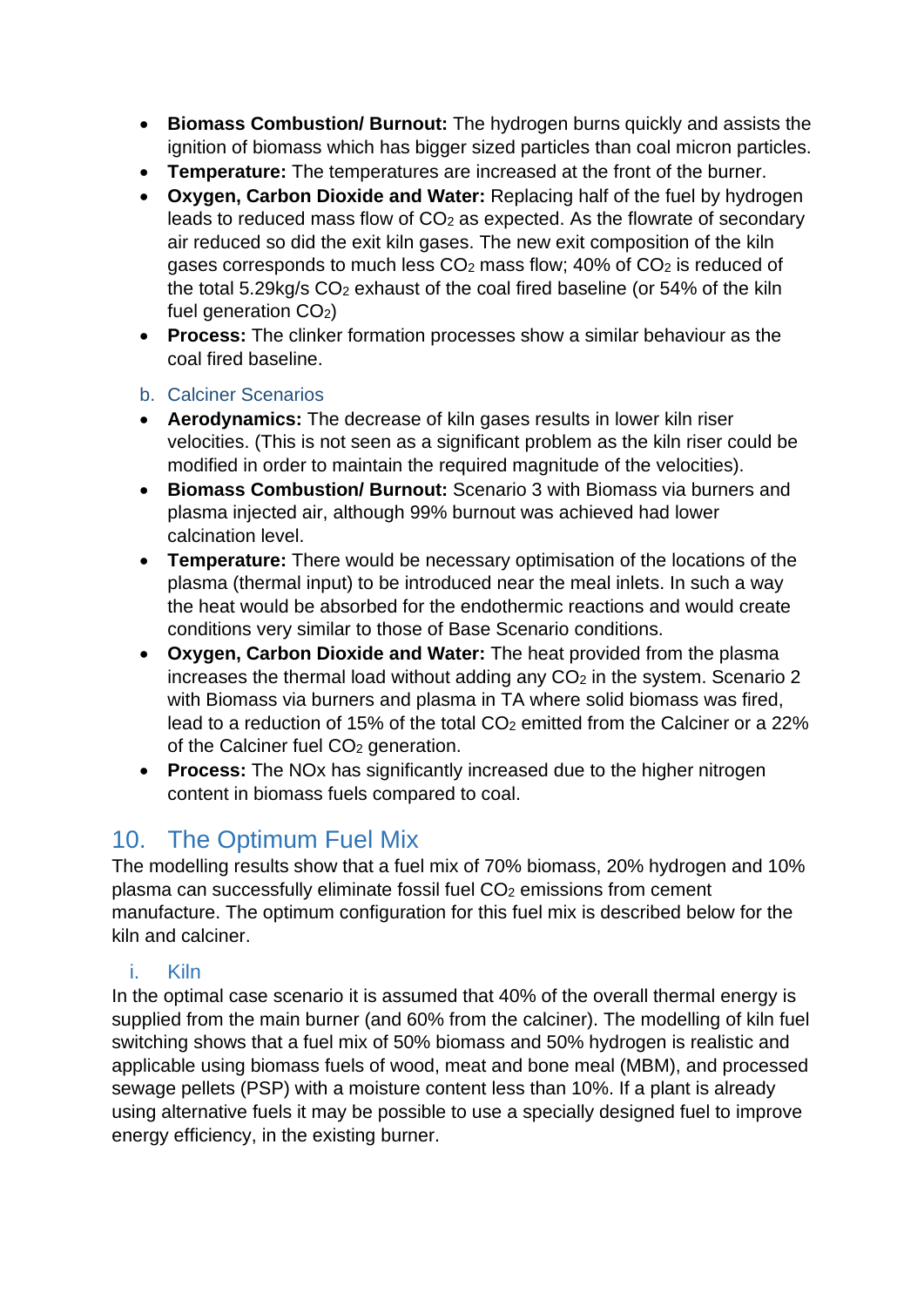In reality, it is expected that the flame temperature will be at the higher range of the requirement at the main firing, therefore burner adjustments will play a key role to control this and keep it within limits. The flame shape and length play a key role in order to have better control over the NOx emissions and also to protect the refractory lining inside the rotary kiln.

#### <span id="page-34-0"></span>ii. Calciner

Three scenarios were modelled for the calciner (all based on 83.3% biomass and 16.7% plasma).

Scenario 1 used the plasma energy to gasify biomass and the resulting hot gas was the energy input. This option was ruled out for further investigation because the CO<sub>2</sub> reduction is lower than that achieved via the other options. Furthermore, it is far more complex and would require higher CAPEX.

Scenario 2 is technically possible and requires only a few modifications to existing kilns. This scenario has a good distribution of the biomass in the calciner as the tertiary air (TA) flow is creating a strong swirl. The reduction of the TA is compensated by the higher velocities of the flow which has increased temperature through the plasma input as "heat". The heat provided from the plasma increases the thermal load without adding any  $CO<sub>2</sub>$  in the system.

Scenario 3 is interesting but preheating the axial air of the biomass burners is challenging and would need considerable testing especially on the refractories, since combustion in the burner must be avoided.

Scenario 2 has 4 biomass burners at the calciner. This gives a good fuel distribution in the calciner, which is important for NOx reduction. This installation assumes that the biomass can be transported in air convening lines to the calciner.

The trend for present installations are Step-Combustors® (Polysius) and the Pyrorotor® (KHD), which allow the burning of 3D material with diameters >30 mm. In this case when a retrofit is considered, an increase of the temperature of the TA via electric heating (i.e. resistance heating, microwave heating, plasma arc, etc.) could be a realistic optimal case scenario. This is not only an advantage in terms of installation, but also having the plasma burner at the TA duct would reduce the thermal load at the calciner side. Heating up the tertiary air (TA) electrically from 950°C to 1,350°C in the above mentioned pre-combustors could give the desired electric heat input of 10% of the total thermal energy.

It must be mentioned that the development of plasma burners are not yet advanced enough that one burner could deliver the required heat (10.9 MW). Efficient plasma burners (>70% efficiency) can be presently built up to 1 MW. For the practical use of the plasma burners not only the electric power at the burner floor is required, but also cooling water needs to be at the burner floor. In this case a cooling system must be built also that up to 30% of the plasma energy can be dissipated.

In an optimal scenario dielectric heating (microwave system) can be an alternative to the plasma burner. In any case the location of the heat input must be well adjusted to the plant set up.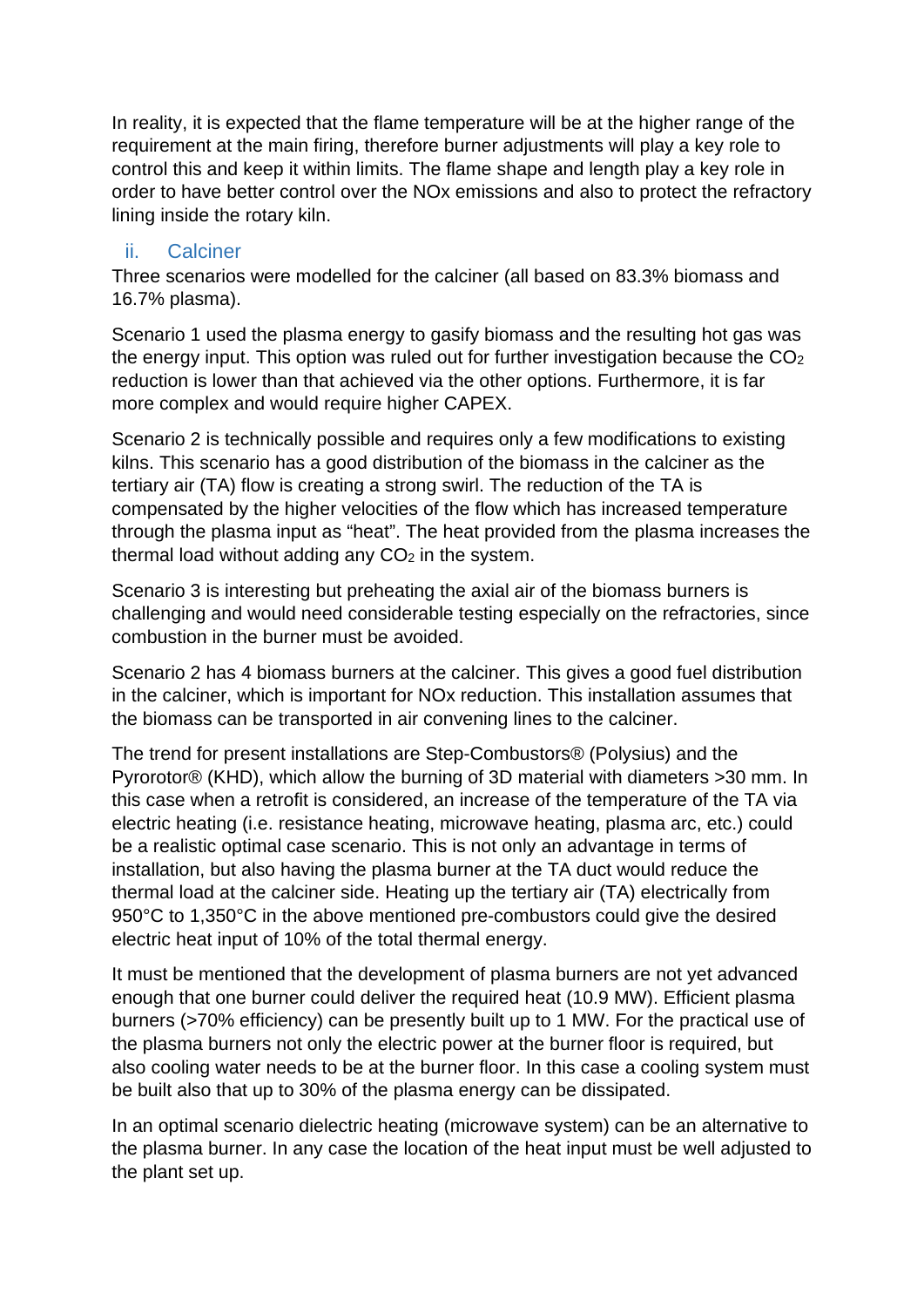Electrification technology is developed but needs to be adapted to the plant infrastructure.

# <span id="page-35-0"></span>11. Issues Identified for Further Investigation

MI-CFD predictions demonstrate that overall, the existing kilns and calciners can be adapted to operate under conditions whereby no thermal input from conventional fossil fuels is employed. The results and subsequent predictions indicate that this should be possible with no negative impact on clinker quality, kiln stability or build-up issues but some further work through demonstration is required to confirm this. In particular, a phase 3 demonstration is required to address the following:

- The modelling has shown that the hydrogen will develop a short and intensive flame. Further work is required to determine how best to optimise the kiln burner such that the higher flame temperature can be controlled to make it similar to that achieved through the use of coal. In particular, this means ensuring that the flame is confined to the centre of the kiln without touching the walls, in order to protect the refractory kiln lining. A demonstration with flame thermography would enable testing of burner design and location aimed at reducing the higher temperature regions and associated NOx emissions and ensuring a good burnout of the fuel and no overheating of the burning zone.
- Further investigation is required to determine if an existing burner can be retrofitted for the use of Hydrogen or if a new innovative burner is required.
- Ensure that biomass fuel design is such that larger chips do not fall into the bed and negatively affect clinker quality. A specific fuel specification may be required for biomass fuel supplied to the main burner i.e. particle size distribution to be minimised.
- Hot spots observed in the modelling near the calciner walls need to be minimised. The location of plasma injection in relation to the hot meal and biomass inlets needs to be investigated further. The correct positioning will improve the heat absorption via the calcination process in the near burner regions and reduce the hot spots observed.
- How to split the biomass material flow between a number of burners, which will be challenging.
- Further work is required to investigate the use of plasma burners:
	- o The best location for the placement of the plasma burners needs to be determined. This might be limited by the space available on site.
	- o Multiple plasma burners (electric power is 1 MW per torch) might cause infrastructural difficulties because of the huge increase in power demand.
	- o The choice of plasma gas (ambient air, steam, CO2, argon, or hydrogen) will be made according to availability and local cost.
	- o Concerns related to the lifetime of electrodes (especially the anode). Presently the life expectancy is approximately 500 hours, which may cause significant problems for a continuous production process. Larger plasma burners must be used if the process is to be completely electric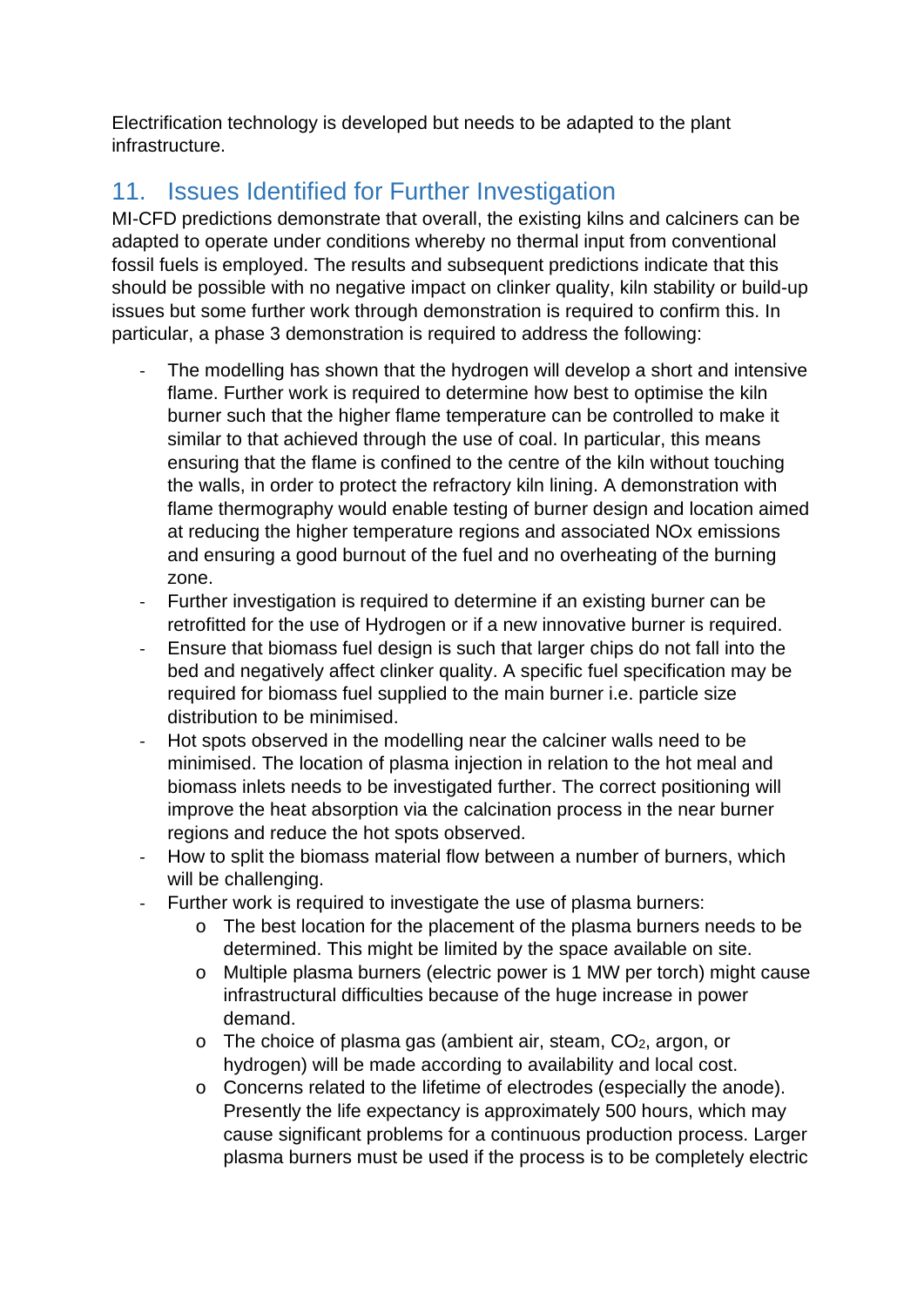and the removal of a burner for regular maintenance will cause disturbances of the process.

o Plasma burner inefficiency has to be investigated as they require a water-cooling system in order to minimize the wear on the electrodes. Depending on the burner power capacity, the efficiency loss at the thermal output can be up to 50%. The inefficiency drops down to 25- 30% at bigger burners with MW-scale power capacities. Empirical evidence in cement kiln applications is needed.

### <span id="page-36-0"></span>12. Product Safety Assessment

As set out in the introduction (section [2](#page-7-0)[.i](#page-7-1)[.d\)](#page-12-1), cement manufacture recycles the mineral and metal content of fuels as well as utilising their energy content. Any change in fuel mix will affect the properties of the clinker produced. For this study, it is the increase in biomass that will have the greatest effect since hydrogen and plasma have no mineral ash content.

This study investigated the impact on clinker quality of the following three scenarios:

- 1. 100% coal fired baseline: BAT reference plant scenario with 100% coal firing as the baseline case. All thermal input is covered by coal with a fuel split between calciner and main burner of 60:40.
- 2. Fuel Switching Scenario used for this feasibility study: 70% biomass fuel firing, 20% hydrogen and 10% plasma. In the main scenario 70% of the thermal energy demand is covered by biomass fuels, i.e. wood, processed sewage pellets (PSP) and meat and bone meal (MBM). Due to different demands regarding the firing location, two different fuel qualities for wood with differing moisture content and net calorific values (NCV) were considered.
- 3. Full biomass use (the worst case scenario for clinker quality considerations): Impact of 100% biomass fuel firing. In addition to the fuel distribution for the fuel switching scenario, the maximum case of 100% biomass firing was investigated to determine the highest possible impact of biomass fuels on clinker quality. Therefore, the fuels' mass flows were increased, keeping their proportional share in the fuel input into the production process.

In comparison to the coal fired baseline, the fuel switching scenario with 70% biomass fuels as well as the maximum case for 100% biomass fuel use lead to higher lime saturation factor (LSF). The clinker will therefore have slightly higher alite (C3S) content. The C3S content of the clinker may shift to the alumina-ferrite phase (C4AF) with a slight reduction in early reactivity.

Regardless of the share of biomass fuels, phosphate  $(P_2O_5)$  input to the burning process and eventually its share in clinker composition will increase to 0.5–0.7 molar %. This is still within an acceptable range below 1 molar % provided that a good homogeneity of material in the kiln is secured.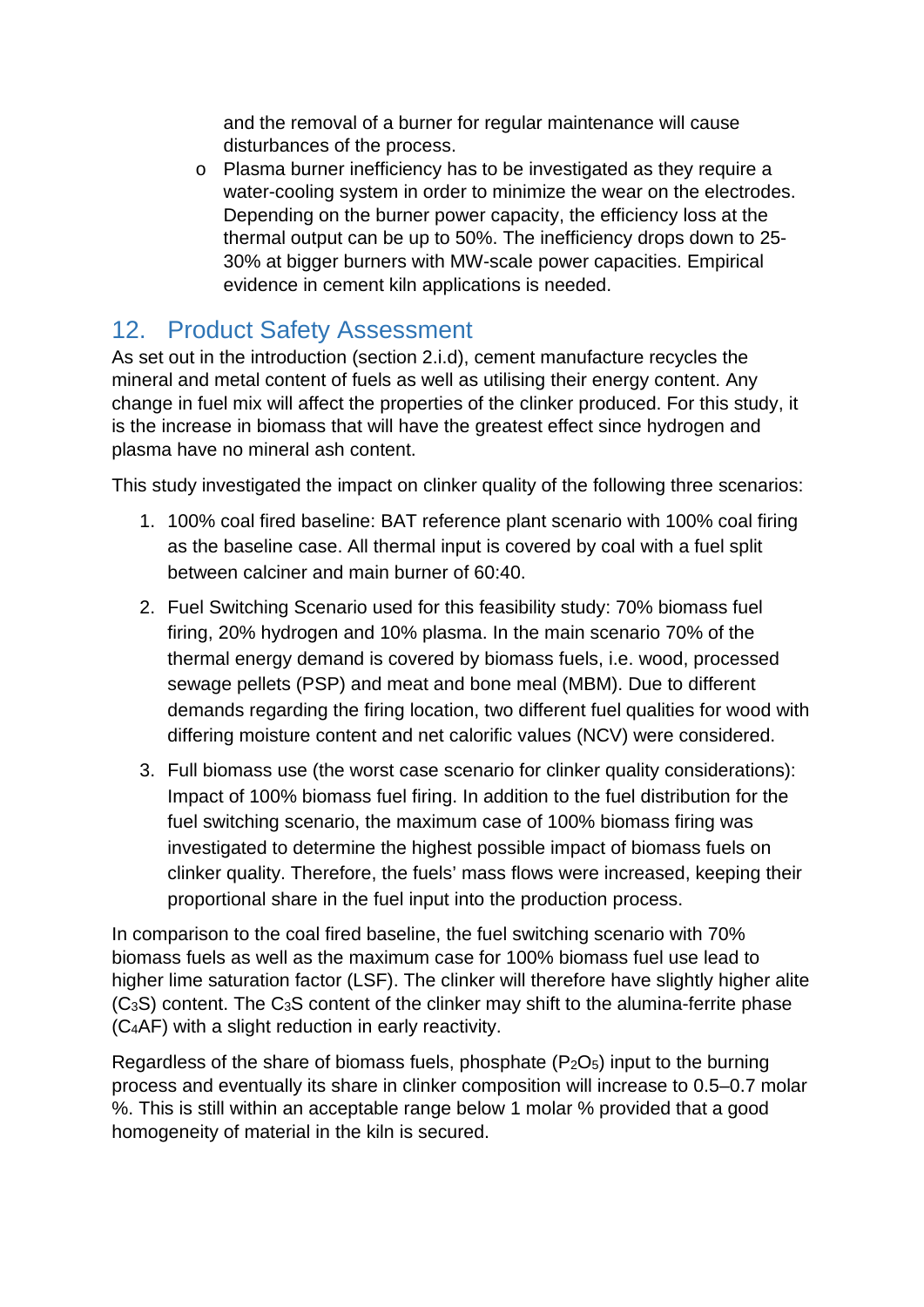The suggested fuel switching scenario as well as the investigated case for 100% biomass fuel usage will increase the content of trace elements due to a higher intake with wood and PSP, except for arsenic. The expected trace element concentrations are below the given reference values for clinker and far below the concentrations where an effect on clinker quality may be expected. For a more comprehensive representation the figures for the three scenarios modelled for product quality are compared with the reference plant values of the raw meal [\(Table 12.1\)](#page-37-2).

| <b>Unit</b>                               | Raw meal + ash<br>(Coal fired Baseline) | Raw meal + ash<br>(Fuel switching<br>scenario) | Raw meal + ash<br>(100% biomass)             | <b>Raw meal</b><br>reference plant |
|-------------------------------------------|-----------------------------------------|------------------------------------------------|----------------------------------------------|------------------------------------|
| SiO <sub>2</sub>                          | 21.83                                   | 21.55                                          | 21.58                                        | 21.09                              |
| Al <sub>2</sub> O <sub>3</sub>            | 5.45                                    | 5.12                                           | 5.15                                         | 4.97                               |
| TiO <sub>2</sub>                          | 0.12                                    | 0.09                                           | 0.09                                         | 0.09                               |
| P <sub>2</sub> O <sub>5</sub>             | 0.08                                    | 0.51                                           | 0.69                                         | 0.06                               |
| Fe <sub>2</sub> O <sub>3</sub>            | 3.07                                    | 3.11                                           | 3.14                                         | 3.00                               |
| Mn <sub>2</sub> O <sub>3</sub>            | 0.08                                    | 0.08                                           | 0.08                                         | 0.08                               |
| CaO                                       | 66.39                                   | 66.09                                          | 66.22                                        | 66.06                              |
| MgO                                       | 1.12                                    | 1.56                                           | 1.12                                         | 1.09                               |
| SO <sub>3</sub>                           | 0.59                                    | 0.56                                           | 0.57                                         | 0.52                               |
| K <sub>2</sub> O                          | 0.85                                    | 0.88                                           | 0.88                                         | 0.84                               |
| Na <sub>2</sub> O                         | .190                                    | 0.21                                           | 0.23                                         | 0.18                               |
| <b>LSF</b>                                | 95.47                                   | 97.27                                          | 96.62                                        | 98.79                              |
| <b>SR</b>                                 | 2.56                                    | 2.62                                           | 2.60                                         | 2.65                               |
| AR                                        | 1.78                                    | 1.65                                           | 1.64                                         | 1.66                               |
| Trace element concentration (dry, in ppm) |                                         |                                                | reference values<br>for clinker <sup>1</sup> |                                    |
| Cr                                        | 41.37                                   | 46.89                                          | 50.03                                        | 150                                |
| Cu                                        | 26.09                                   | 40.48                                          | 47.17                                        | 100                                |
| As                                        | 7.13                                    | 5.98                                           | 6.12                                         | 40                                 |
| Cd                                        | 0.43                                    | 0.57                                           | 0.63                                         | 1,5                                |
| Zn                                        | 66.92                                   | 170.90                                         | 213.53                                       | $\overline{\phantom{0}}$           |
| <b>Pb</b>                                 | 28.41                                   | 33.26                                          | 37.77                                        | 100                                |
| Ni                                        | 25.04                                   | 22.05                                          | 22.81                                        | 100                                |

<span id="page-37-2"></span>Table 12.1: Comparison of input materials compositions (raw meal +ash) and moduli for three product quality scenarios (composition in m-%, dry)

<sup>1</sup> Ministry of Environment and Nature Conservation, Agriculture and Consumer Protection of North Rhine-Westphalia (ed.), *Leitfaden zur energetischen Verwertung von Abfällen in Zement-, Kalk- und Kraftwerken in Nordrhein-Westfalen.* 2005

# <span id="page-37-0"></span>13. Techno-Economic Assessment

#### <span id="page-37-1"></span>i. Analysis of Capital Costs

All costs are estimated for the reference plant (set out in Section [6\)](#page-26-0) which is a 5 stage preheater kiln system with 3000t of clinker output per day. The thermal power input from the main burner is estimated to be between 100–120 MW.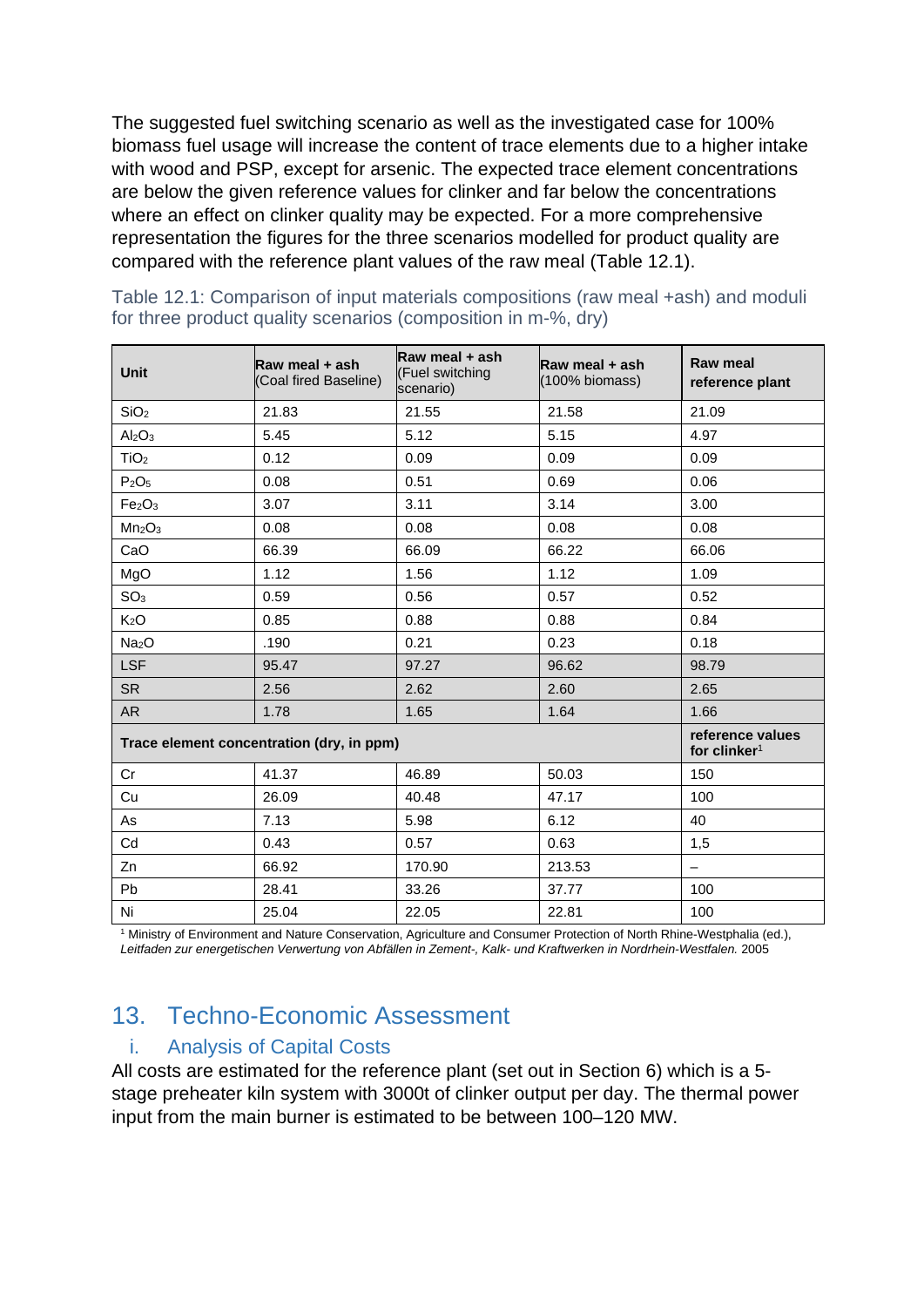#### a. Hydrogen

<span id="page-38-0"></span>This analysis mainly covers the capital costs. Operational costs will be limited with some additional maintenance expenses in order to control any hydrogen leakages in the transport pipeline.

[Table 13.1](#page-38-2) shows the rough estimation of capital costs when the fuel is switched to hydrogen.

| <b>Equipment</b>              | <b>Estimated costs</b> |
|-------------------------------|------------------------|
| New hydrogen burner           | £200,000               |
| New hydrogen storage<br>tank  | £100,000               |
| Renovation of the<br>pipeline | £50,000                |
| <b>Total CAPEX</b>            | £350,000               |

#### <span id="page-38-2"></span>Table 13.1: Estimation of capital costs for fuel switching to hydrogen

#### <span id="page-38-1"></span>b. Plasma Burner

The analysis of cost related to plasma covers capital as well as operating costs with a certain discrepancy, as the calculation is based on the experience from related industries, such as steel and waste incineration industries.

The thermal power input derived from the burning is estimated to deliver the values of 100–120 MW, 10% or 10–12 MW of which is expected to be covered by the plasma technology.

The general structure of the plasma torch system consists of the following parts: plasma torch, thyristor-based DC power supply, control and instrumentation system, process or shield gas supply, and cooling water system. Therefore, the costs presented below reflect the system dimensioned for the reference plant.

Capital costs are subject to a generalised rough estimation. Commercial projects in the steel industry for car manufacturing demonstrated the economic viability and expedience of such system implementation<sup>18</sup>. As stated by the plasma torch producer, the pay-back of the system can be expected within 1–3 years depending on the power rate and usage intensity. For the cement industry, no statements of a potential pay-back can be made, yet it should be noted that the positive  $CO<sub>2</sub>$  impact that such a production will have, could play a decisive role.

<span id="page-38-3"></span>

| Table 13.2: Estimated calculation of the plasma torch system |  |
|--------------------------------------------------------------|--|
|--------------------------------------------------------------|--|

| <b>Equipment</b>               | <b>Units</b> | <b>Estimated Costs</b> |
|--------------------------------|--------------|------------------------|
| Plasma torch [2 MW]            | 5            | £5,000,000-£8,000,000  |
| Control and<br>instrumentation |              | £300,000               |

<span id="page-38-4"></span><sup>18</sup> Westinghouse Plasma Corporation. *Plasma Torches for Foundry & Ironmaking Applications*. 2013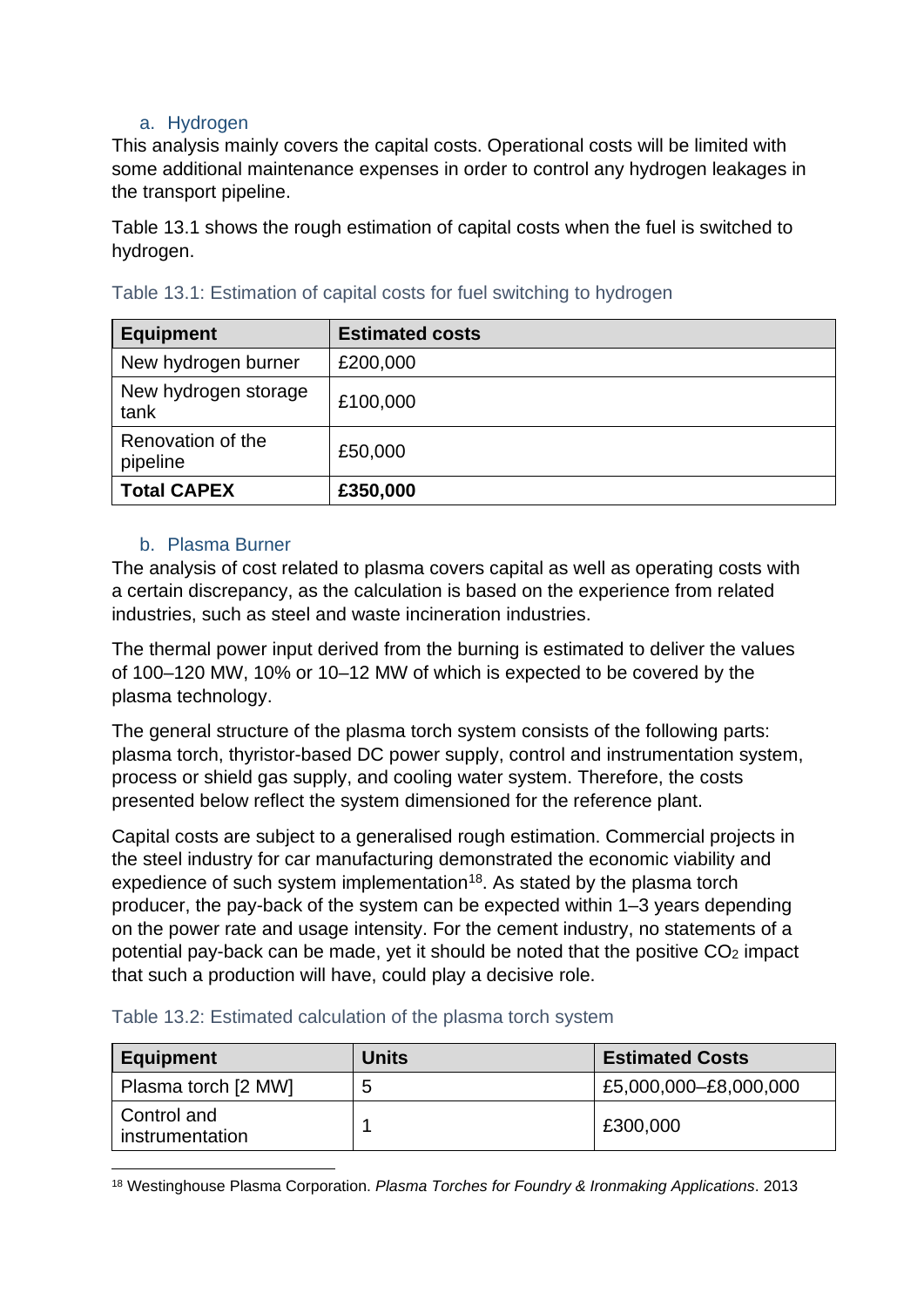| Cooling water system |  | £50,000 |
|----------------------|--|---------|
|----------------------|--|---------|

While talking about costs of the plasma torch system, other aspects also need to be considered, in particular infrastructural development, additional supply of gases and spare parts, e.g. electrodes.

<span id="page-39-1"></span>Table 13.3: Estimated calculation of the capital costs directly related to the plasma torch system

| Part of system                                      | <b>Units</b>          |  |
|-----------------------------------------------------|-----------------------|--|
| Civil modifications<br>(supports, beams, buildings) |                       |  |
| <b>Electrical modifications</b>                     | £1,000,000-£2,000,000 |  |
| (transformers, cables, switchgears)                 |                       |  |

<span id="page-39-2"></span>Table 13.4: Estimated calculation of the operational costs directly related to the plasma torch system

| Part of system OPEX estimation                        | <b>Estimated Costs</b> |
|-------------------------------------------------------|------------------------|
| Electrical energy supply for 10MW (>7500<br>hrs/year) | £2,000,000-£3,000,000  |
| Expandable materials (electrodes, etc.)               | £100,000-£200,000      |
| Gas supply (depending on gas)                         | £50,000-£500,000       |
| Shield gas                                            | £50,000                |
| Maintenance (manpower)                                | £50,000                |

#### <span id="page-39-0"></span>ii. Cost Comparison with the Base Case

This section provides a summary comparison of both capex and opex costs of fuel switching with the base case. Note that the cost estimates presented look primarily at hydrogen and plasma with the use of biomass representing a possible saving. However, it should be noted that to reach high levels of biomass replacement, some investment would be required, and higher operating costs may also be expected.

<span id="page-39-3"></span>Table 13.5: Calculation of the total cost of clinker considering the application of additional technologies (±35 % uncertainty)

| Additional cost of clinker due to fuel switch |                             |
|-----------------------------------------------|-----------------------------|
| Additional CAPEX Hydrogen                     | $0.105$ €/tclinker          |
| <b>Additional CAPEX Plasma</b>                | 2.209 €/ $t$ clinker        |
| <b>Additional Fixed OPEX</b>                  | $0.10 \in$ /tclinker        |
| <b>Additional Variable OPEX</b>               | 19.33 €/tclinker            |
| Total cost of clinker for fuel switch         | 21.74 $H_{\text{tcluster}}$ |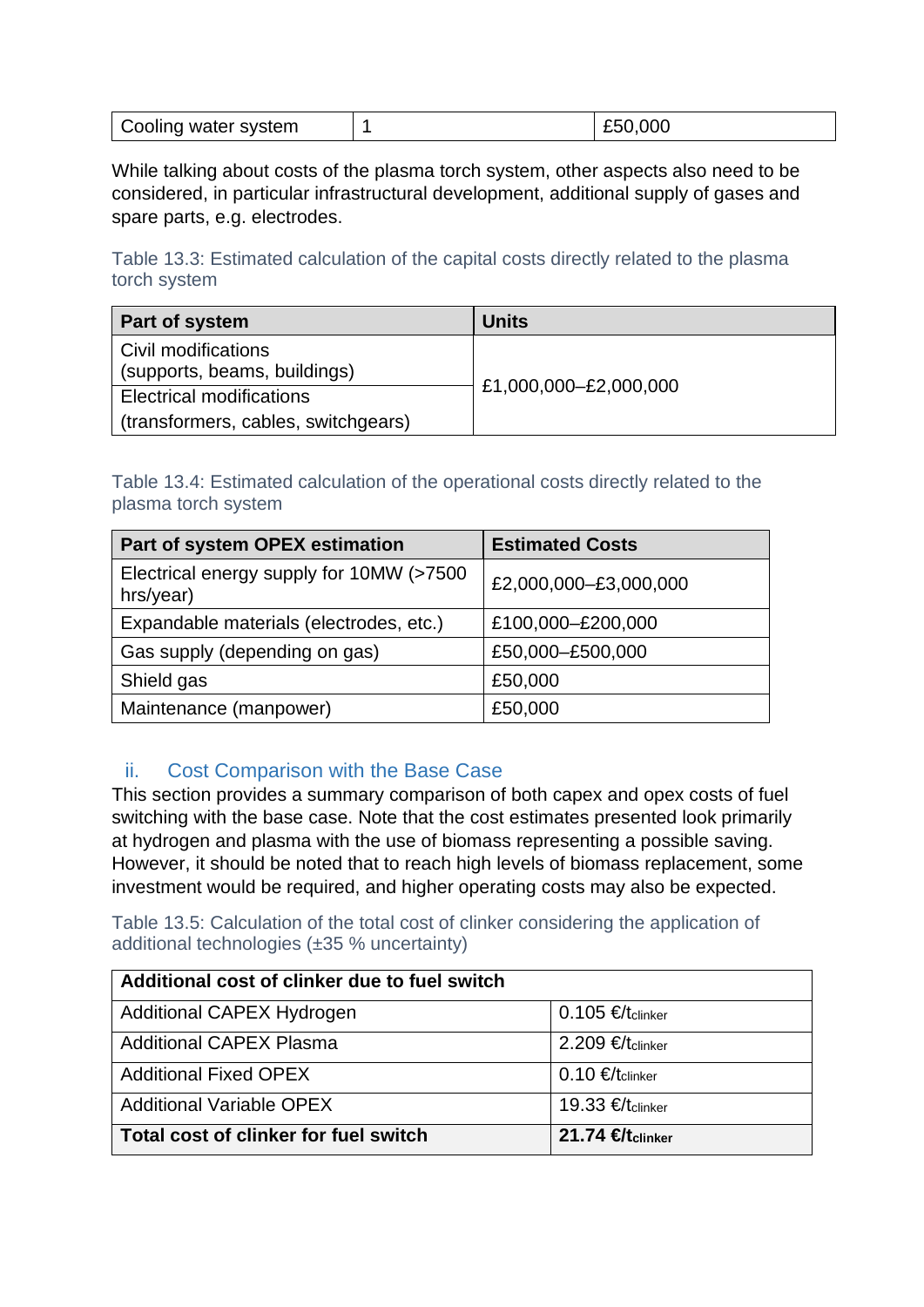<span id="page-40-1"></span>Table 13.6: Cost of possible CO2-savings with strong hydrogen price dependency (±35 % uncertainty)

| Price of CO <sub>2</sub> per ton of produced clinker    |                              |
|---------------------------------------------------------|------------------------------|
| Hydrogen avg. price                                     | 29.7 €/GJ                    |
| Hydrogen low price (H1 case)                            | 20.1 €/GJ                    |
| Hydrogen high price (H2 case)                           | 39.9 €/GJ                    |
| Additional costs of fuel switch per t clinker           | 21.74 $E$ tclinker           |
| Additional costs of fuel switch per t clinker (case H1) | 15.4 €/ $t_{\text{clinker}}$ |
| Additional costs of fuel switch per t clinker (case H2) | 28.5 €/ $t_{\text{clinker}}$ |
| $CO2$ savings                                           | 310 kgco2/t clinker          |
| Cost of CO <sub>2</sub> savings                         | 70.1 $f_{\text{tco2}}$       |
| Cost of CO <sub>2</sub> savings (case H1)               | 49.7 €/ $t_{CO2}$            |
| Cost of CO <sub>2</sub> savings (case H2)               | $91.9 \t∈/t_{CO2}$           |

# <span id="page-40-0"></span>14. Non-Technical Considerations

In addition to the technical feasibility, the UK cement businesses will need to consider the commercial, operational and practical feasibility of a Net Zero fuel mix. Assuming the technical considerations for a Net Zero fuelled UK cement kiln can be addressed, issues remain for widespread deployment. The principal non-technical issues are outlined in [Table 14.1.](#page-40-2)

<span id="page-40-2"></span>Table 14.1: Non-technical considerations for net zero fuel mix deployment.

| Subject                   | Consideration                                                                                                                                                                                                                                                                                                                                                                                                                                                                                                                                                                                                                                                                                                                                                            |
|---------------------------|--------------------------------------------------------------------------------------------------------------------------------------------------------------------------------------------------------------------------------------------------------------------------------------------------------------------------------------------------------------------------------------------------------------------------------------------------------------------------------------------------------------------------------------------------------------------------------------------------------------------------------------------------------------------------------------------------------------------------------------------------------------------------|
| Risk of carbon<br>leakage | At present the cost of carbon placed on UK cement<br>manufacturing is higher than many other countries, due to the<br>combined effect of the EU Emissions Trading System carbon<br>price and the indirect carbon costs associated with the UK's<br>Carbon Price Support. Circumstantial evidence suggests that<br>the resulting higher UK production costs have at least<br>contributed to the loss of UK cement production to other<br>countries, 'carbon leakage'. UK cement imports have risen<br>from their traditional 10% level prior to the introduction of the<br>Carbon Price Support to the 23% level they are today. Whilst a<br>direct cause and effect is inconclusive the import trend places<br>into context the fragility of domestic production and its |
|                           | ability/inability to absorb the costs associated with the<br>deployment of very costly novel technology. So the first non-<br>technical consideration for the deployment of a Net Zero fuel<br>mix is that the cost model, support framework and associated<br>context should ensure that there is no 'carbon leakage' as a<br>consequence of any new or existing measures that seek to                                                                                                                                                                                                                                                                                                                                                                                  |
|                           | alter the business model for cement manufacture.                                                                                                                                                                                                                                                                                                                                                                                                                                                                                                                                                                                                                                                                                                                         |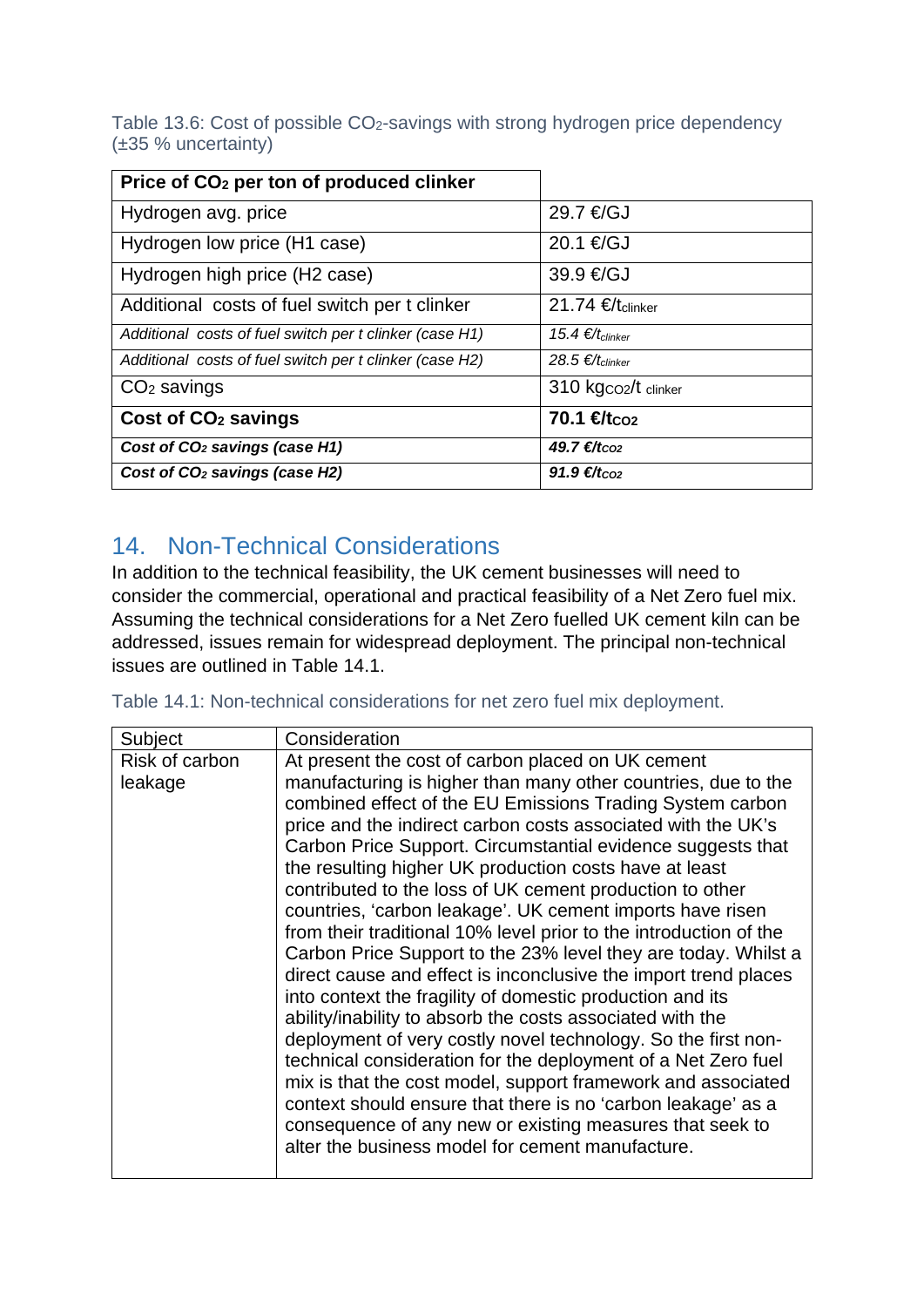| Cost drivers;<br>Carbon price,<br>taxes and levies                  | Economic instruments can be used to encourage changes in<br>behaviour. These can take the form of direct costs e.g. the EU<br>ETS carbon price. Carbon costs, taxes and duties can be used<br>as drivers/levers to push or pull the technology deployment. If<br>cost drivers are being used to drive the industry toward a Net<br>Zero fuel mix then the longevity of those costs, the<br>predictability of the costs level, the cumulative effect of direct<br>costs, taxes and levies and to what extent the costs are<br>mitigated by other measures will be important decision making<br>considerations for deployment.                                                                                                                                                                                                                                                                                                                                                                                                                                                                             |
|---------------------------------------------------------------------|----------------------------------------------------------------------------------------------------------------------------------------------------------------------------------------------------------------------------------------------------------------------------------------------------------------------------------------------------------------------------------------------------------------------------------------------------------------------------------------------------------------------------------------------------------------------------------------------------------------------------------------------------------------------------------------------------------------------------------------------------------------------------------------------------------------------------------------------------------------------------------------------------------------------------------------------------------------------------------------------------------------------------------------------------------------------------------------------------------|
| Availability of<br>support, funding<br>and equalisation<br>measures | If, as expected, the costs of a Net Zero fuelled cement kiln<br>place the adopter plant at a disadvantage to other UK or<br>international plants then there will need to be a mechanism for<br>equalising the competitive position. Equalisation measures for<br>the adopter plant could include, but are not limited to; tax<br>reliefs, State Aid support, grants, loans, free allocation.                                                                                                                                                                                                                                                                                                                                                                                                                                                                                                                                                                                                                                                                                                             |
| Fossil fuel costs                                                   | The relative costs of fuels will play a major part in the<br>commercial desirability to fuel switch. Coal is a very good fuel<br>for cement manufacture because of its energy and raw<br>material value where the combustion ash cementitious<br>properties add to the cement chemistry. The prevailing coal<br>price influences the cost effectiveness of investment in new<br>waste derived fuel, waste biomass, biomass or novel fuel<br>technologies.                                                                                                                                                                                                                                                                                                                                                                                                                                                                                                                                                                                                                                                |
| Net zero power<br>and fuel                                          | The costs of carbon neutral energy sources can be<br>considerable. Renewable electricity switching has assisted in<br>increasing the electricity price in the UK by 166% in 20<br>years <sup>19</sup> . The future demand for electricity will be considerable,<br>the Committee on Climate Change forecast that the power<br>demand will be 594 TWh in 2050 <sup>20</sup> (twice the consumption of<br>2017) as personal transport, domestic heating and<br>industrial/commercial activities move to greater use of<br>electricity. So in addition to the power demand of plasma<br>burning/microwave technology which could considerably<br>increase the operational costs of production we may therefore<br>assume that similar levels of cost increase could be<br>associated with the provision of low carbon or Net Zero fuels.<br>Imperial College's Sustainable Gas Institute has estimated the<br>retail price of decarbonised hydrogen of 4.9 to 18.4 p/kWh<br>(average 9.3 p/kWh) <sup>21</sup> depending on the decarbonisation<br>technology. For comparison, the price of coal in 2018 was |

<span id="page-41-0"></span><sup>19</sup> Department for Business, Energy and Industrial Strategy, "International Industrial Energy Prices", Table 5.3.1, https://www.gov.uk/government/statistical-data-sets/international-industrial-energy-prices <sup>20</sup> Committee on Climate Change, "Net Zero Technical Report", May 2019,

<span id="page-41-2"></span><span id="page-41-1"></span><sup>&</sup>lt;u>https://www.theccc.org.uk/publication/net-zero-technical-report/</u><br><sup>21</sup> These prices include costs for gas generation, transportation, storage, and assumptions regarding tax, profit and other additional costs. Source Imperial College London, Sustainable Gas Institute, 2017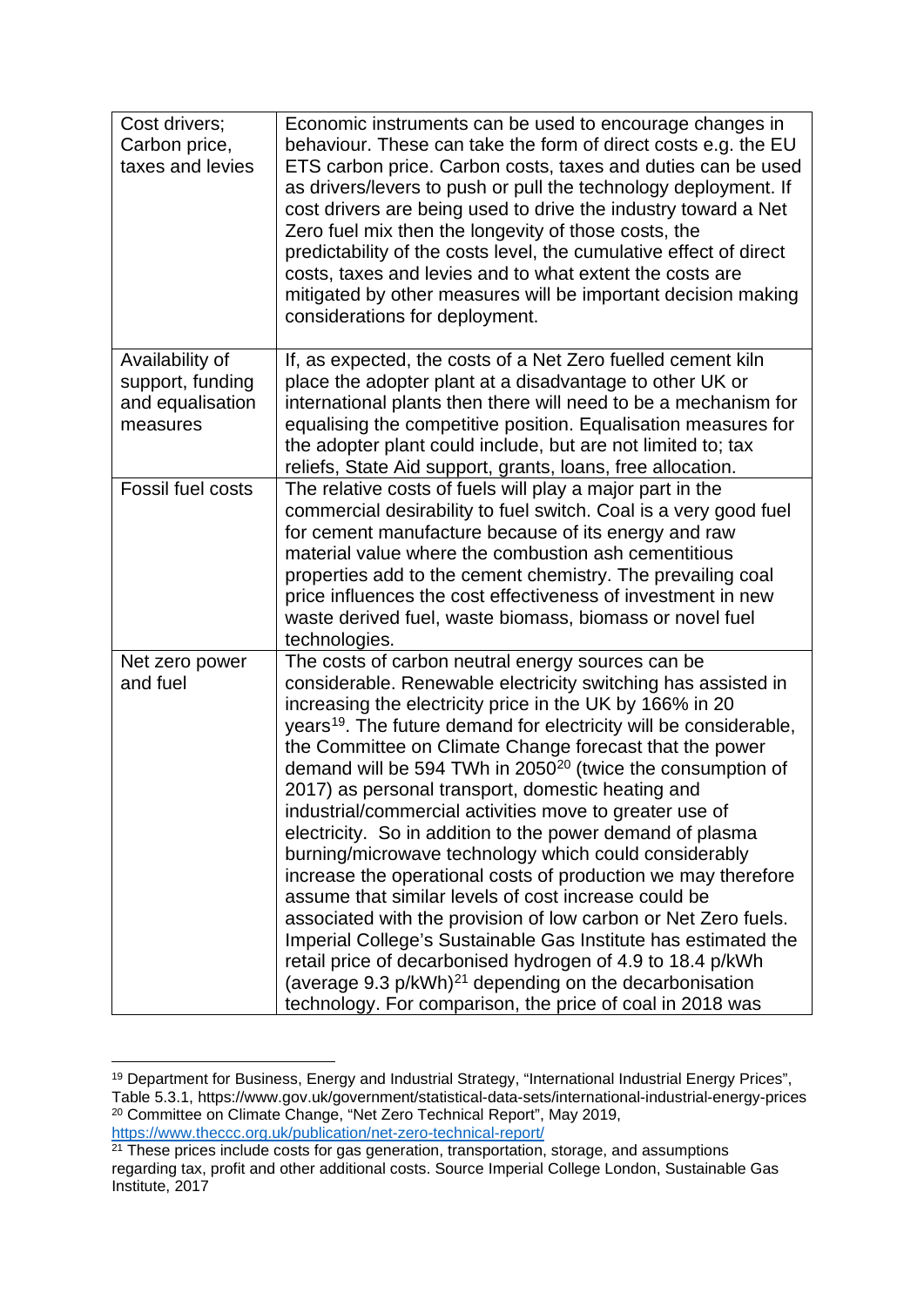|                                                      | 1.081 p/kWh excluding Climate Change Levy <sup>22</sup> . The wide price<br>range clearly has an influence over the cost comparison vs<br>decarbonised electricity or natural gas as lower carbon<br>alternatives to coal. This suggests that in order to provide<br>industrial consumers with the certainty that they would need to<br>invest in breakthrough technologies such as hydrogen that it<br>may be beneficial to have some kind of price control on the<br>hydrogen market in its infancy to improve its competitiveness<br>against other fuels.                                                                                                                                        |
|------------------------------------------------------|-----------------------------------------------------------------------------------------------------------------------------------------------------------------------------------------------------------------------------------------------------------------------------------------------------------------------------------------------------------------------------------------------------------------------------------------------------------------------------------------------------------------------------------------------------------------------------------------------------------------------------------------------------------------------------------------------------|
| Marginal<br>abatement costs<br>curve                 | As this feasibility study has demonstrated the capital and<br>operating costs of a novel Net Zero fuel mix are considerable,<br>as such the likelihood of deployment can only be judged in<br>comparison with other low carbon abatement opportunities<br>and their relative costs. Further work will be necessary to<br>assess where on the Marginal Abatement Cost Curve (MACC)<br>a Net Zero fuel mix sits especially when comparing to carbon<br>capture which has the potential to abate most residual $CO2$ in<br>the fuel mix at the same time as addressing raw material CO <sub>2</sub> .                                                                                                  |
| UK future energy<br>mix and power<br>demand          | There are some significant elements relating to a Net Zero fuel<br>mix that are outside the control of the cement producers.<br>Electricity demand will almost certainly increase for a low<br>carbon cement plant. Carbon capture, plasma or microwave<br>technology will all add to the electricity demand of the cement<br>plant which will potentially increase the cost of production and<br>emphasise indirect CO <sub>2</sub> and renewable costs considerations.<br>A consideration on the future investment of a Net Zero fuel mix<br>will be the UK energy mix and whether or not the UK invests in<br>more hydrogen relative to increased power generation and<br>supply infrastructure. |
| Low carbon<br>energy source<br>infrastructure        | For large scale power demand increases that are forecast by<br>the Committee on Climate Change thought will need to be<br>given to local supply infrastructure for the Net Zero fuel mix<br>adopter plants. This might include hydrogen pipework or<br>additional power supply connections.                                                                                                                                                                                                                                                                                                                                                                                                         |
| <b>Biomass</b><br>availability and<br>sustainability | The UK Committee on Climate Change have stated $^{23}$ that by<br>2050 there will be supply constraints on biomass, with<br>potential demand likely to exceed sustainable supply.<br>However, there may be opportunities that exist with 'second<br>use biomass' sources in order to supply the needs of UK<br>cement production. If all UK cement plants switched to using<br>70% biomass, at current production levels over 1.2 million<br>tonnes of biomass would be required. To put this into context,<br>the sector currently uses 68,000 tonnes of 100% biomass                                                                                                                              |

<span id="page-42-0"></span> $22$  Department for Business, Energy and Industrial Strategy, "Prices of fuels purchased by manufacturing industry", [https://www.gov.uk/government/statistical-data-sets/prices-of-fuels-](https://www.gov.uk/government/statistical-data-sets/prices-of-fuels-purchased-by-manufacturing-industry)<u>purchased-by-manufacturing-industry</u><br><sup>23</sup> Committee on Climate Change (CCC) "Biomass in a Low-Carbon Economy", November 2018,

<span id="page-42-1"></span><https://www.theccc.org.uk/publication/biomass-in-a-low-carbon-economy/>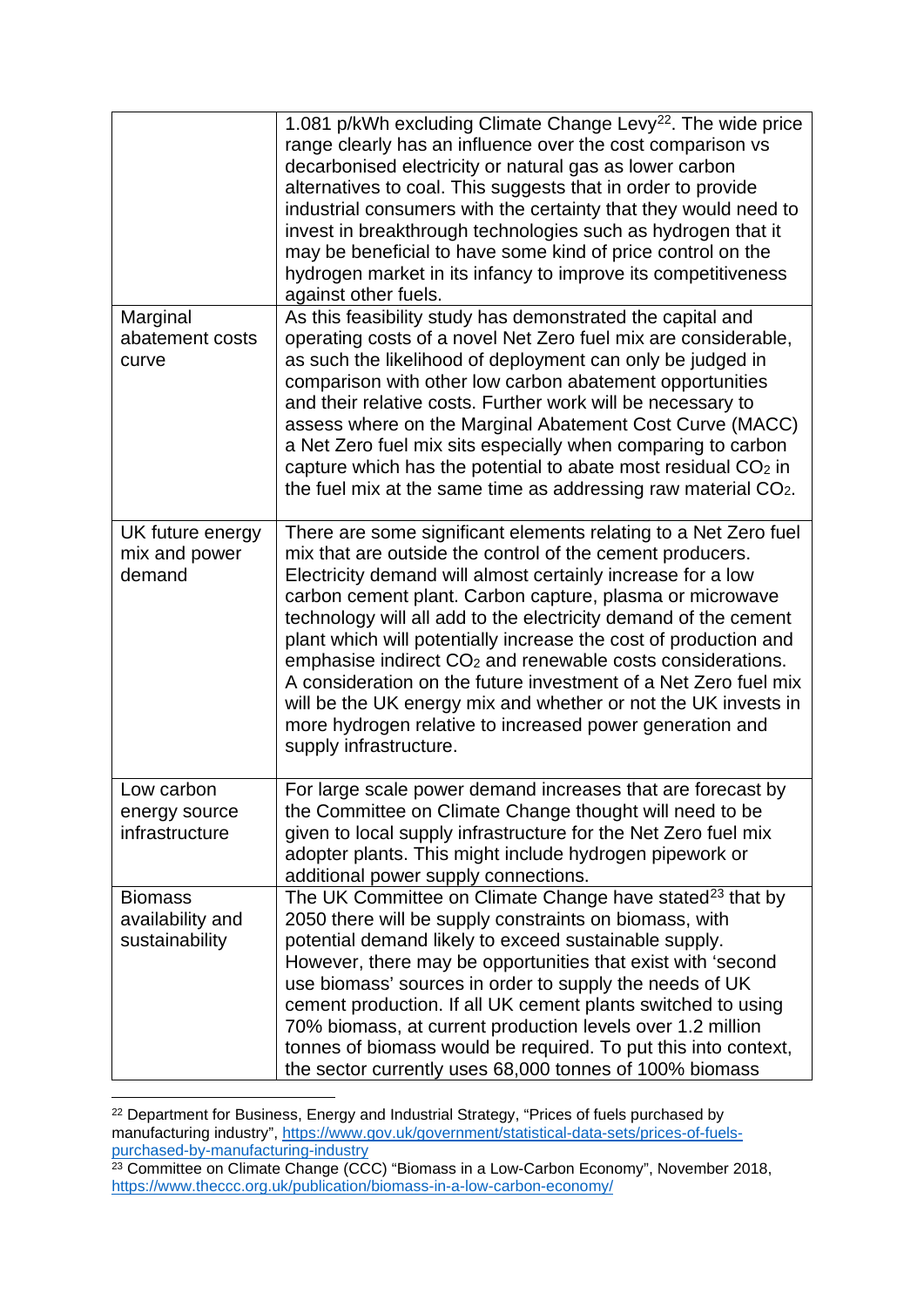| fuels (all wastes). Initial data mining of the Environment<br>Agency's waste records suggests that additional waste<br>biomass could be available to cement producers but physico-<br>chemical quality considerations will be important to consider<br>further.                                                                                                                                                                                                                                                                                      |
|------------------------------------------------------------------------------------------------------------------------------------------------------------------------------------------------------------------------------------------------------------------------------------------------------------------------------------------------------------------------------------------------------------------------------------------------------------------------------------------------------------------------------------------------------|
| Recovery and recycling practices will influence the cost of<br>waste biomass available for co-processed recovery and<br>recycling in cement kilns. Waste biomass i.e. biomass that is<br>mostly cellulose that has already gone through a 'first use' as<br>packaging or other uses has sustainability credentials that are<br>much better than, for example, biomass fuel crops where<br>planting rates may not allow the sequestration to keep pace<br>with the emissions released during combustion the so called,<br>carbon debt payback period. |
| First use/natural biomass often attracts attention because of its<br>sustainability criteria associated with deforestation, poor<br>biodiversity of land managed for fuels or for timber with fuel<br>biomass as a by-product.                                                                                                                                                                                                                                                                                                                       |
| As such the adopter plant would need to consider secure<br>sources of the right quality waste biomass to reduce the<br>environmental impact of a Net Zero fuel switch.                                                                                                                                                                                                                                                                                                                                                                               |

# <span id="page-43-0"></span>15. Conclusions

This feasibility study set out to test the feasibility of using a plasma burner, hydrogen and biomass fuels with additional oxygen with the aim of determining if a combination of fuel switching technologies could move cement manufacture to as close as possible to 100% zero carbon fuels with no impact on cement product quality and without the need to undertake significant modification to existing kiln and calciner configuration. Doing so required an extensive literature search, modelling and expert interpretation.

Here we summarise the conclusions for each of the net zero fuels, the product formulation and the deployment potential.

#### <span id="page-43-1"></span>i. Plasma burners

The literature search draws knowledge from the incineration sector for the use of plasma burners to illustrate the potential to reach high temperature low carbon heat with a renewable power source. It highlights that plasma technology in cement production has not been globally tested or demonstrated. Having discounted the addition of a gasifier unit where the plasma is used to burn biomass with the hot gases fed into the calciner, the modelling demonstrates that it is possible to use plasma torches to apply heat to the calciner with two principle options: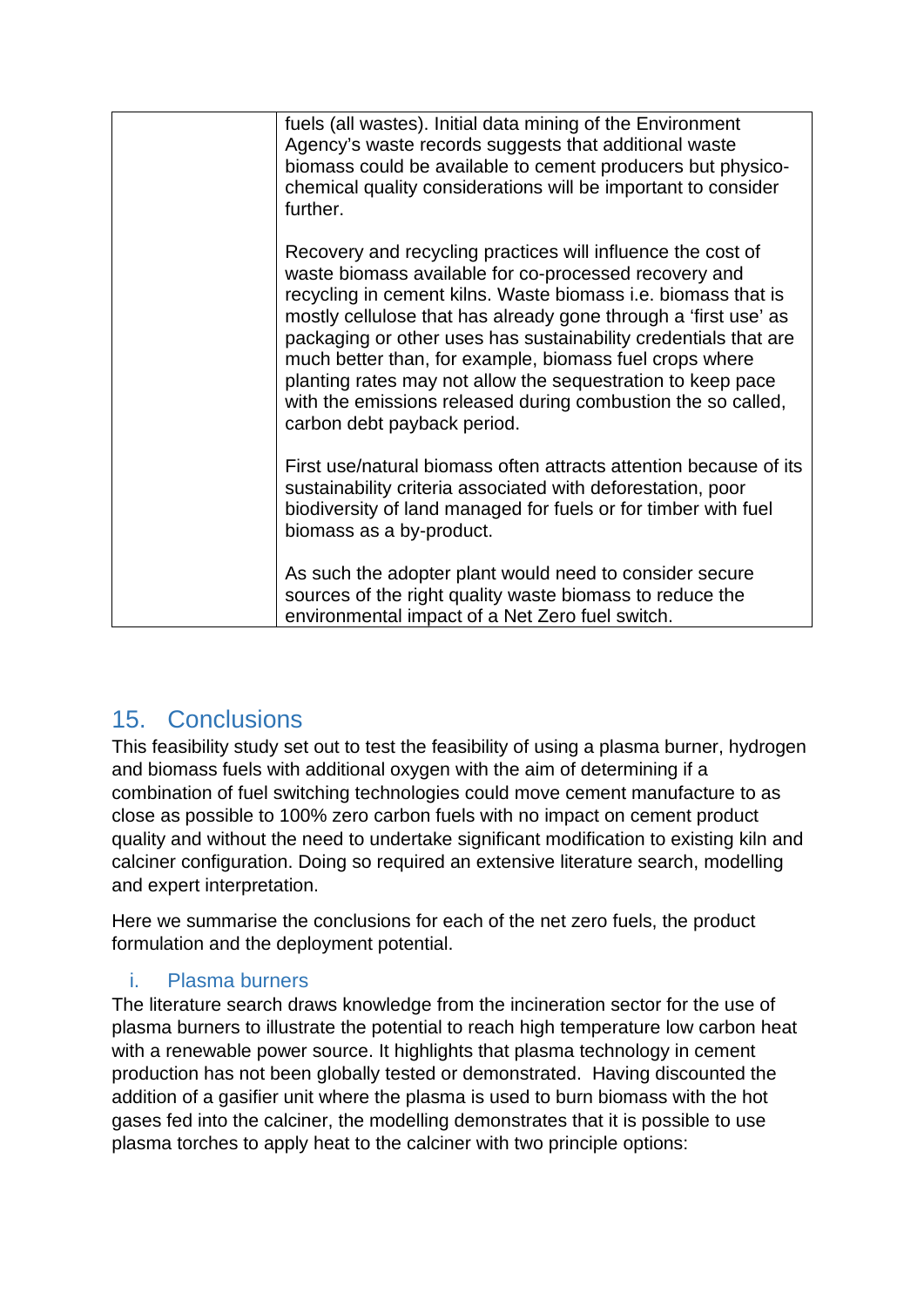- 1. Thermal energy from plasma is used to heat air injected via 5 injection locations next to each burner plus one in the riser duct.
- 2. Heat the tertiary air to provide a hot gas for the calcination reaction

The assessment team have concluded that both of these options are ultimately possible but the direct application to the calciner carries potentially the highest disruption risk to the system. Heating the tertiary air appears to provide a workable first step solution, especially for the demonstration of plasma technology in cement production.

Plasma offers options but further work is necessary to establish the most appropriate intervention point, plasma gas and a deeper understanding of the operational performance and reliability.

The initial cost assessment suggests that a 10% plasma thermal replacement of the total fuel requirement would require capital expenditure in the order of £4.6m to £8.4m with operating costs which may double.

Other costs with the modification will need to be considered. Regulatory costs associated with permit changes and other permissions as well as additional modelling and assessments associated with process safety. Further work is needed to determine the most cost-effective scale of plasma torch use and the detailed CAPEX and OPEX costs.

At a demonstration scale the assessment team have concluded that a 1MW plasma torch is large enough to generate measurable results yet small enough not to be too intrusive in the calciner.

Key areas for further work:

- Power supply requirements
- Cement kiln specific prototype plasma torch design
- Composition and choice of plasma gases
- Thermal stress tests of plasma torch electrodes
- Thermal efficiency assessment
- Cost benefit analysis of power fired heat vs combustion fuel
- Optimised location of the plasma burners and relationship with calciner meal inlets and degree of calcination assessment
- Kiln riser velocities and aerodynamics

### <span id="page-44-0"></span>ii. Hydrogen

As identified in the literature study the physical and chemical properties of hydrogen present entirely new challenges to cement production. The assessment team have concluded that hydrogen is most suitable for the main burner of the kiln where its high heat generation can be used to address some of the calorific limitations associated with high levels of biomass. Conversely, a hydrogen flame alone does not suit the formation of clinker due to its high heat, high flame speed, low heat radiation and short flame, the modelling has illustrated that combined use with biomass can help overcome some of the combustion characteristics.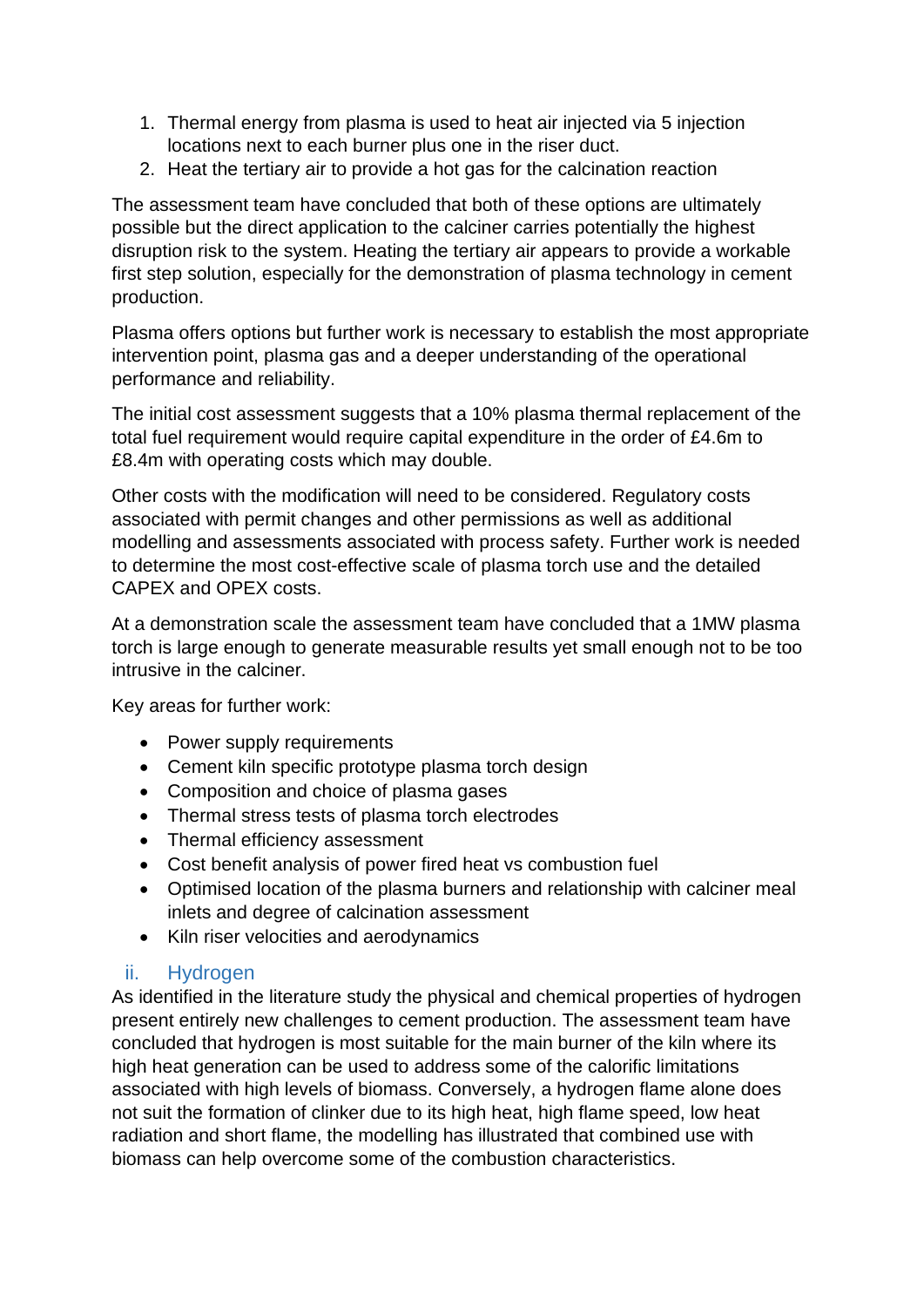The high flame temperature requires a modification to the kiln burner in order to have a flame similar to coal where the flame is centred in the kiln and doesn't touch the kiln walls. The new burner design would aim to reduce the hot spots and avoid additional creation of thermal NOx.

A full renovation of the burner with associated hydrogen storage and pipework modifications could result in a minimum CAPEX of £350,000.

Given the unique characteristics of hydrogen there will need to be considerable environmental permitting, COMAH consideration, HAZOP, ATEX explosion risk assessment and the resulting additional control measures. It is anticipated that a Phase 3 trial could explore these aspects in more detail.

Key areas for further work:

- Hydrogen delivery to the burner
- Storage and handling / Safety assessments
- Hydrogen compatible prototype burner design
- Empirical assessment of NOx formation
- Empirical observation of flame radiation performance, especially temperature profile at the front of the burner
- Kiln wall hot spot minimisation
- Gas flow rate observations
- Assessment of the potential for kiln start up on hydrogen
- Clinker formation evaluation.
- Whole life  $CO<sub>2</sub>$  assessment of hydrogen use in cement manufacture
- Retrofit compatibility assessment

#### <span id="page-45-0"></span>iii. Biomass

Biomass is a familiar fuel to many cement plants but to achieve a net zero fuel mix, very high levels of biomass are needed; levels that have not previously been tested. However, a variety of biomass fuels are possible and each have their pros and cons.

In conclusion this presents the following potential problems:

- Higher moisture in the biomass reduces the energy input per tonne of material
- Biomass particle size distribution can be wider than the coal counterfactual
- Potential for increased NOx formation where biomass contains a higher nitrogen content than the coal base case.
- High velocities in front of the main burner when used in conjunction with hydrogen, developing a stronger recirculation zone above the burner.

Oxygen enrichment can be used to offset quality (low CV) characteristics with the biomass but ideally the use of oxygen should be avoided due to its high cost.

The assessment team have assumed a high-quality biomass fuel in the modelling; a fuel that is not currently abundant in the UK. Trials will need to be performed on a bespoke fuel design to assess if the kiln performance can match that of a coal fired baseline when very high levels of biomass are introduced.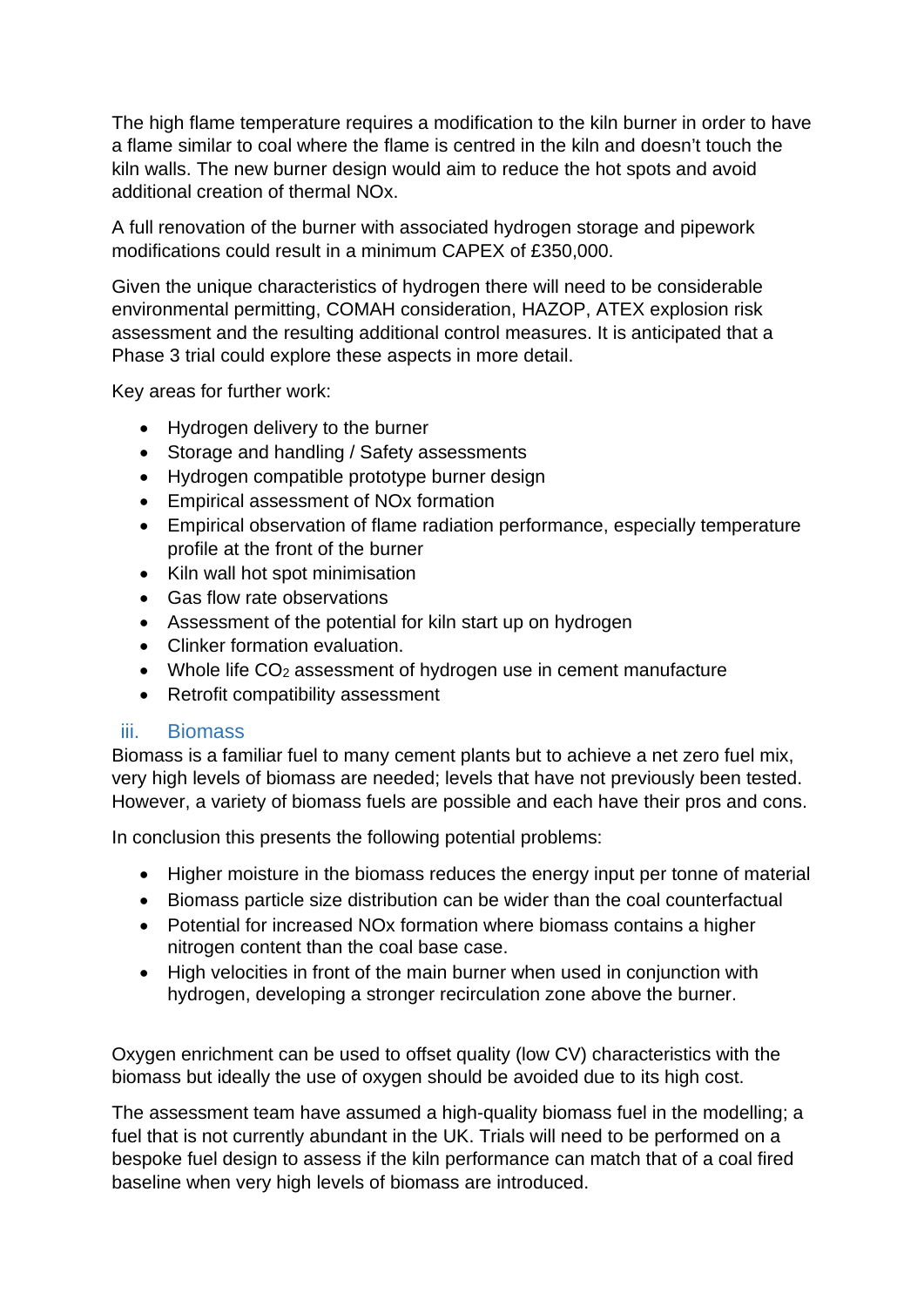The MI-CFD simulations in this study show some particles falling into the raw material bed of the kiln. The particle size distribution of the fuel will need to be optimised to address this.

Key areas for further work:

- Optimised biomass fuel design
- Assessment of availability and supply constraints to widely deploy the biomass fuel
- Main burner prototype design and optimisation
- Assessment of flame characteristics, velocities, recirculation and burnout
- Temperature, oxygen, CO<sub>2</sub>, H<sub>2</sub>O empirical profile assessment
- Calciner residence time
- Riser duct velocity design and modification
- NOx formation assessment

In addition to the fuel specific tests and empirical observations any further work in this area should include clinker quality and minerology tests as well as an overall techno-economic assessment of potential scale up.

#### <span id="page-46-0"></span>iv. Overall feasibility conclusions

The assessment team set out to answer whether a 'net zero' fuel mix for UK cement production is possible. The 'problem' has been researched and experience drawn from parallel industries. In a series of iterative modelling simulations possible solutions have been identified which would give the cement kiln the outline engineering concept for a net zero fuel mix with options for further adaptation, optimisation and flexibility. The assessment team has identified several gaps in the current knowledge and recommended a scope of work to address those gaps. Given the lack of global experience with the novel 'net zero' fuel mix the most effective way to fill the knowledge gaps is to carry out further site-specific assessments and physical trials. If successful and fully deployed in a cost-effective manner, the net zero fuel mix could replace the current UK cement industry fuel mix with a saving of 2.15 million tonnes of CO2 (based on the 2018 industry emissions). To put this into context, if this fuel switching was deployed at all cement plants in the UK, the annual  $CO<sub>2</sub>$  saving would be equivalent to the  $CO<sub>2</sub>$  emissions from 266,000 households<sup>1</sup>. Full deployment across EU28 would leverage CO2 saving of around 40 million tonnes CO<sub>2</sub>.

# <span id="page-46-1"></span>16. Phase 3 Project Plan

To address the knowledge gaps identified in the feasibility assessment the following project plan has been identified. The work has been sub-divided into 3 workstreams covering general background and a kiln and calciner trial respectively. There are a number of work packages within each workstream. The three tables below provide information on the key work packages within each of these workstreams.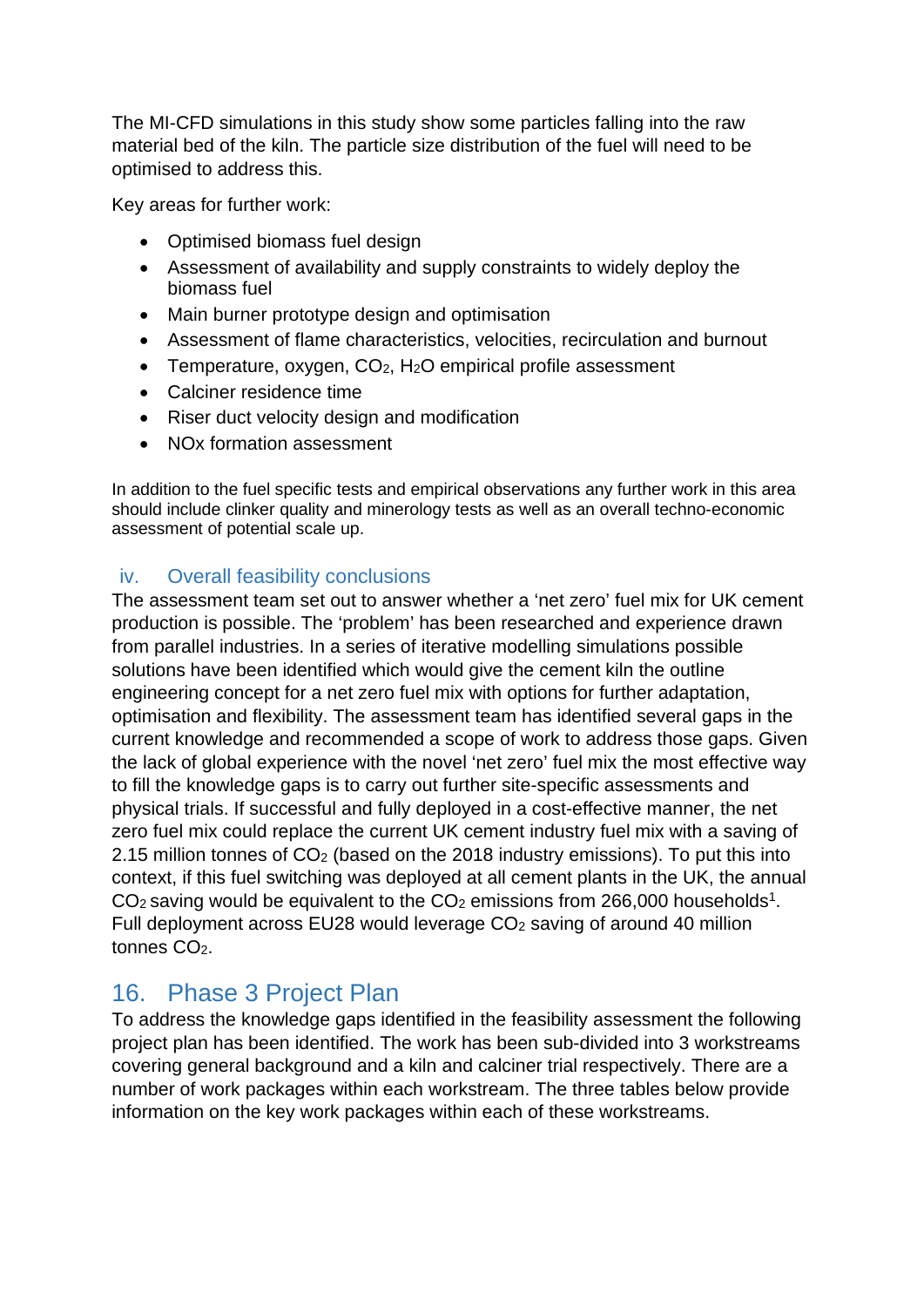# **Workstream A - General items and biomass fuel design**

| <b>Work</b><br>package<br>number | Work<br>package<br>name | Brief description of work package, including key<br>tasks                                                                                                                                                                                                        |
|----------------------------------|-------------------------|------------------------------------------------------------------------------------------------------------------------------------------------------------------------------------------------------------------------------------------------------------------|
| WPA1                             | Project<br>Management   | Overall project management including organising of<br>meetings for project team and steering committee,<br>budgeting, timesheet processing, scheduling of work to<br>ensure the project remains on time, quarterly reporting<br>and writing of the final report. |
| WPA <sub>2</sub>                 | Legal<br>Planning       | Identification of areas of the project that could be<br>affected by Competition Law, ensure safeguards are in<br>place to ensure no breaches of competition law and<br>produce contracts for sub-contractor work.                                                |

# **Workstream B – Hydrogen/Biomass Kiln trial**

| <b>Work</b><br>package<br>number | Work package<br>name                            | Brief description of work package, including<br>key tasks                                                                                                                                                                                                                                                                                                                                                             |
|----------------------------------|-------------------------------------------------|-----------------------------------------------------------------------------------------------------------------------------------------------------------------------------------------------------------------------------------------------------------------------------------------------------------------------------------------------------------------------------------------------------------------------|
| WPB1                             | Pre-trial planning<br>and assessment            | Identification of planning requirements for trial and<br>any planning applications required. Update of<br>environmental permits via variations. Identification<br>of any COMAH requirements and assess if<br>necessary. Conduct HAZOP review. Identify if any<br>ATEX explosivity testing is required. Undertake<br>site design, plant audit/assessment and base<br>case study to enable comparison of trial results. |
| WPB <sub>2</sub>                 | Design/ Manufacture<br>of a new biomass<br>fuel | Produce a specification for biomass fuel for<br>cement manufacture considering ideal particle<br>size, calorific value and moisture content. Identify<br>fuel suppliers and find best value for money<br>method to produce the fuel required for the trials.                                                                                                                                                          |
| WPB3                             | Computational<br>Modelling                      | Construction of plant specific computational grids<br>and modelling to determine ideal<br>conditions/design for the trial.                                                                                                                                                                                                                                                                                            |
| WPB4                             | <b>Engineering Design</b>                       | Using results from WPB2 determine and then<br>design modifications required to the plant for the<br>trial.                                                                                                                                                                                                                                                                                                            |
| WPB <sub>5</sub>                 | Pre-trial preparations                          | Develop methodology for the trial including<br>production of a trial method statement and a<br>standard operating procedure. Produce a<br>schedule for the construction work. Identify and<br>undertake any staff training required. Develop a<br>template trial report.                                                                                                                                              |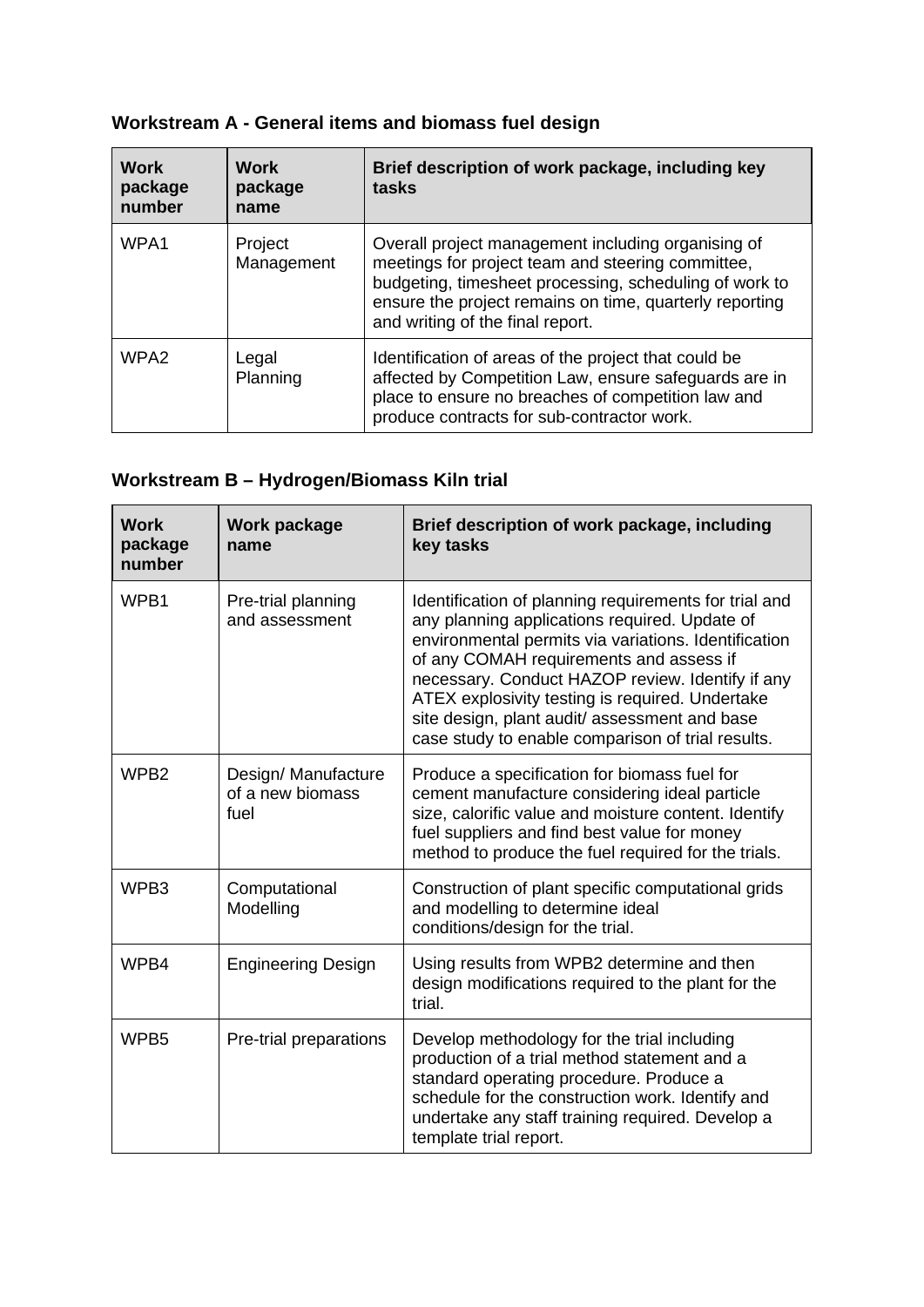| WPB6              | Construction                        | Undertake any modifications required to existing<br>plant, construct and test trial equipment/plant.                                                                                                                                                                 |
|-------------------|-------------------------------------|----------------------------------------------------------------------------------------------------------------------------------------------------------------------------------------------------------------------------------------------------------------------|
| WPB7              | Trial and product<br>assessment     | Undertake the trial according to the standard<br>operating procedure, assess and report at each<br>stage of the trial and undertake clinker and<br>cement quality assessment.                                                                                        |
| WPB8              | Analysis of results<br>and scale up | Analyse trial results and produce a technical<br>report of trial results. Assess risks and barriers to<br>further scale up of the trials and undertake a cost<br>assessment.                                                                                         |
| WPB <sub>9</sub>  | Communication/<br>dissemination     | Industry workshops to help to provide feedback<br>and gain input to the trial. Design of material to<br>disseminate results publicly. Follow up<br>discussions with equipment suppliers to show<br>what may be needed in future and assess any<br>further R&D needs. |
| WPB <sub>10</sub> | Decommissioning/<br>deconstruction  | Decommissioning of trial equipment and<br>deconstruction.                                                                                                                                                                                                            |

### **Workstream C – Plasma/Biomass Calciner trial**

| <b>Work</b><br>package<br>number | <b>Work package</b><br>name                     | Brief description of work package, including<br>key tasks                                                                                                                                                                                                                                                                                                                                                             |
|----------------------------------|-------------------------------------------------|-----------------------------------------------------------------------------------------------------------------------------------------------------------------------------------------------------------------------------------------------------------------------------------------------------------------------------------------------------------------------------------------------------------------------|
| WPC1                             | Pre-trial planning<br>and assessment            | Identification of planning requirements for trial and<br>any planning applications required. Update of<br>environmental permits via variations. Identification<br>of any COMAH requirements and assess if<br>necessary. Conduct HAZOP review. Identify if any<br>ATEX explosivity testing is required. Undertake<br>site design, plant audit/assessment and base<br>case study to enable comparison of trial results. |
| WPC <sub>2</sub>                 | Design/ Manufacture<br>of a new biomass<br>fuel | Produce a specification for biomass fuel for<br>cement manufacture considering ideal particle<br>size, calorific value and moisture content. Identify<br>fuel suppliers and find best value for money<br>method to produce the fuel required for the trials.                                                                                                                                                          |
| WPC3                             | Computational<br>modelling                      | Construction of plant specific computational grids<br>and modelling to determine ideal<br>conditions/design for the trial.                                                                                                                                                                                                                                                                                            |
| WPC4                             | Engineering design                              | Using results from WPB2 determine and then<br>design modifications required to the plant for the<br>trial.                                                                                                                                                                                                                                                                                                            |
| WPC5                             | Pre-trial preparations                          | Develop methodology for the trial including<br>production of a trial method statement and a                                                                                                                                                                                                                                                                                                                           |